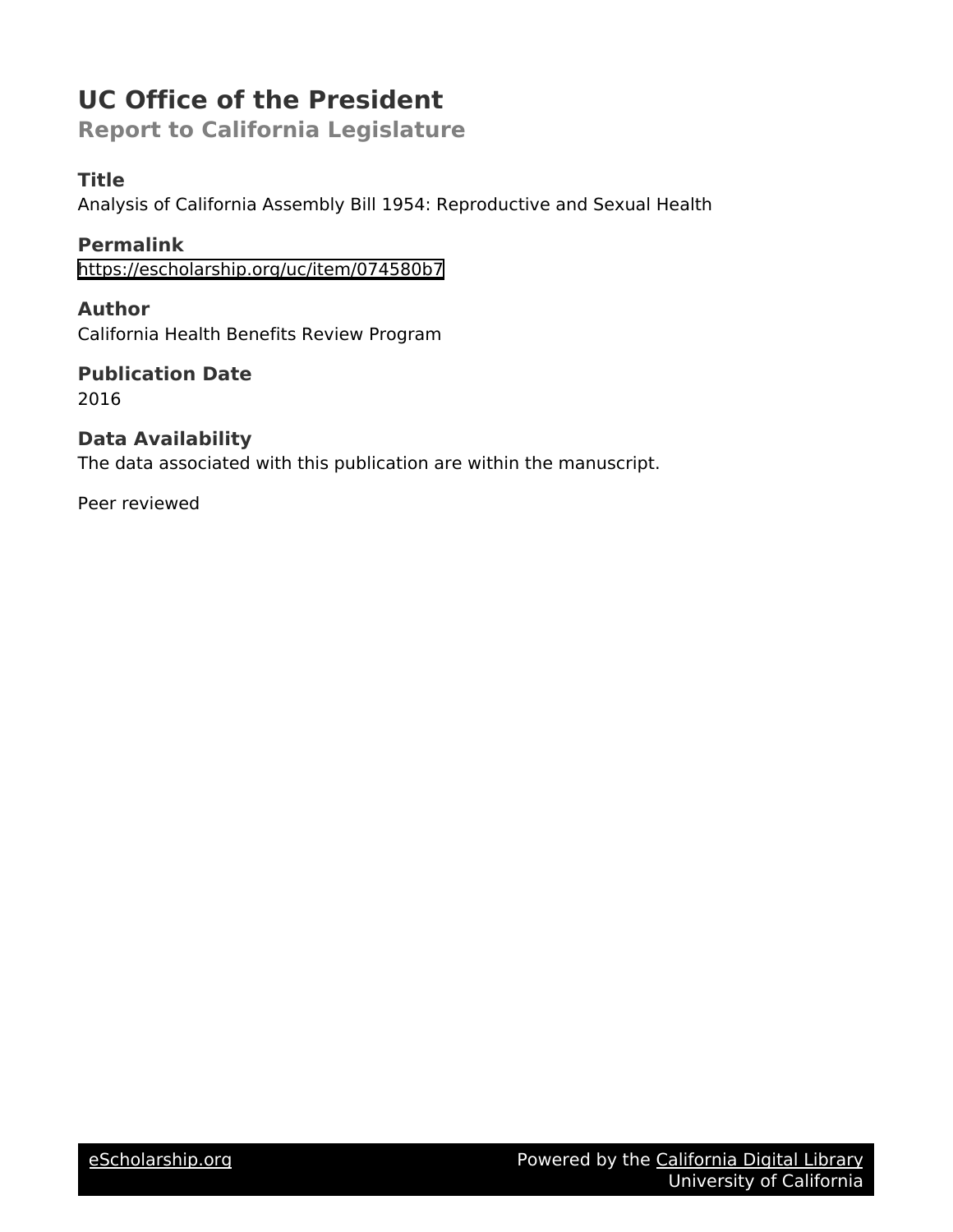# <span id="page-1-3"></span>California Health **Benefits** Review Program

# <span id="page-1-1"></span>Analysis of California Assembly Bill (AB) 1954 Reproductive and Sexual Health

A Report to the 2015–2016 California State Legislature April 15, 2016

<span id="page-1-4"></span><span id="page-1-2"></span><span id="page-1-0"></span>

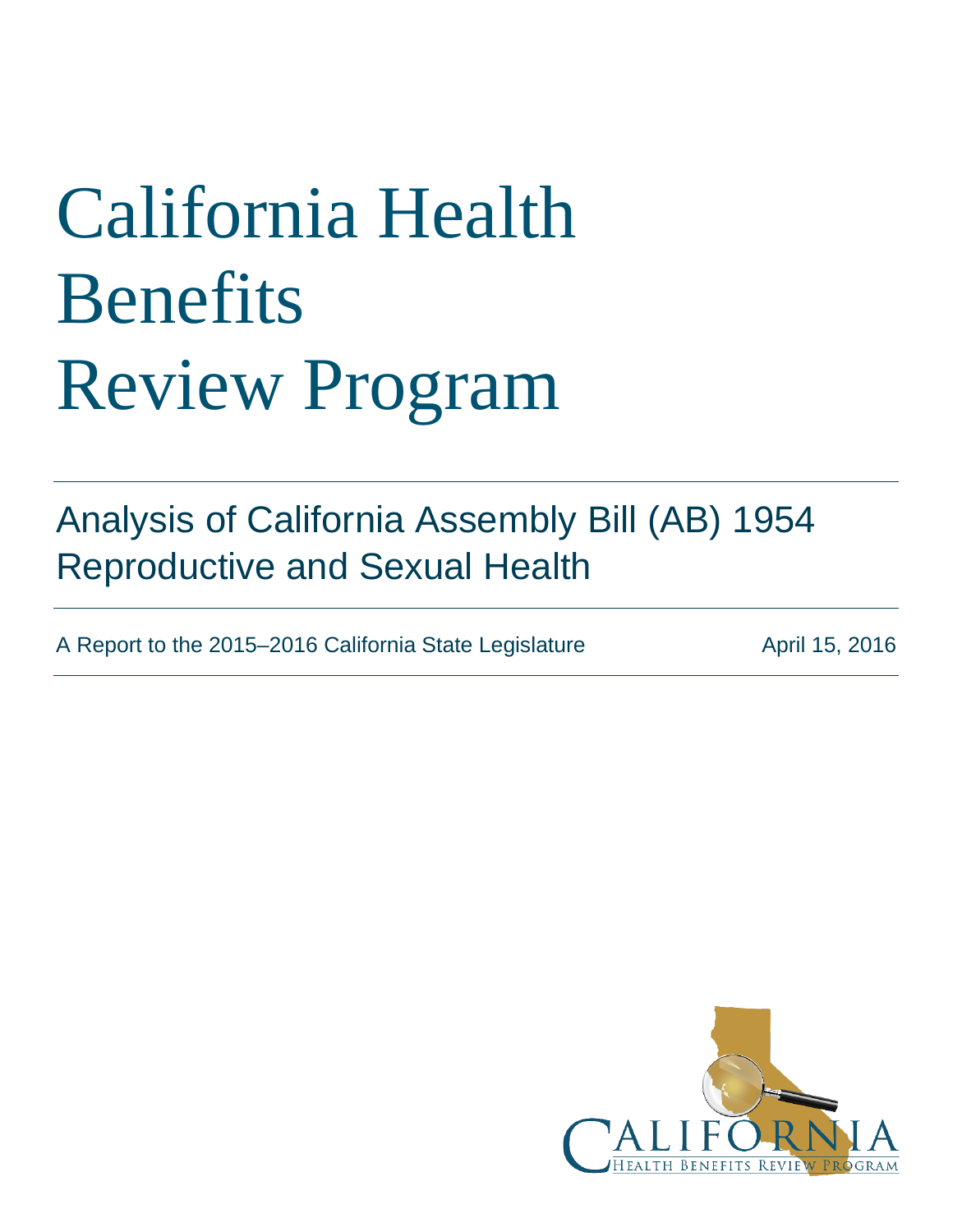# Key Findings: Analysis of California Assembly Bill (AB) 1954 Reproductive and Sexual Health

Summary to the 2015–2016 California State Legislature, July 2016



## **AT A GLANCE**

Assembly Bill (AB) 1954 would require plans or policies that provide coverage for reproductive and sexual health services to all enrollees to obtain care at an out-of-network (OON) provider if timely access to an in-network provider is unavailable.

- **Enrollees covered.** CHBRP estimates that in 2016, 18.3 million Californians have state-regulated coverage that would be subject to AB 1954.
- **Impact on expenditures.** CHBRP estimates AB 1954 would increase total net annual expenditures by \$22.5 million or 0.01% for enrollees with DMHC-regulated plans.
- **EHBs.** AB 1954 does not expand or mandate coverage for services; the bill allows for access to out-of-network providers for reproductive and sexual health services for which an enrollee already has coverage.
- **Medical effectiveness.** There is evidence to support the effectiveness of timely access to emergency contraception pills and IUD implantation to prevent pregnancy. There is also evidence that increasing access for services involving the collection of forensic evidence or emergency contraception following sexual assault or rape would increase the effectiveness of those services.
- **Benefit coverage.** CHBRP estimates the percent of enrollees with coverage for reproductive and sexual health care services through OON providers under specified circumstances without a referral will increase from 32% to 100%.
- **Utilization.** Postmandate, CHBRP does not estimate a change in overall utilization of reproductive and sexual health services. However, CHBRP estimates that the utilization of OON sexual health care services among the enrollees (15 years of age or older) will increase by 9%; and use of OON reproductive health care services by 8%.
- **Public Health.** Potential public health outcomes: (1) earlier diagnosis and subsequent treatment of STDs/HIV, and consequently lower severity of disease and risk of exposing others to infection; (2) decreases in unintended pregnancy rates and less physical harm from miscarriage or ectopic pregnancy complications; and (3) more reliable evidence collection in the event of rapes and sexual assaults, which could lead to the apprehension of suspects before they attack others.
- **Long-term impacts.** Long-term public health impacts may include consequences of the previously discussed short-term impacts, such as a lower birth rate, reduced prevalence of STDs/HIV, and more consistent evidence collection in rape/sexual assault cases leading to greater prosecution of the perpetrators, and reducing the risk/threat of sexual violence to nearby communities.

# **BILL SUMMARY**

Assembly Bill 1954 (introduced February 17, 2016) would require a DMHC-regulated plan or CDI-regulated policy to allow enrollees with coverage for reproductive and sexual health services to be covered for an OON provider if: (a) an in-network provider is unable to provide an appointment within 10 days of the initial request; (b) no innetwork provider is available within a reasonable distance from the enrollee's home or work address; or (c) a provider of the enrollee's preferred gender is not available.

# **INCREMENTAL IMPACT OF ASSEMBLY BILL (AB) 1954**

# **Benefit Coverage, Utilization and Cost**

#### **Coverage Impacts**

If AB 1954 were enacted, CHBRP estimates the percentage of enrollees with coverage for reproductive and sexual health care services through OON providers under specified circumstances without a referral will increase from 32% to 100%. AB 1954 applies to DMHCregulated plans and CDI-regulated policies, including Covered California and CalPERS HMOs, but does not apply to Medi-Cal Managed Care.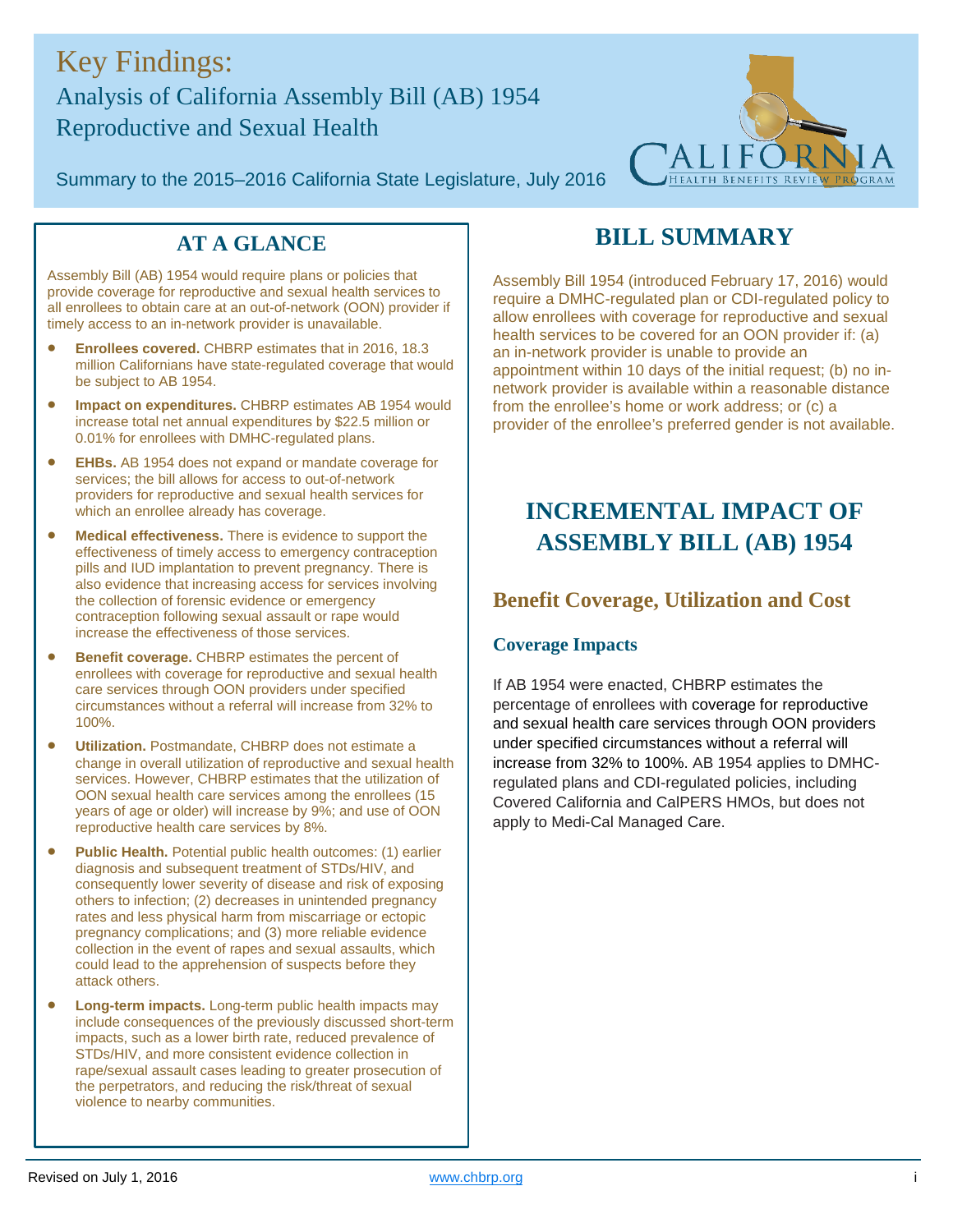

#### **Figure 1.** Health Insurance in CA and AB 1954



#### *Utilization Impacts*

CHBRP assumes that the overall utilization of reproductive and sexual health care services is not going to increase. However, CHBRP assumes that there will be a shift from using in-network services to out-of-network services. Consequently, the in-network utilization will decline and the out-of-network utilization would increase after the mandate due to the improved access to out-ofnetwork providers without a referral. Specifically, based on the analysis of 2014 California MarketScan claim data, CHBRP estimates that the utilization of OON sexual health care services among the enrollees (15 years or older) will increase by 9 units per 1000 enrollees, and use of OON reproductive health care services by 8 units per 1000 enrollees. This is an upper bound estimate, because the out-of-pocket cost of enrollees for using OON providers may increase. Enrollees may pay out-of-pocket for the difference in charges.

#### **Cost Impacts**

CHBRP estimates that AB 1954 would increase total net annual expenditures by \$22.5 million or 0.02% for enrollees with DMHC-regulated plans. This is mainly due to an increase of out-of-pocket expenses in enrollee expenditures for paying the balance for previously noncovered OON benefits (\$22.5 million). CHBRP assumes that plans will pay the same as in network rates and allow the provider to balance bill the enrollees after the mandate.

## **Public Health**

Potential public health outcomes of increased access to relevant sexual and reproductive health services in terms of timeliness, distance, and preferred-gender providers could include: (1) earlier diagnosis and subsequent treatment of STDs/HIV, and consequently lower severity of disease and risk of exposing others to infection for the general population of enrollees and for rape/sexual assault cases; (2) decreases in unintended pregnancy rates due to access to emergency contraception generally and for rape/sexual assault cases, and less physical harm from miscarriage or ectopic pregnancy complications; and (3) more reliable evidence collection in the event of rapes and sexual assaults, which could lead to the apprehension of suspects before they attack others.

## **Medical Effectiveness**

**Family planning:** Given that emergency use of contraceptive pills and IUD implantation to prevent pregnancy are both recommended within fewer than 10 days for effectiveness, there is sufficient evidence to support receiving such services sooner. Conversely, there is insufficient evidence that 10 days would change the effectiveness of abortion services unless the patient is nearing 49 days gestation.

**STD/HIV testing and treatment:** Although there is clear and convincing evidence that early access to STD/HIV testing and treatment is important in improving health outcomes, there was insufficient evidence comparing wait times in access to STD/HIV testing and treatment versus under 10 days to make conclusive decisions on medical effectiveness. However, it stands to reason that earlier access to testing and treatment upon learning of a potential exposure or the appearance of STD symptoms could lead to better health outcomes.

**Sexual assault/rape:** There is a preponderance of evidence from studies with moderate-to-strong designs that increasing access to under 10 days for services involving the collection of forensic evidence or emergency contraception following sexual assault or rape would increase medical effectiveness of these services.

**Impact of reasonable distance:** There is insufficient evidence specific to accessing a provider within a reasonable distance on the medical effectiveness of family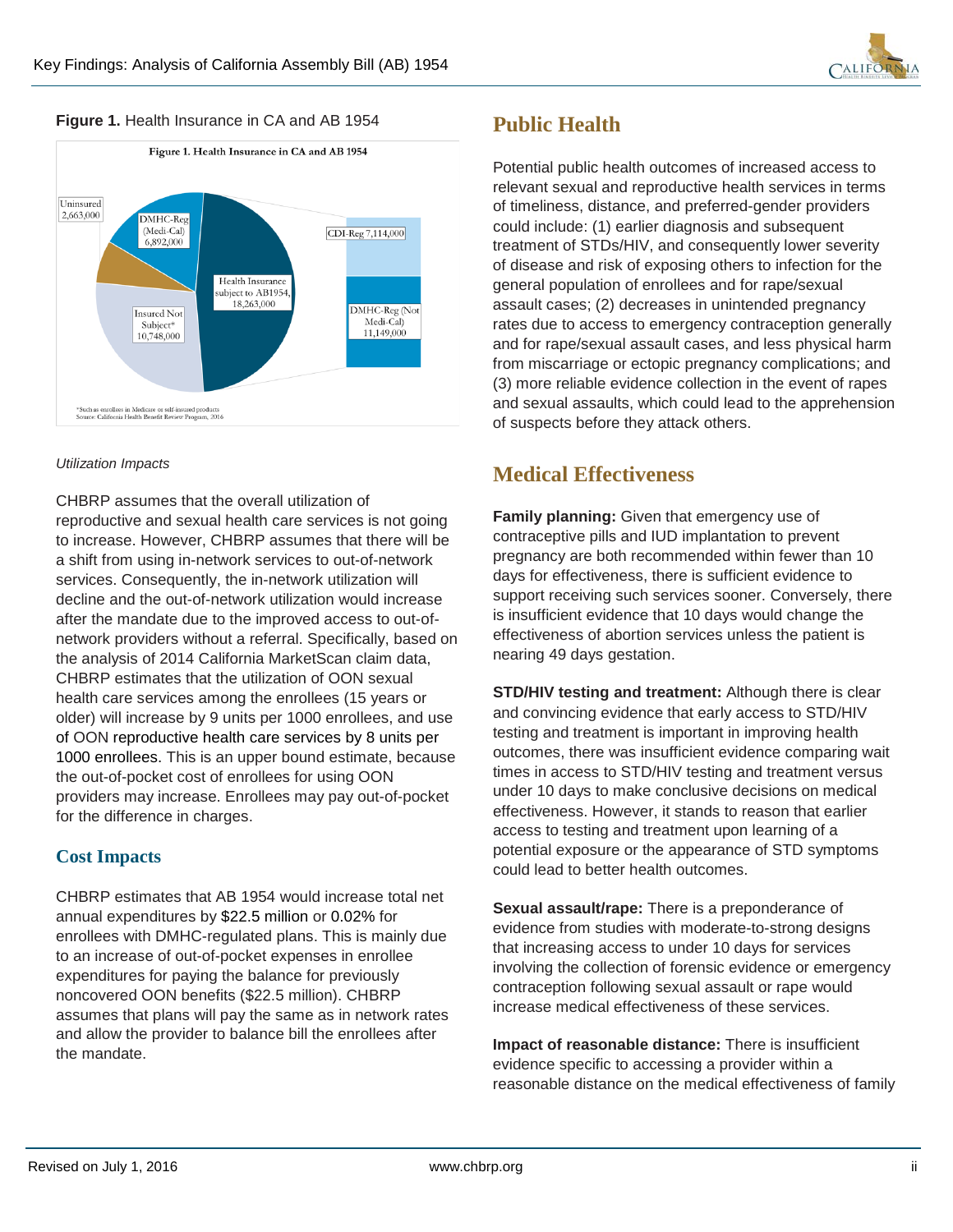

planning services, STD/HIV prevention and testing, or sexual assault/rape services.

**Preferred provider gender:** There is insufficient evidence on the medical effectiveness of improving more timely and local access (and access to a preferred gender provider) on sexual and reproductive health care services.

## **Long-Term Impacts**

CHBRP estimates that the shift in utilization from innetwork to OON will be sustained over time, resulting in more timely access to sexual and reproductive health services due to fewer barriers to care. In light of evidence of medical effectiveness for more timely provision of some of the services that would be affected by this bill, including emergency contraception/IUD insertion to prevent pregnancy and sexual assault/rape care, the long-term public health impacts of AB 1954 may include consequences of the previously discussed short-term impacts, such as a lower birth rate, reduced prevalence of STDs/HIV, and more consistent evidence collection in rape/sexual assault cases leading to greater prosecution of the perpetrators, and reducing the risk/threat of sexual violence to nearby communities.

# **CONTEXT FOR BILL CONSIDERATION**

## **Essential Health Benefits and the Affordable Care Act**

AB 1954 does not expand or mandate coverage for services; the bill allows for access to out-of-network providers for reproductive and sexual health services for which an enrollee already has coverage. Therefore, AB 1954 does not exceed essential health benefits.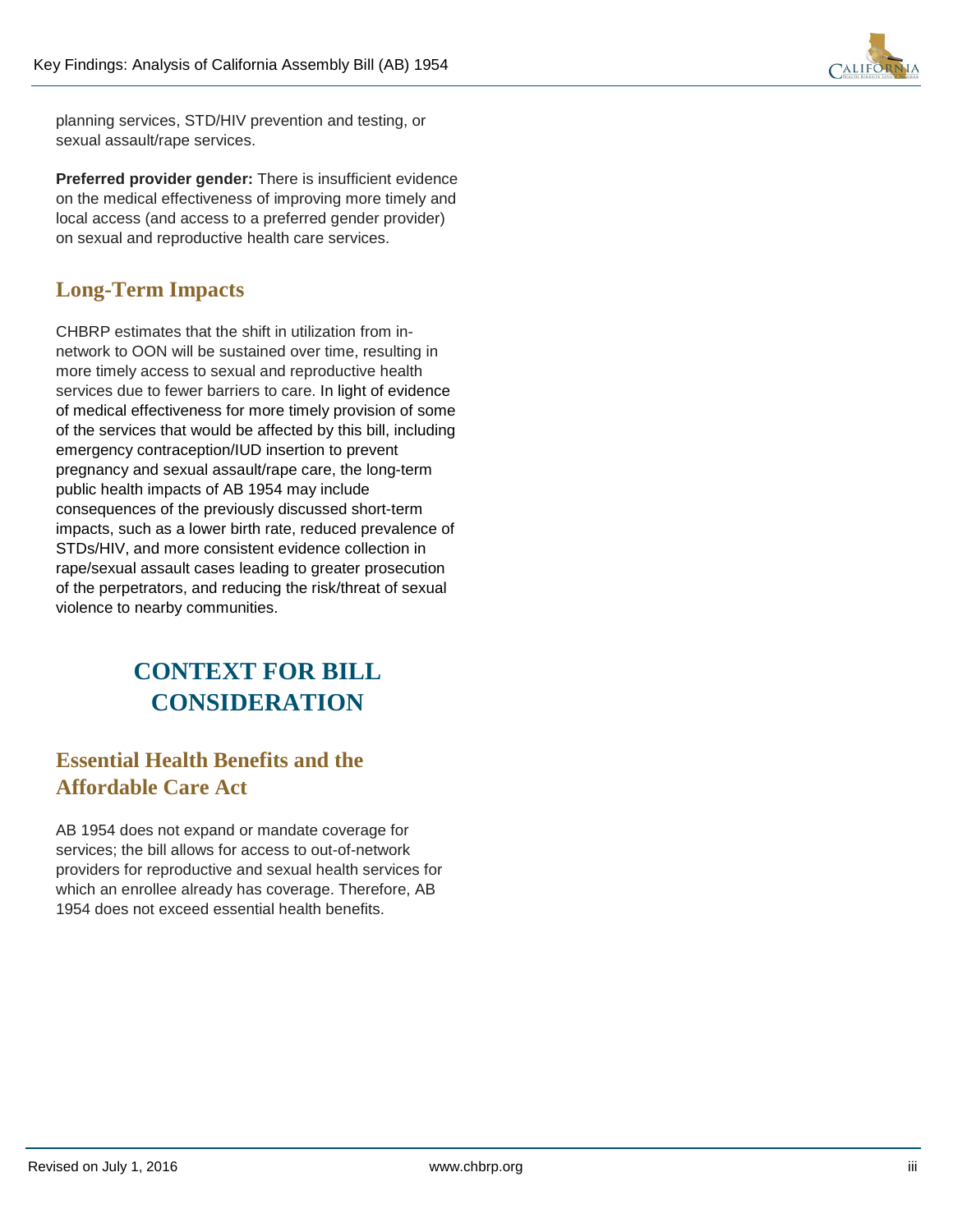# A Report to the California State Legislature

# Analysis of California Assembly Bill (AB) 1954 Reproductive and Sexual Health

# [April 15, 2016](#page-1-0)

**California Health Benefits Review Program 1111 Broadway, Suite 1400 Oakland, CA 94607 Tel: 510.287.3876 Fax: 510.763.4253 [www.chbrp.org](http://www.chbrp.org/)**

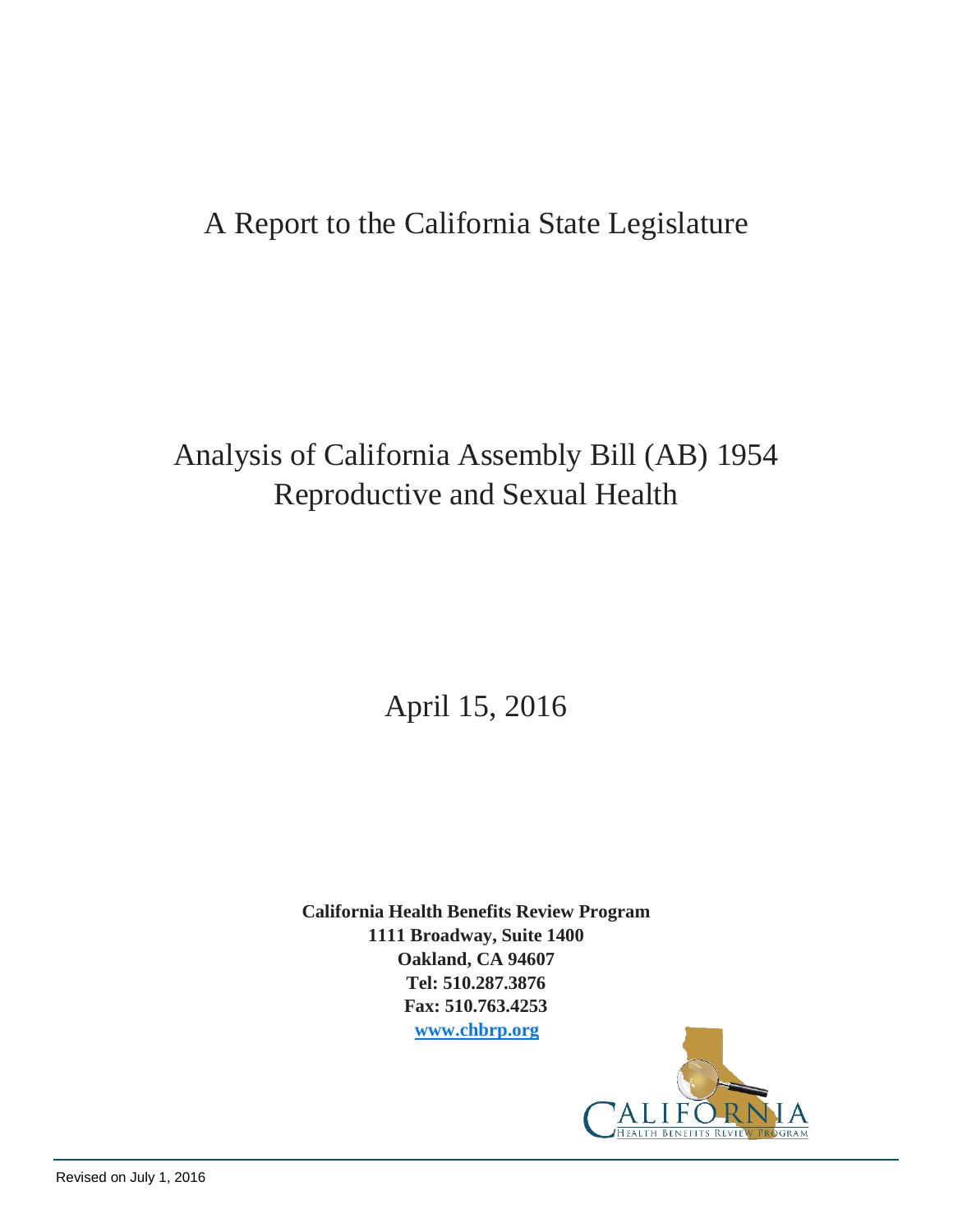# **REVISION HISTORY**

| Date     | <b>Description of Revisions</b>                                                                                                                                                                                                                                                                                                                                                                                                                                            |
|----------|----------------------------------------------------------------------------------------------------------------------------------------------------------------------------------------------------------------------------------------------------------------------------------------------------------------------------------------------------------------------------------------------------------------------------------------------------------------------------|
| 7/1/2016 | The report has been revised to correct an exclusion. This<br>revision reflects inclusion of the health insurance of enrollees<br>in grandfathered plans and the health insurance of enrollees<br>aged 14 years or less as subject to the mandate. Utilization<br>impacts remain calculated only for enrollees aged 15 years<br>and older. The revision resulted in an increase of the<br>estimated impact on total expenditures, from \$17.8 million to<br>\$22.5 million. |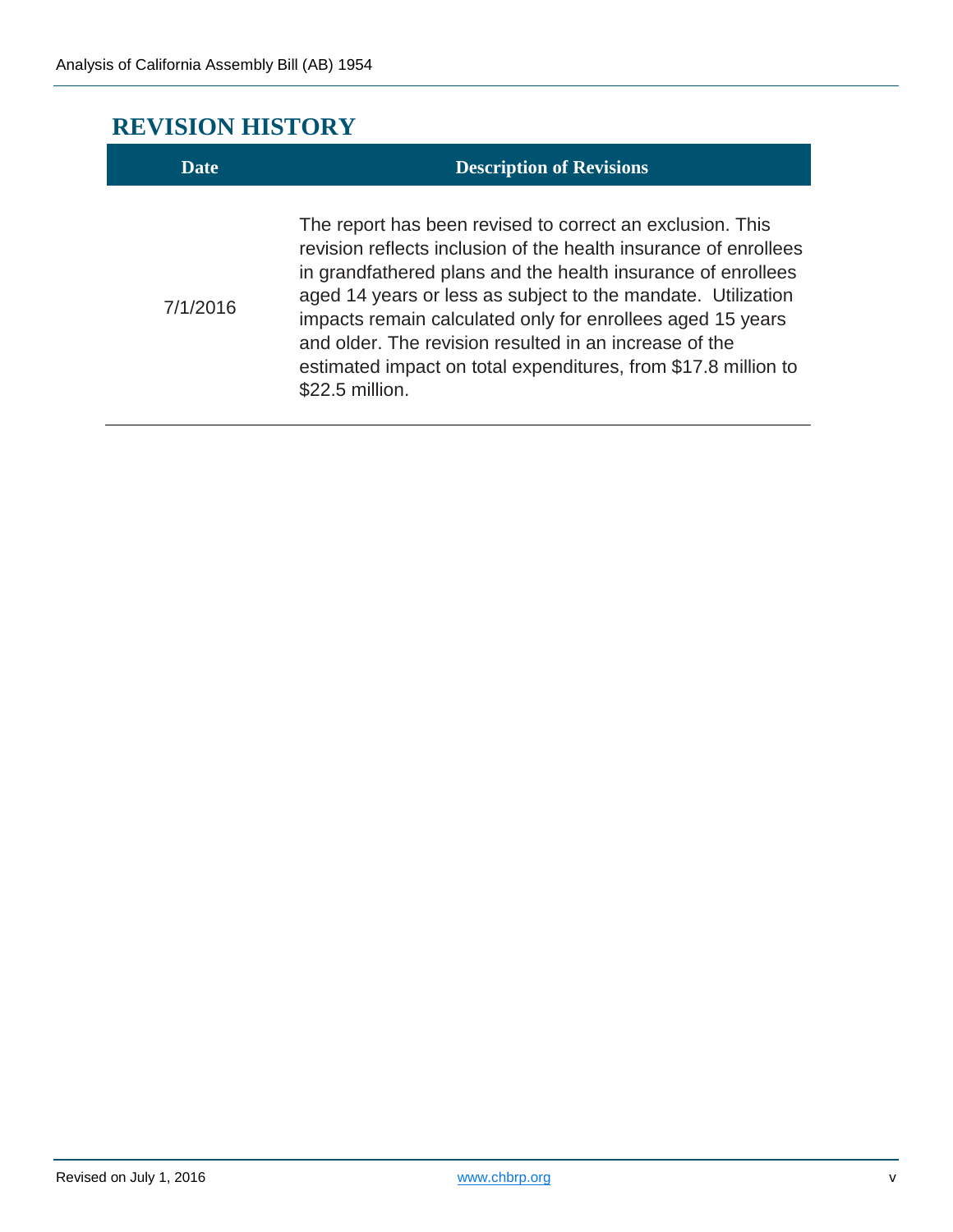# **ABOUT CHBRP**

The California Health Benefits Review Program (CHBRP) was established in 2002 to provide the California Legislature with independent analysis of the medical, financial, and public health impacts of proposed health insurance benefit mandates and repeals, per its authorizing statute. The state funds CHBRP through an annual assessment on health plans and insurers in California.

An analytic staff in the University of California's Office of the President supports a task force of faculty and research staff from several campuses of the University of California to complete each CHBRP analysis. A strict conflict-of-interest policy ensures that the analyses are undertaken without bias. A certified, independent actuary helps to estimate the financial impact, and content experts with comprehensive subject-matter expertise are consulted to provide essential background and input on the analytic approach for each report.

More detailed information on CHBRP's analysis methodology, as well as all CHBRP reports and publications are available at [www.chbrp.org.](http://www.chbrp.org/)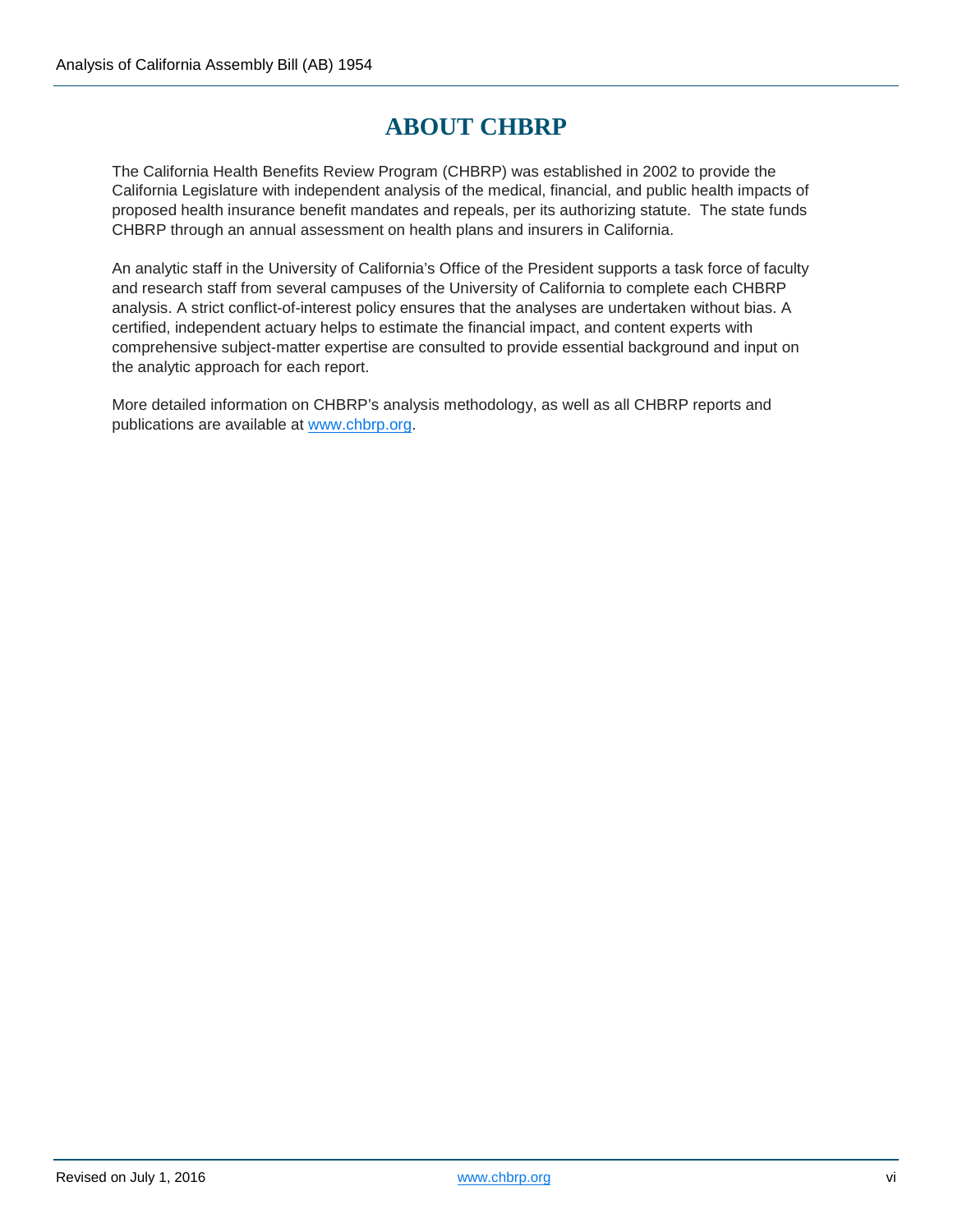# **TABLE OF CONTENTS**

|            | Burden of a Lack of Access to Reproductive and Sexual Health Care Services 10                  |  |
|------------|------------------------------------------------------------------------------------------------|--|
|            | Social Determinants of Health and Disparities in Access to Reproductive and Sexual Health Care |  |
|            |                                                                                                |  |
|            |                                                                                                |  |
|            |                                                                                                |  |
|            |                                                                                                |  |
|            |                                                                                                |  |
|            |                                                                                                |  |
|            |                                                                                                |  |
|            |                                                                                                |  |
|            |                                                                                                |  |
|            |                                                                                                |  |
|            |                                                                                                |  |
|            |                                                                                                |  |
|            |                                                                                                |  |
|            |                                                                                                |  |
|            |                                                                                                |  |
|            |                                                                                                |  |
|            |                                                                                                |  |
|            |                                                                                                |  |
| Appendix A |                                                                                                |  |
| Appendix B |                                                                                                |  |
| Appendix C |                                                                                                |  |

References

California Health Benefits Review Program Committees and Staff Acknowledgements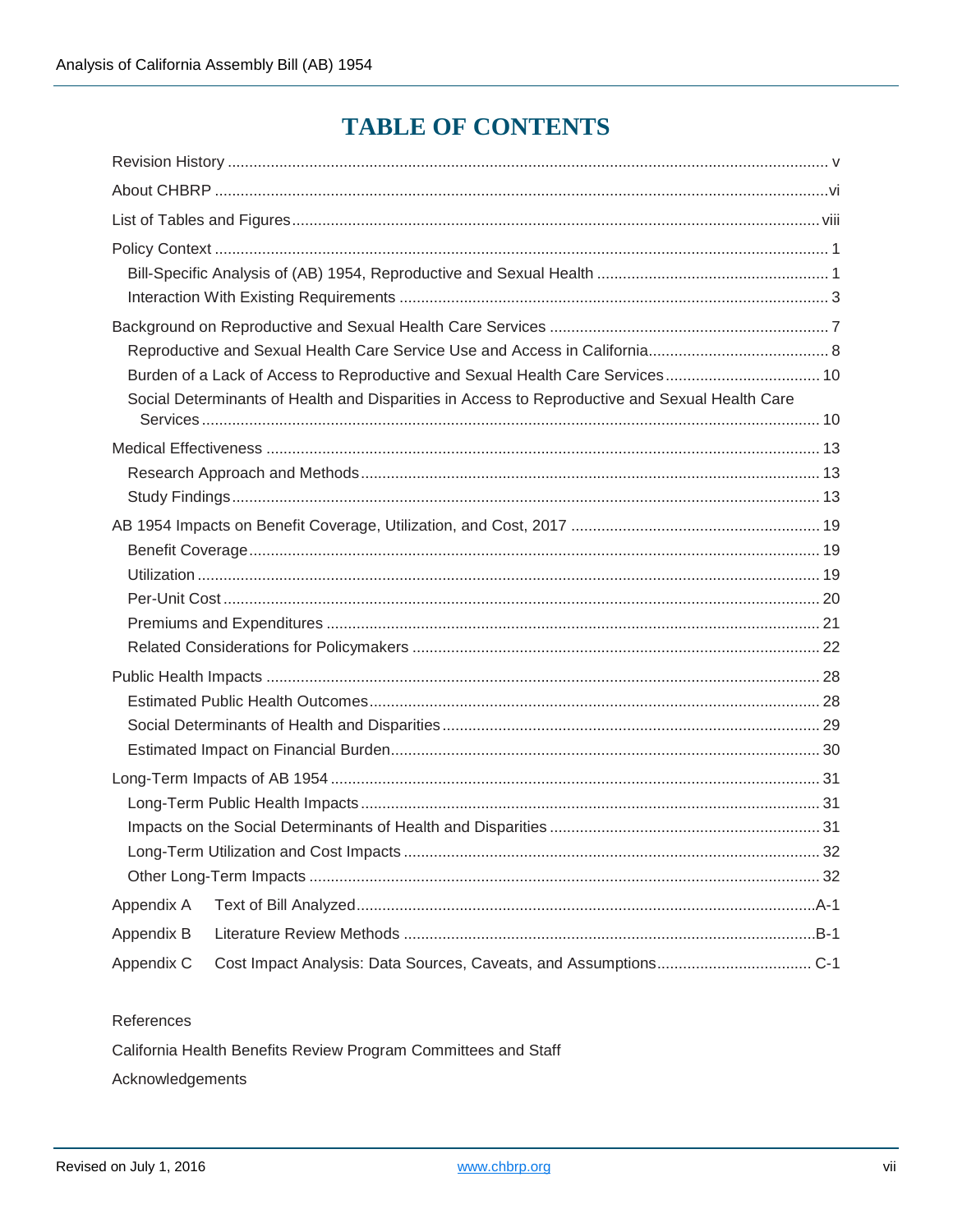# **LIST OF TABLES AND FIGURES**

| Table 2. Baseline (Premandate) Per Member Per Month Premiums and Total Expenditures by Market |  |
|-----------------------------------------------------------------------------------------------|--|
| Table 3. Postmandate Impacts of the Mandate on Per Member Per Month Premiums and Total        |  |
|                                                                                               |  |
|                                                                                               |  |
|                                                                                               |  |
|                                                                                               |  |
|                                                                                               |  |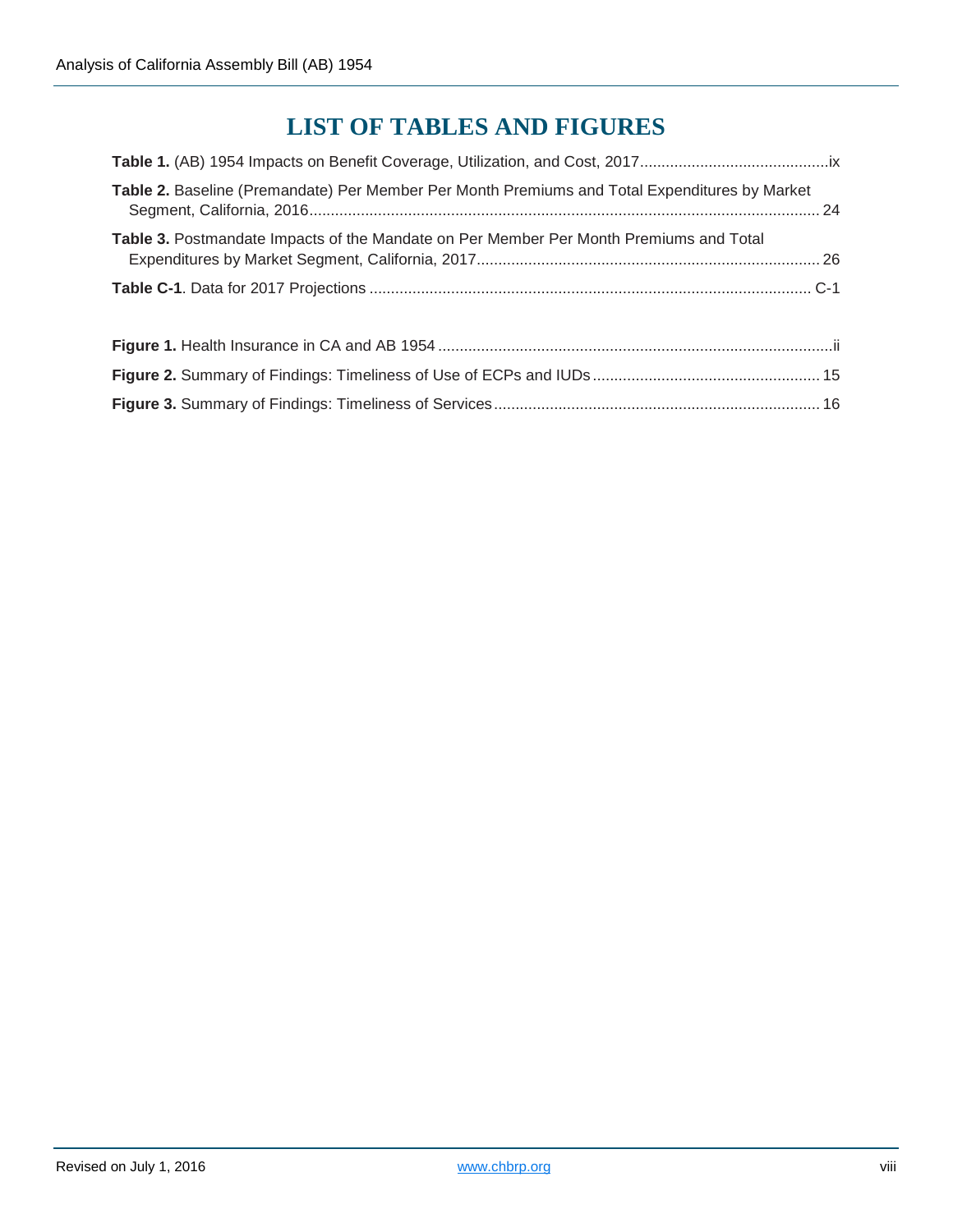#### **Table 1.** (AB) [1954](#page-1-2) Impacts on Benefit Coverage, Utilization, and Cost, 2017

|                                                                                              | <b>Premandate</b> | <b>Postmandate</b> | Increase/<br><b>Decrease</b> | <b>Change</b><br><b>Postmandate</b> |
|----------------------------------------------------------------------------------------------|-------------------|--------------------|------------------------------|-------------------------------------|
| <b>Benefit coverage</b>                                                                      |                   |                    |                              |                                     |
| Total enrollees with health<br>insurance subject to state-level<br>benefit mandates (a)      | 25,155,000        | 25,155,000         | 0                            | 0.00%                               |
| Total enrollees with health<br>insurance subject to AB 1954                                  | 18,263,000        | 18,263,000         | $\mathbf{0}$                 | 0.00%                               |
| Number of enrollees with<br>coverage for reproductive and<br>sexual health care services     | 18,263,000        | 18,263,000         | 0                            | 0.00%                               |
| In network                                                                                   | 18,263,000        | 18,263,000         | $\Omega$                     | 0.00%                               |
| Out of network                                                                               | 5,780,915         | 18,263,000         | 12,482,085                   | 215.92%                             |
| Percentage of enrollees with<br>coverage for reproductive and<br>sexual health care services | 100%              | 100%               | 0%                           | 0.00%                               |
| In network                                                                                   | 100%              | 100%               | 0%                           | $0.00\%$                            |
| Out of network                                                                               | 32%               | 100%               | 68%                          | 215.92%                             |
| <b>Utilization and cost</b>                                                                  |                   |                    |                              |                                     |
| Total users of sexual health care services                                                   |                   |                    |                              |                                     |
| In network                                                                                   | 3,933,527         | 3,865,687          | $-67,840$                    | $-1.72%$                            |
| Out of network                                                                               | 94,206            | 162,045            | 67,840                       | 72.01%                              |
| Total users reproductive health care services                                                |                   |                    |                              |                                     |
| In network                                                                                   | 3,501,157         | 3,403,626          | $-97,532$                    | $-2.79%$                            |
| Out of network                                                                               | 135,437           | 232,969            | 97,532                       | 72.01%                              |
| Sexual health care services<br>utilization (units per 1,000 covered<br>enrollees)            | 652.30            | 652.30             | 0.00                         | 0.00%                               |
| Sexual health care services utilization (units per 1,000 covered enrollees)                  |                   |                    |                              |                                     |
| In network                                                                                   | 640.29            | 631.64             | $-8.65$                      | $-1.35%$                            |
| Out of network                                                                               | 12.01             | 20.66              | 8.65                         | 72.01%                              |
| Reproductive health care services<br>utilization (units per 1,000 covered<br>enrollees)      | 567.03            | 567.03             | 0.00                         | 0.00%                               |
| Reproductive health care services utilization (units per 1,000 covered enrollees)            |                   |                    |                              |                                     |
| In network                                                                                   | 556.59            | 549.07             | $-7.52$                      | $-1.35%$                            |
| Out of network                                                                               | 10.44             | 17.96              | 7.52                         | 72.01%                              |
| Average cost per service of<br>sexual health care services                                   |                   |                    |                              |                                     |
| In network                                                                                   | \$106.51          | \$106.51           | \$0.00                       | 0.00%                               |
| Out of network                                                                               | \$268.39          | \$268.39           | \$0.00                       | 0.00%                               |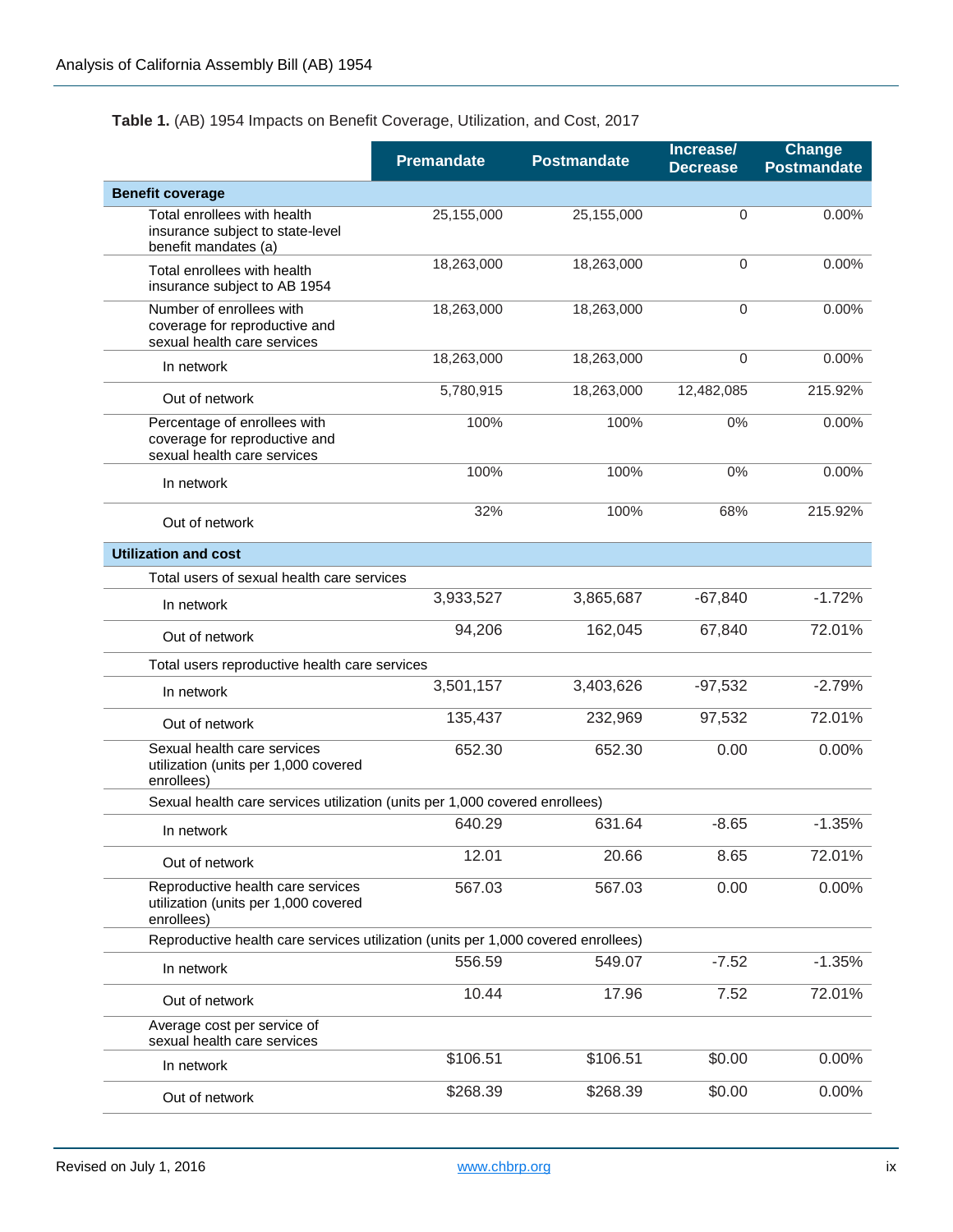|                                                                                                                  | <b>Premandate</b> | <b>Postmandate</b> | Increase/<br><b>Decrease</b> | Change<br><b>Postmandate</b> |  |  |  |  |  |
|------------------------------------------------------------------------------------------------------------------|-------------------|--------------------|------------------------------|------------------------------|--|--|--|--|--|
| Average cost per service of reproductive health care services                                                    |                   |                    |                              |                              |  |  |  |  |  |
| In network                                                                                                       | \$141.74          | \$141.74           | \$0.00                       | 0.00%                        |  |  |  |  |  |
| Out of network                                                                                                   | \$309.05          | \$309.05           | \$0.00                       | 0.00%                        |  |  |  |  |  |
| Average cost share per service of sexual health care services                                                    |                   |                    |                              |                              |  |  |  |  |  |
| In network                                                                                                       | \$13.15           | \$13.15            | \$0.00                       | 0.00%                        |  |  |  |  |  |
| Out of network                                                                                                   | \$66.35           | \$66.35            | \$0.00                       | 0.00%                        |  |  |  |  |  |
| Average cost share per service of reproductive health care services                                              |                   |                    |                              |                              |  |  |  |  |  |
| In network                                                                                                       | \$17.19           | \$17.19            | \$0.00                       | 0.00%                        |  |  |  |  |  |
| Out of network                                                                                                   | \$76.21           | \$76.21            | \$0.00                       | 0.00%                        |  |  |  |  |  |
| <b>Expenditures</b>                                                                                              |                   |                    |                              |                              |  |  |  |  |  |
| Premium expenditures by payer                                                                                    |                   |                    |                              |                              |  |  |  |  |  |
| Private employers for group<br>insurance                                                                         | \$64,837,024,000  | \$64,837,024,000   | \$0                          | 0.0000%                      |  |  |  |  |  |
| CalPERS HMO employer<br>expenditures (c)                                                                         | \$4,756,143,000   | \$4,756,143,000    | \$0                          | 0.0000%                      |  |  |  |  |  |
| Medi-Cal Managed Care Plan<br>expenditures (d)                                                                   | \$16,670,700,000  | \$16,670,700,000   | \$0                          | 0.0000%                      |  |  |  |  |  |
| Enrollees for individually<br>purchased insurance                                                                | \$22,073,116,000  | \$22,073,116,000   | \$0                          | 0.0000%                      |  |  |  |  |  |
| Individually purchased -<br>outside Exchange                                                                     | \$10,875,864,000  | \$10,875,864,000   | \$0                          | 0.0000%                      |  |  |  |  |  |
| Individually purchased -<br>Covered California                                                                   | \$11,197,252,000  | \$11,197,252,000   | \$0                          | 0.0000%                      |  |  |  |  |  |
| Enrollees with group insurance,<br>CalPERS HMOs, Covered<br>California, and Medi-Cal Managed<br>Care $(a)$ $(b)$ | \$20,496,488,000  | \$20,496,488,000   | \$0                          | 0.0000%                      |  |  |  |  |  |
| Enrollee expenses                                                                                                |                   |                    |                              |                              |  |  |  |  |  |
| Enrollee out-of-pocket expenses<br>for covered benefits (deductibles,                                            | \$16,248,327,000  | \$16,248,327,000   | \$0                          | 0.0000%                      |  |  |  |  |  |
| copayments, etc.)<br>Enrollee expenses for noncovered<br>benefits (e)                                            | \$0               | \$22,529,000       | \$22,529,000                 |                              |  |  |  |  |  |
| <b>Total expenditures</b>                                                                                        | \$145,081,798,000 | \$145,104,327,000  | \$22,529,000                 | 0.0155%                      |  |  |  |  |  |

*Source:* California Health Benefits Review Program, 2016.

*Notes:* (a) This population includes persons with privately funded (including Covered California) and publicly funded (e.g., CalPERS HMOs, Medi-Cal Managed Care Plans) health insurance products regulated by DMHC or CDI. Population includes enrollees aged 0 to 64 years and enrollees 65 years or older covered by employer-sponsored health insurance.

(b) Of the CalPERS employer expenditures, this percentage reflects the share of enrollees in CalPERS HMOs as of September 30, 2015. CHBRP assumes the same ratio in 2016.

(c) Enrollee premium expenditures include contributions to employer-sponsored health insurance, health insurance purchased through Covered California, and contributions to Medi-Cal Managed Care.

(d) Includes only those expenses that are paid directly by enrollees or other sources to providers for services related to the mandated benefit that are not currently covered by insurance. This only includes those expenses that will be newly covered postmandate. Other components of expenditures in this table include all health care services covered by insurance.

*Key:* CalPERS HMOs = California Public Employees' Retirement System Health Maintenance Organizations; CDI = California Department of Insurance; DMHC = Department of Managed Health Care.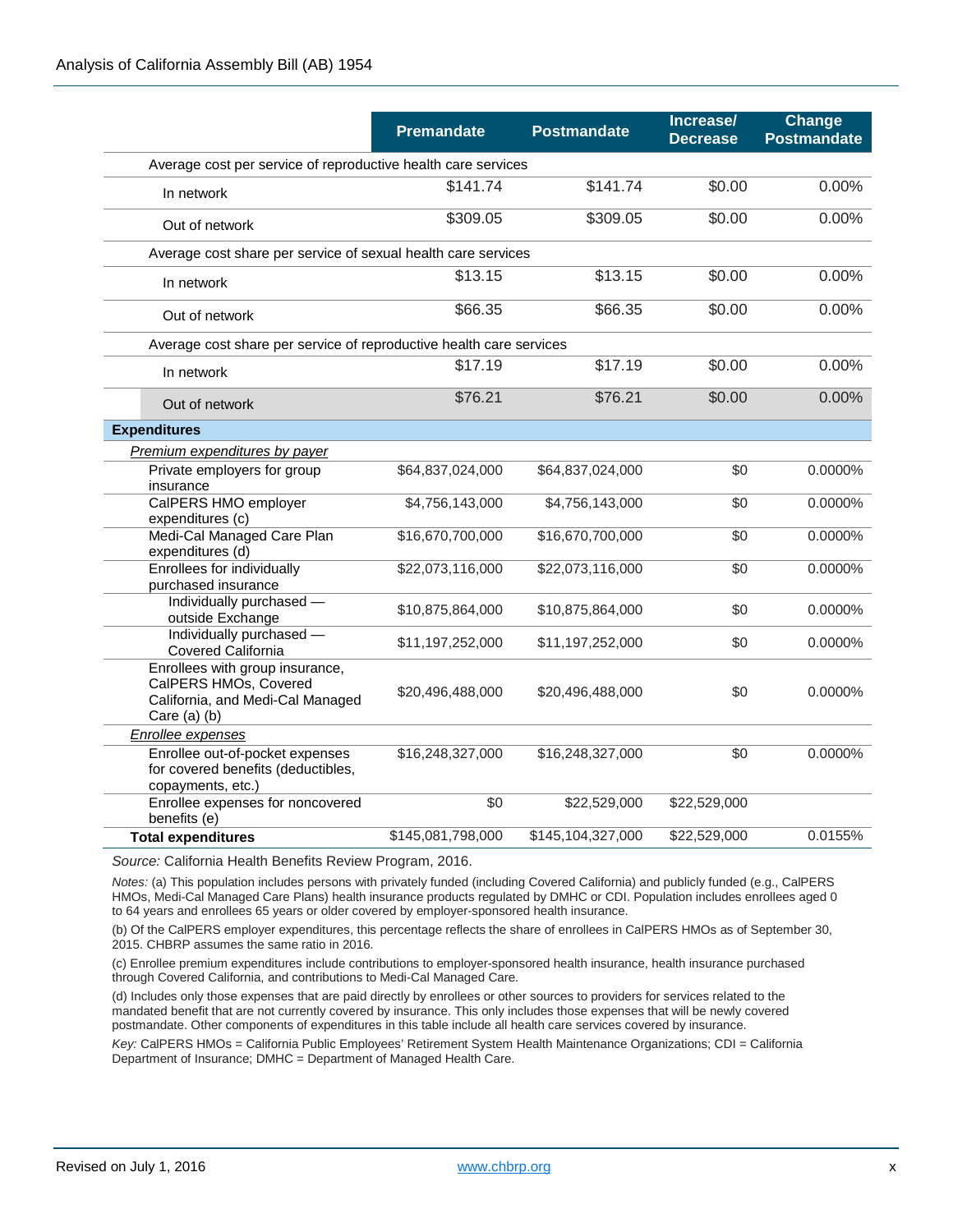# **POLICY CONTEXT**

On February 17, 2016, the California Assembly Committee on Health requested that the California Health Benefits Review Program (CHBRP)<sup>[2](#page-12-0)</sup> conduct an evidence-based assessment of the impacts of AB 1954 Reproductive Health Services.

If enacted, AB 1954 would affect the health insurance of approximately 12.1 million enrollees (31% of all Californians). This represents 48% of the 25.2 million Californians who will have health insurance regulated by the state that may be subject to any state health insurance law. Specifically, health care service plans regulated by the Department of Managed Health Care (DMHC), and health insurance policies regulated by the California Department of Insurance (CDI), would be subject to AB 1954.

## **Bill-Specific Analysis of [\(AB\)](#page-1-2) 1954, Reproductive and Sexual Health**

#### **Bill Language**

The full text of AB 1954 can be found in Appendix A.

For most enrollees in DMHC-regulated plans and CDI-regulated policies, health professionals and facilities are categorized as in-network or out-of-network (OON). In-network health facilities and professionals have a contract with the enrollee's plan or insurer that defines a contracted rate for payment for services. AB 1954 addresses the ability of enrollees to access OON providers for reproductive and sexual health services under certain circumstances. AB 1954 applies to plans and policies including Covered California and CalPERS HMOs, but does not apply to Medi-Cal Managed Care.

AB 1954 addresses coverage for reproductive and sexual health services, specifically those covered by Sections 6924, 6925, 6926, 6927, 6928, and 6929 of the Family Code, or Sections 121020 and 124260 of the Health and Safety Code. These include:

- Counseling services;
- Prevention or treatment of pregnancy;
- Prevention or treatment of sexually transmitted diseases;
- Diagnosis or treatment of condition and medical evidence regarding an alleged rape or sexual assault; and
- HIV testing.

AB 1954 would require that DMHC-regulated health plans and CDI-regulated policies will:

- Allow enrollees or insureds to seek care from an OON provider without prior authorization if access to an appropriate reproductive and sexual health provider is unavailable in-network in a timely manner.
- Prohibit the requirement that an enrollee or insured secure a referral from a primary care provider prior to receiving reproductive and sexual health care services.

<span id="page-12-0"></span><sup>&</sup>lt;sup>2</sup> CHBRP's authorizing statute is available a[t www.chbrp.org/docs/authorizing\\_statute.pdf.](http://www.chbrp.org/docs/authorizing_statute.pdf)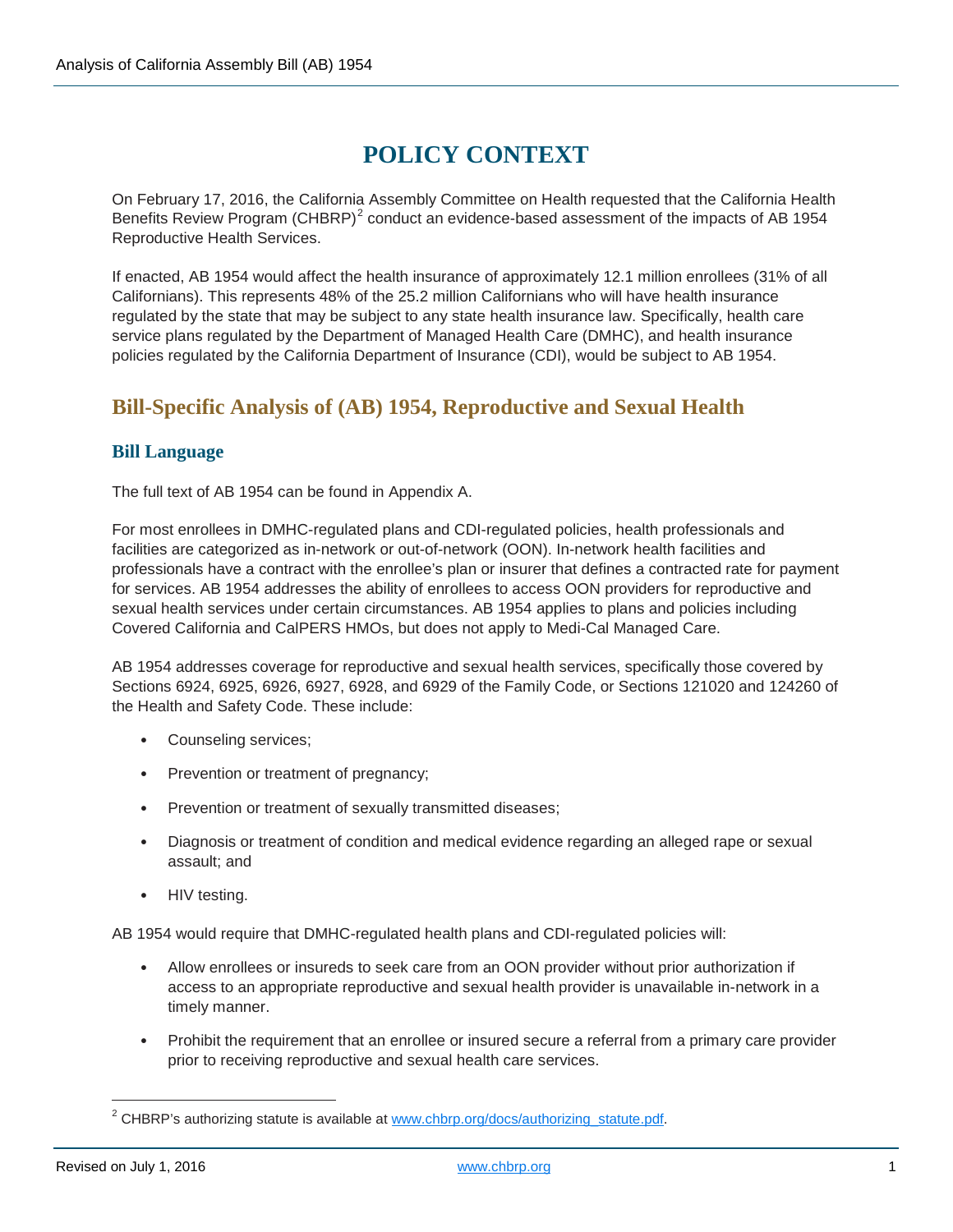The bill deems an appropriate provider to be unavailable in the following circumstances:

- An appropriate provider is unavailable in-network in the enrollee's service region within 10 days after the enrollee's initial request for an appointment for reproductive and sexual health care services, or sooner if a medical provider indicates an earlier appointment is medically necessary. (A provider with the appropriate training and licensure, as well as the preferred gender of the enrollee.)
- An in-network provider is not available within a reasonable distance of the enrollee's work or home address. ("Reasonable distance" is the distance defined by the DMHC and CDI.) $3$

<span id="page-13-0"></span> <sup>3</sup> [www.dmhc.ca.gov/HealthCareinCalifornia/TypesofPlans.aspx#.VueCFse4-AY.](http://www.dmhc.ca.gov/HealthCareinCalifornia/TypesofPlans.aspx#.VueCFse4-AY)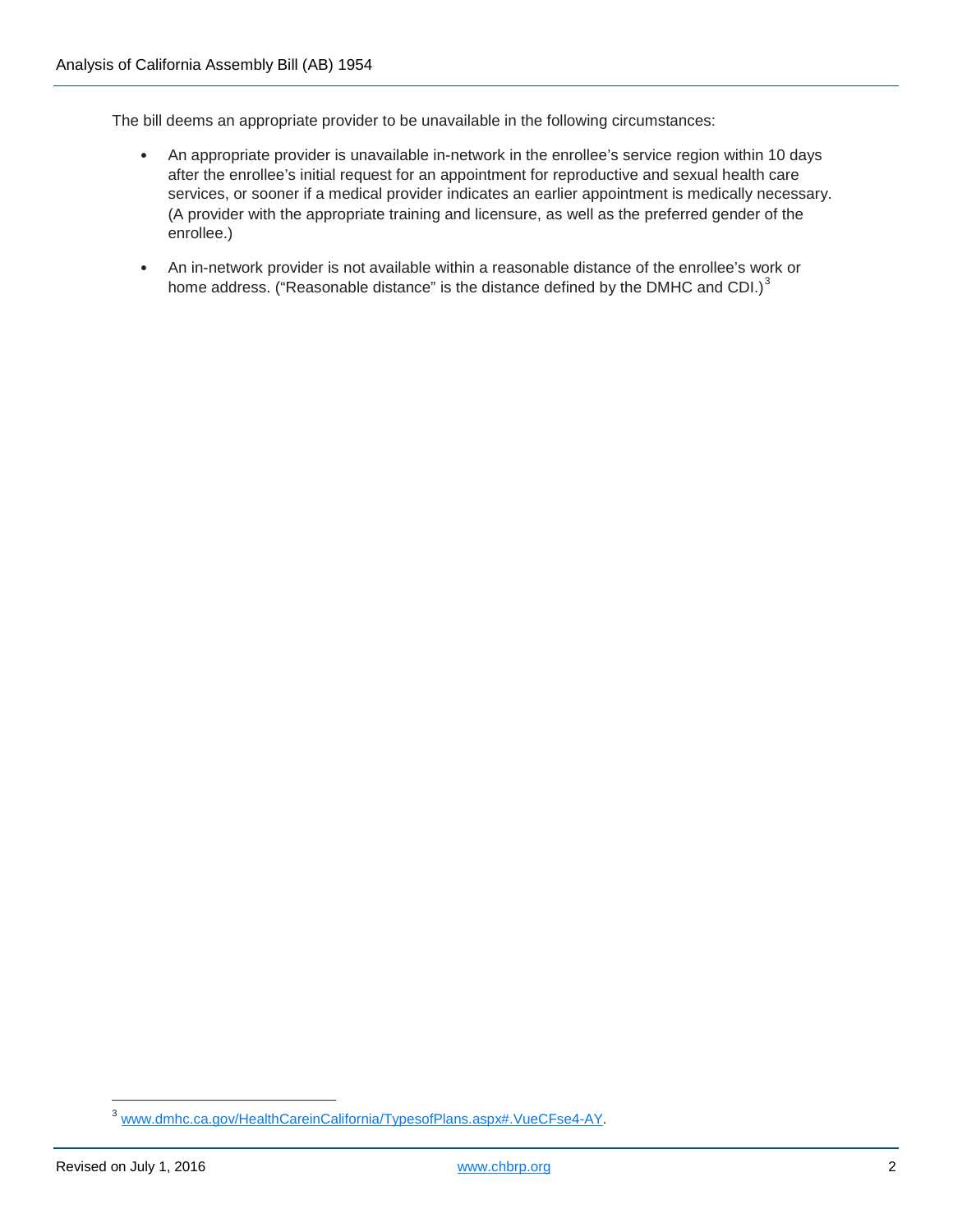#### **Analytic Approach and Key Assumptions**

#### *General caveat for all CHBRP analyses*

It is important to note that CHBRP's analysis of proposal benefit mandate bills address incremental effects — how the proposed legislation would impact benefit coverage, utilization, costs, and public health. CHBRP's estimates of these incremental effects are presented in this report.

#### *Bill-specific caveats*

CHBRP is aware that the bill author (Assemblymember Burke) intends to make some clarifying amendments to the bill.<sup>[3](#page-14-0)</sup> As such, CHBRP makes the following assumptions:

- The bill's provision will not apply to long-term care (i.e., pre-natal, HIV-treatment).
- The bill will exempt specialty plans.

## **Interaction With Existing Requirements**

Proposed legislation can interact with state and federal requirements. When possible, CHBRP indicates possible overlaps or interactions.

#### **State Requirements**

#### *California law and regulations*

California law requires DMHC-regulated plans and CDI-regulated policies to allow minors age 15 and over in certain circumstances to consent to reproductive and sexual health services without consent of a parent or guardian. Those services are included in Sections 6924, 6925, 6926, 6927, 6928, and 6929 of the Family Code, or Sections 121020 and 124260 of the Health and Safety Code.

AB 1954 applies to the same sections of the Family Code and Health and Safety Code, including the minimum age standard.

California Regulations require DMHC-regulated plans and CDI-covered insurance policies to arrange for the provision of access to health care services in a timely manner. Included in the pertinent regulations:

• California Code of Regulations Title 10, § 2240.15 requires insurers to provide or arrange for the provision of covered health care services in a timely manner appropriate for the nature of the covered person's condition consistent with good professional practice. Insurers shall establish and maintain provider networks, policies, procedures and quality assurance monitoring systems and processes sufficient to ensure compliance with this clinical appropriateness standard. Specifically, the regulations call for plans to provide non-urgent appointments for primary care within 10 business days from the request for an appointment and non-urgent appointments with specialist physicians within 15 days of the request for an appointment.

<span id="page-14-0"></span><sup>&</sup>lt;sup>3</sup> Personal communication with Allison Ruff, staff for Assemblymember Burke, March 22, 2016.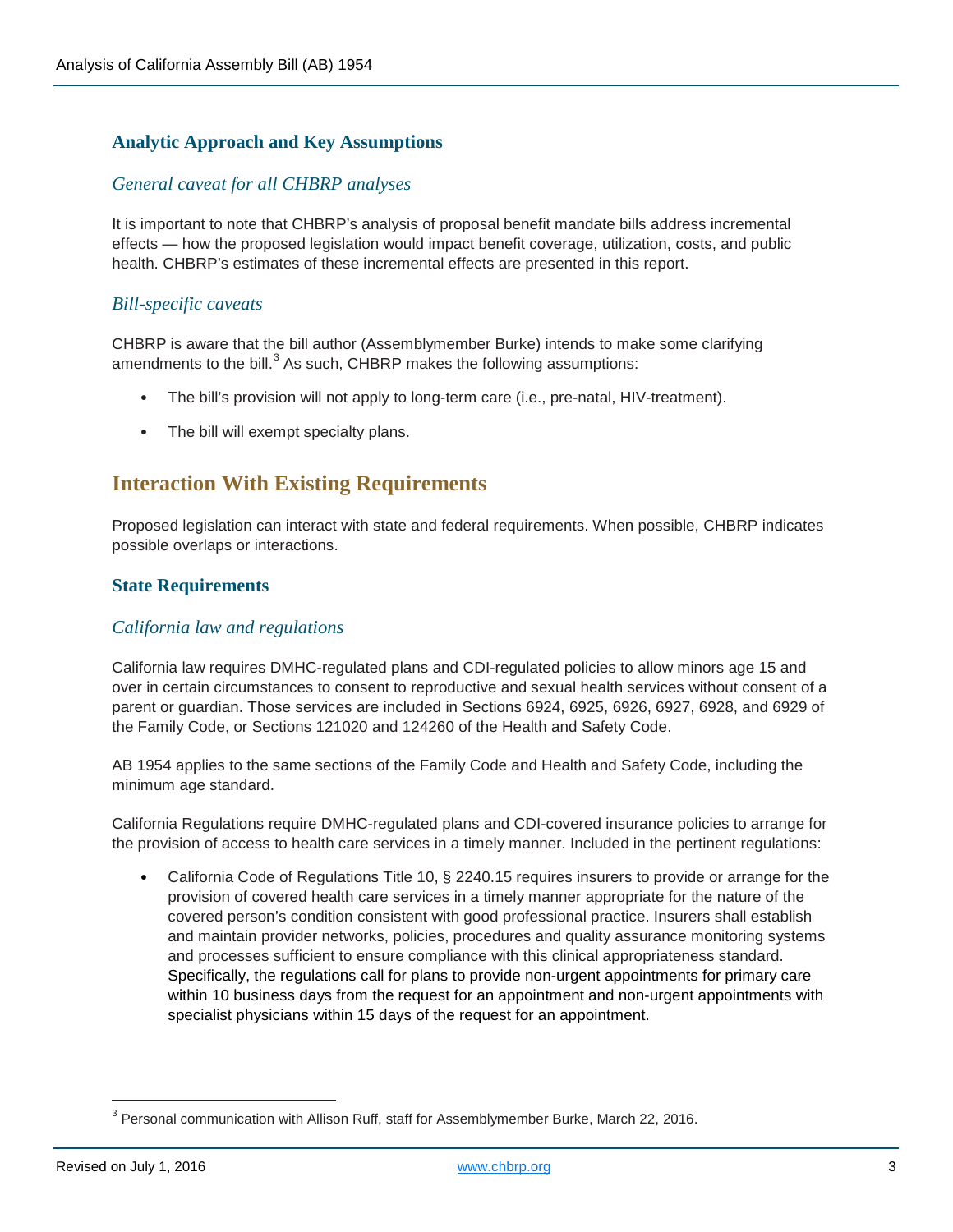- Similarly, Health Codes Title 28, § 1300.67.2 requires each health care service plan to have a documented system for monitoring and evaluating accessibility of care, including a system for addressing problems that develop, including waiting time and appointments.
- Further, § 1300.67.2.1 sets Geographic Accessibility Standards, including driving times and wait times for appointments.
- Section § 1300.67.2.2, Timely Access to Non-Emergency Health Care Services, confirms requirements for plans to provide or arrange for the provision of access to health care services in a timely manner, and establishes additional metrics for measuring and monitoring the adequacy of a plan's contracted provider network to provide enrollees with timely access to needed health care services. Specifically, the regulations call for plans to provide non-urgent appointments for primary care within 10 business days from the request for an appointment and non-urgent appointments with specialist physicians within 15 days of the request for an appointment.
- Further, a plan operating in an area that has a shortage of certain providers "shall ensure timely access to covered health care services as required by this section, including applicable timeelapsed standards, by referring enrollees to, or, in the case of a preferred provider network, by assisting enrollees to locate, available and accessible contracted providers in neighboring service areas consistent with patterns of practice for obtaining health care services in a timely manner appropriate for the enrollee's health needs. Plans shall arrange for the provision of specialty services from specialists outside the plan's contracted network if unavailable within the network, when medically necessary for the enrollee's condition. Enrollee costs for medically necessary referrals to non-network providers shall not exceed applicable co-payments, co-insurance and deductibles. This requirement does not prohibit a plan or its delegated provider group from accommodating an enrollee's preference to wait for a later appointment from a specific contracted provider."

AB 1954 would lower the time considered as timely access to a specialist for reproductive and sexual health services from 15 to 10 days, and would remove the requirement that an enrollee would need to contact a plan for approval to use an OON provider if an appointment cannot be obtained within 10 days from the request for the appointment.

#### *Similar requirements in other states*

CHBRP is not aware of timely access standards in other states that are specific to reproductive and sexual health services as covered in AB 1954.

#### **Federal Requirements**

#### *Affordable Care Act*

The Affordable Care Act (ACA) has impacted health insurance in California, expanding the Medi-Cal program (Medicaid in California)<sup>[4](#page-15-0)</sup> and making subsidized and nonsubsidized health insurance available through Covered California, the state's health insurance marketplace.<sup>[5](#page-15-1)</sup>

<span id="page-15-1"></span><span id="page-15-0"></span> $4$  The Medi-Cal expansion is to 133% of the federal poverty level (FPL)  $-$  138% with a 5% income disregard. <sup>5</sup> The ACA requires the establishment of health insurance exchanges in every state, now referred to as health insurance marketplaces.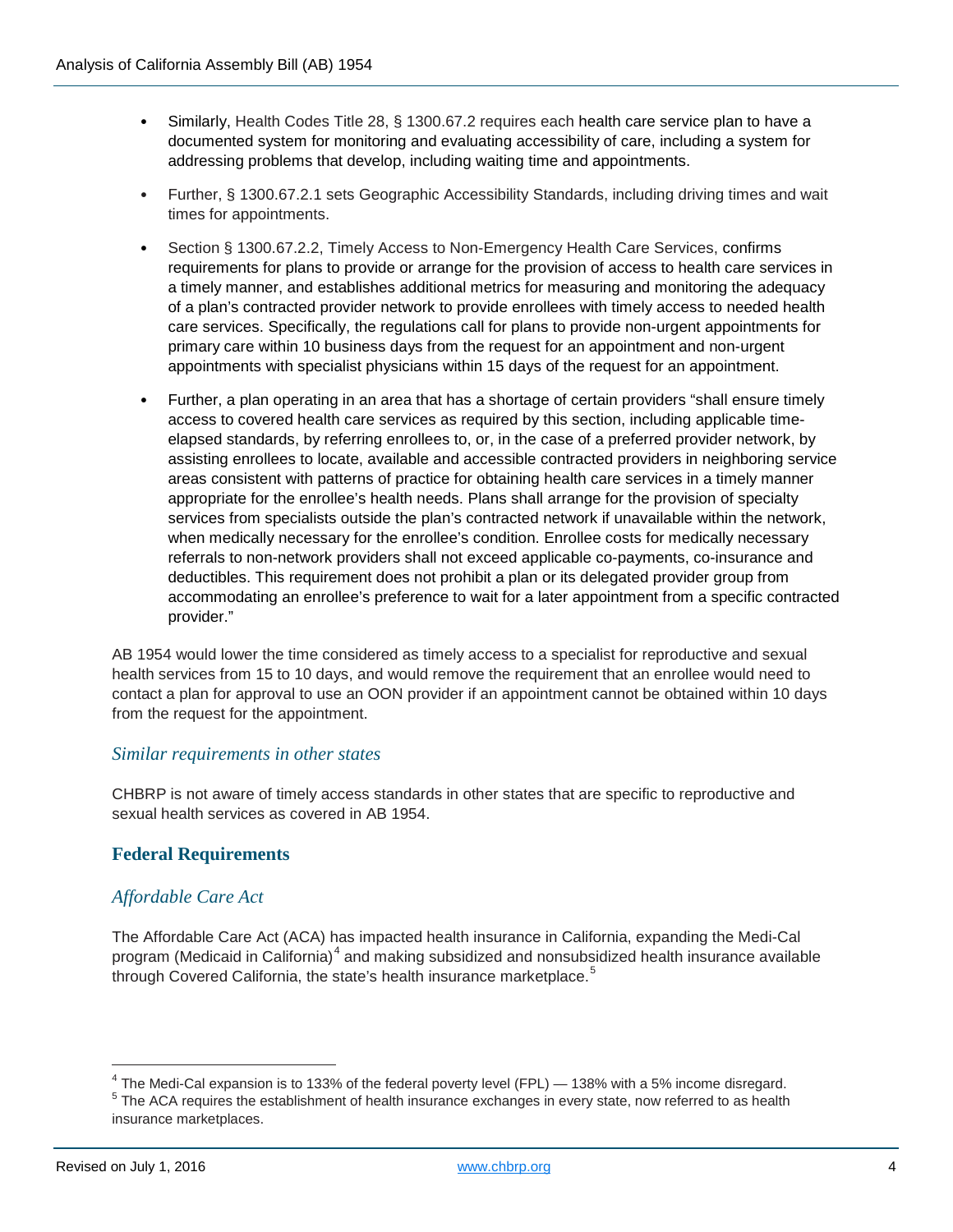A number of ACA provisions have the potential to or do interact with state benefit mandates. Below is an analysis of how AB 1954 may interact with requirements of the ACA, including the requirement for certain health insurance to cover essential health benefits (EHBs).<sup>[6](#page-16-0)</sup>

The Affordable Care Act requires health plans that started on or after September 23, 2010 cover some reproductive and sexual health services, including pregnancy prevention and treatment, and screening for certain sexually transmitted diseases (www.healthcare.gov/preventive-care-women/). Health care plans and insurance policies impacted by AB 1954 must comply with ACA requirements, and may offer coverage in excess of what is mandated by the ACA. However, no additional services are mandated by AB 1954.

#### *Essential health benefits and AB 1954*

State health insurance marketplaces, such as Covered California, are responsible for certifying and selling qualified health plans (QHPs) in the small-group and individual markets. Health insurance offered in Covered California is required to at least meet the minimum standard of benefits as defined by the ACA as essential health benefits (EHBs), and available in the Kaiser Foundation Health Plan Small Group Health Maintenance Organization (HMO) 30 plan, the state's benchmark plan for federal EHBs.<sup>[7,](#page-16-1)[8](#page-16-2)</sup>

States may require such QHPs to offer benefits that exceed EHBs.<sup>[9](#page-16-3)</sup> However, a state that chooses to do so must make payments to defray the cost of those additionally mandated benefits, either by paying the purchaser directly or by paying the QHP.<sup>[10,](#page-16-4)[11](#page-16-5)</sup> On the other hand, "state rules related to provider types, cost-sharing, or reimbursement methods" would *not meet* the definition of state benefit mandates that could exceed EHBs.<sup>[12](#page-16-6)</sup>

AB 1954 does not expand or mandate coverage for services; the bill allows for access to out-of-network providers for reproductive and sexual health services for which an enrollee already has coverage.

The requirements in AB 1954, related to enrollee expenses and plan/insurer payments, appear not to exceed the essential health benefits (EHBs) requirements of the Affordable Care Act (ACA), and so would not trigger the ACA requirement that the state defray the cost of additional benefit coverage for enrollees in qualified health plans (QHPs). (Footnote: In California, QHPs are nongrandfathered, small-group and

<span id="page-16-0"></span> $6$  The ACA requires nongrandfathered small-group and individual market health insurance — including, but not limited to, QHPs sold in Covered California — to cover 10 specified categories of EHBs. Resources on EHBs and other ACA impacts are available on the CHBRP website: [www.chbrp.org/other\\_publications/index.php.](http://www.chbrp.org/other_publications/index.php)

<span id="page-16-1"></span> $7$  The U.S. Department of Health and Human Services (HHS) has allowed each state to define its own EHBs for 2014 and 2015 by selecting one of a set of specified benchmark plan options. CCIIO, Essential Health Benefits Bulletin. Available at: https:[//cciio.cms.gov/resources/files/Files2/12162011/essential\\_health\\_benefits\\_bulletin.pdf.](http://cciio.cms.gov/resources/files/Files2/12162011/essential_health_benefits_bulletin.pdf) <sup>8</sup> H&SC Section 1367.005; IC Section 10112.27.

<span id="page-16-2"></span> $9$  ACA Section 1311(d)(3).

<span id="page-16-4"></span><span id="page-16-3"></span><sup>&</sup>lt;sup>10</sup> State benefit mandates enacted on or before December 31, 2011, may be included in a state's EHBs, according to the U.S. Department of Health and Human Services (HHS). Patient Protection and Affordable Care Act: Standards Related to Essential Health Benefits, Actuarial Value, and Accreditation. Final Rule. Federal Register, Vol. 78, No. 37. February 25, 2013. Available at: [www.gpo.gov\fdsys\pkg\FR-2013-02-25\pdf\2013-04084.pdf.](http://www.gpo.gov/fdsys/pkg/FR-2013-02-25/pdf/2013-04084.pdf)

<span id="page-16-5"></span> $11$  However, as laid out in the Final Rule on EHBs HHS released in February 2013, state benefit mandates enacted on or before December 31, 2011, would be included in the a state's EHBs, and there would be no requirement that the state defray the costs of those state-mandated benefits. For state benefit mandates enacted after December 31, 2011, that are identified as exceeding EHBs, the state would be required to defray the cost.

<span id="page-16-6"></span> $12$  Essential Health Benefits. Final Rule. A state's health insurance marketplace would be responsible for determining when a state benefit mandate exceeds EHBs, and QHP issuers would be responsible for calculating the cost that must be defrayed.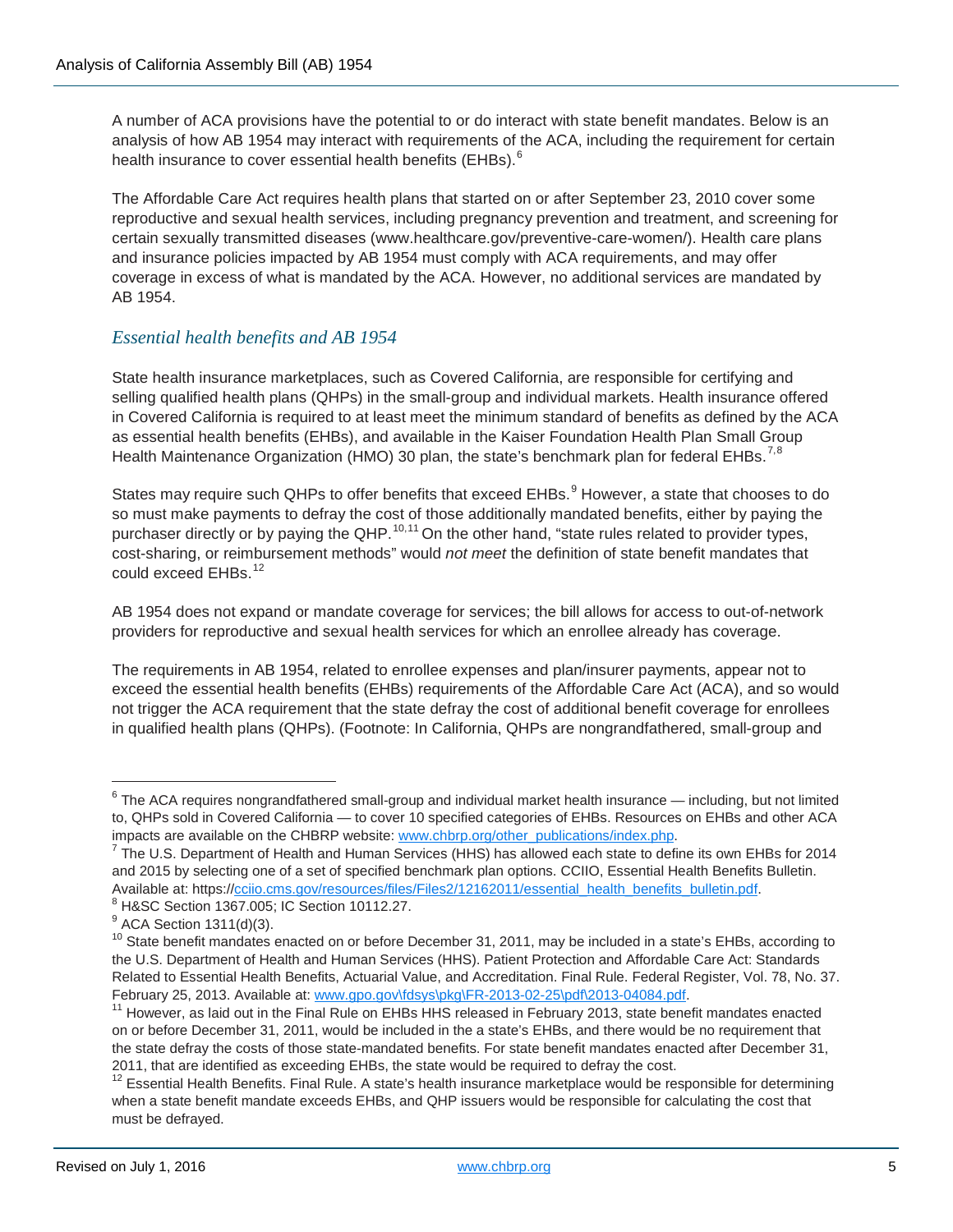individual market DMHC-regulated plans and CDI-regulated policies sold in Covered California, the state's online marketplace.)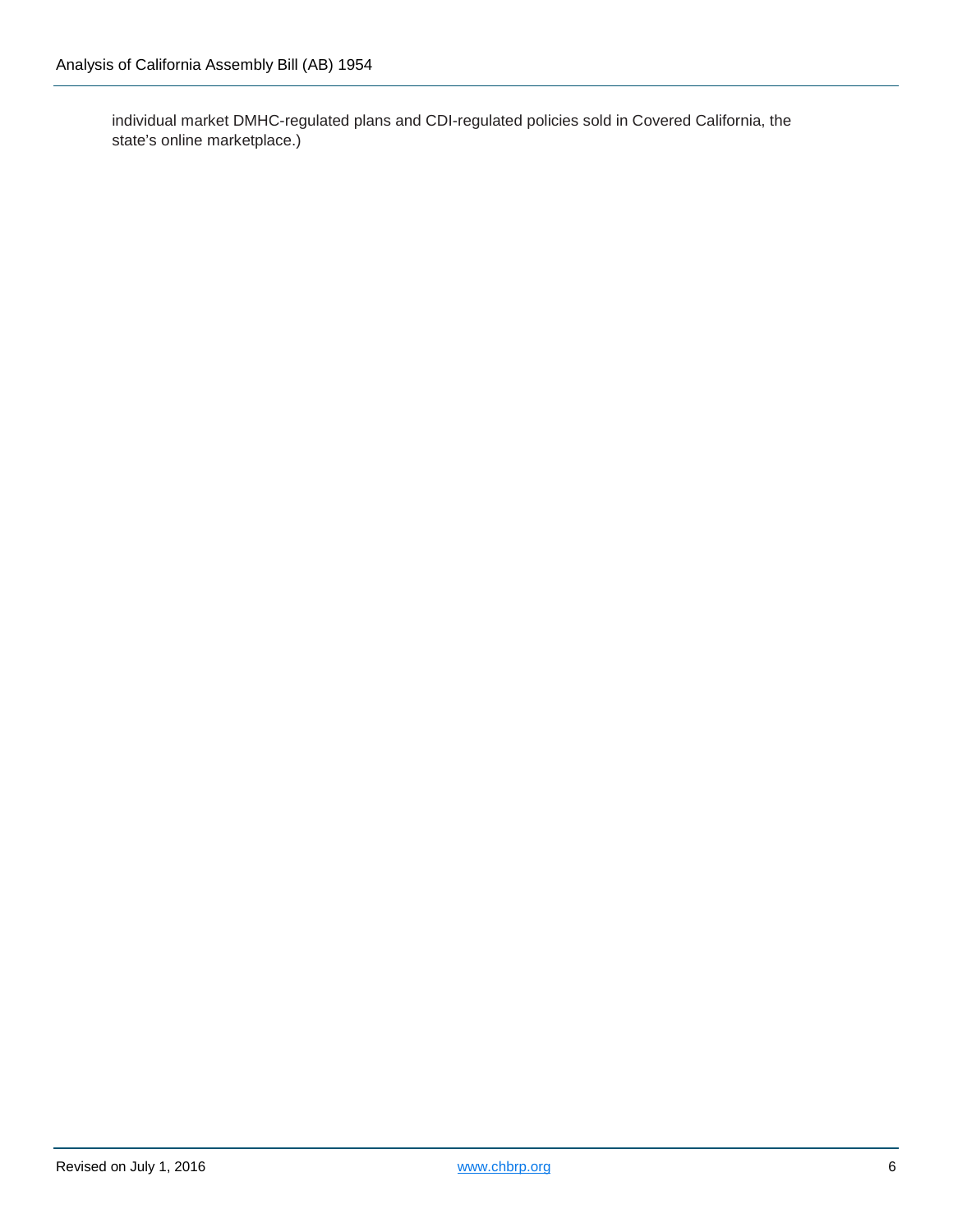# **BACKGROUND ON REPRODUCTIVE AND SEXUAL HEALTH CARE SERVICES**

As previously mentioned, AB 1954 contains provisions related to access to sexual and reproductive health care services. Pre-natal care, longer-term services (e.g., HIV treatment), fertility services, and other sexual and reproductive health specialist services beyond the scope of the aforementioned services are excluded under AB 1954, and are not included in the present analysis. Services that may be impacted by AB 1954 include:

- **Sexually transmitted disease (STD[13](#page-18-0)) prevention and treatment services**, such as screening tests and short-term medical or surgical treatment for STDs and sexually transmitted HIV and hepatitis, including post-exposure prophylaxis (PEP) for HIV,  $^{14}$  $^{14}$  $^{14}$  and pre/post-test counseling.
- **Prevention and treatment of pregnancy services** including family planning services, such as pregnancy testing, contraception, abortion, sterilization, related counseling/education, and treatment for spontaneous abortion/miscarriage and other pregnancy/birth complications such as ectopic pregnancy.
- **Sexual assault services**, such as post-assault medical evaluation and evidence collection, HIV/STD and pregnancy testing and treatment as described above, and counseling related to the sexual assault and any of the related sexual and reproductive health care services.

As counseling is often "packaged" into these services,<sup>[15](#page-18-2)</sup> the *Background* section will not discuss access to counseling explicitly. California-specific data is presented for services for which it was available; otherwise, national estimates are provided. Furthermore, this bill applies to individuals age 15 and older; data including minors age 15–18 is presented when available, but many studies and databases do not include minors, so in some cases, data on adults age 18 and older is reported. The emergence of Zika as a new illness that can be transmitted sexually in California may be relevant to changes in access to care proposed by AB 1954 (Thomas, 2016). However, because of the lack of research on the pathology and low incidence to date in California (1 case) of sexually transmitted Zika, we excluded it from our analysis.

Generally, the issue of in-network provider availability may affect access to care among people with commercial insurance (Corlette et al., 2014; Garfield et al., 2014; Salganicoff and Sobel, 2016). Although cost is the main barrier to accessing health care for the uninsured, the availability of timely appointments and nearby providers may be an important barrier to care for people who have health insurance. A 2013 survey by the Kaiser Family Foundation found that 28% of adults with employer health insurance coverage had an unmet need for care; of these, 26% had delayed needed care because they could not get an appointment soon enough, 21% delayed needed care because the office was not open when they could get there, and 11% delayed needed care because of difficulty traveling to the site of care (Garfield et al., 2014). Furthermore, policy analysts have indicated that provider networks have narrowed since the

<span id="page-18-0"></span> $13$  Although the terms "sexually transmitted disease" (STD) and "sexually transmitted infection" (STI) are often used interchangeably, STI has been in widespread use since 1999 because it better incorporates asymptomatic infections, as compared to STD, and is used by a wide range of scientific societies and publications (World Health Organization, 2003). However, because the bill language for AB 1954 utilizes the term STD, for the purposes of this report STD is used in all analysis and narrative. HIV and hepatitis A/B/C can be transmitted multiple ways, including sexually (although sexual transmission of hepatitis C is rare and generally found in high-risk populations such as people who inject drugs), and screening for these infections is often done in the course of routine STD testing (World Health<br>Organization, 2003). For that reason, we included HIV and hepatitis as part of STD services.

<span id="page-18-1"></span> $14$  Post-exposure prophylaxis (PEP) refers to the practice of prescribing a short-term regimen of antiretroviral therapy (ART) medication shortly after suspected exposure to HIV to avoid infection. Long-term treatment of people living with HIV with ART is not included in this analysis.<br><sup>15</sup> Personal communication with content expert, KB Kohzimannil, Minneapolis MN, March 2016.

<span id="page-18-2"></span>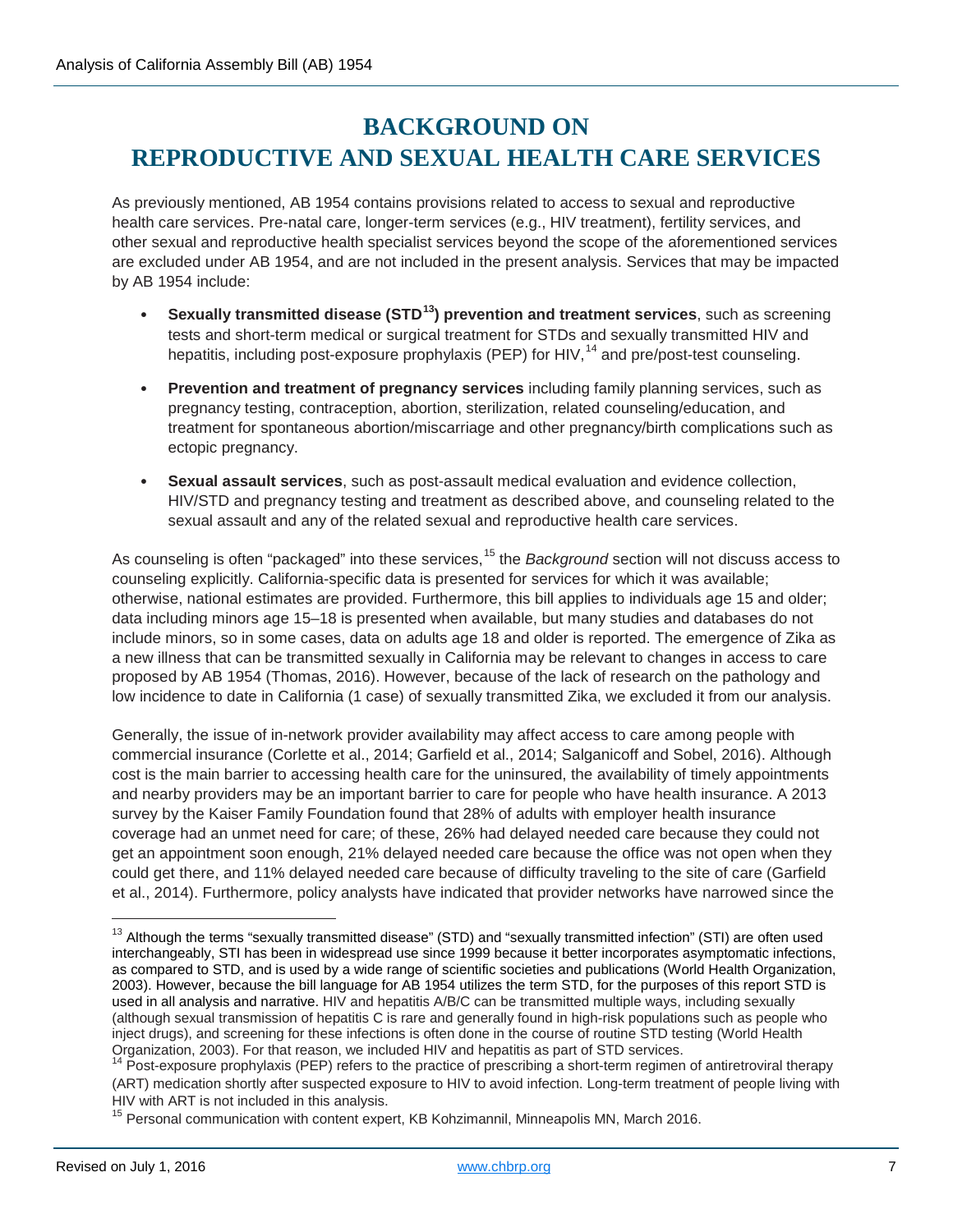implementation of the Affordable Care Act, a result of health insurance companies reducing the number of providers they work with in their Marketplace plans to minimize the cost of premiums, which limits enrollee choices of available in-network providers (Corlette et al., 2014; Salganicoff and Sobel, 2016). California ranks fourth in the nation among states having the greatest proportion of narrow ACA marketplace provider networks after Georgia, Oklahoma, and Florida (Polsky and Weiner, 2015). The majority (75%) of California's provider networks are defined as "narrow," meaning that fewer than 25% of providers in a given area participate in a network; this includes 91% of California's HMOs and 33% of PPOs (Polsky and Weiner, 2015). However, there is conflicting evidence on whether or not these narrow networks have influenced access to care (Atwood and Sasso, 2016).

## **Reproductive and Sexual Health Care Service Use and Access in California**

This section presents information on these sexual and reproductive health services cited in AB 1954, including prevalence of related illnesses, use of services and relevant treatments, and access to timely and nearby services. Little service-specific data were available on how providers of a preferred gender influenced access to care for sexual and reproductive health services, although more generally it has been found women who have female obstetricians/gynecologists experience greater satisfaction with services and report better patient–provider communication (Janssen and Lagro-Janssen, 2012).

#### **STD Prevention, Screening, and Treatment Services**

These services address the prevention, screening, and treatment of STDs such as human papilloma virus (HPV), chlamydia, gonorrhea, genital herpes, syphilis, and trichomoniasis, and related illnesses including HIV and hepatitis A/B/C, which can be transmitted sexually. Services include sexual health education and access to condoms and other forms of protection, screening tests for STDs such as pelvic exams, pap smears, and blood tests, treatment of diagnosed STDs using medication or surgical interventions, and pre-/post-test counseling. It is estimated that among the insured population in California aged 12 and older, 21% get tested for an STD each year.<sup>[16](#page-19-0)</sup> Chlamydia is the most common STD in California with an annual incidence rate of 453 cases per 100,000 population.<sup>[17](#page-19-1)</sup>

Access to timely screening and treatment for STDs and HIV testing is critical to preventing further spread of these diseases and limiting the health impacts on infected individuals. Timely access to care has been cited by patients of specialized STD testing and reproductive health clinics as a major reason for seeking services there instead of at their usual places of care, even among those patients who have health insurance (Hoover et al., 2015). A treatment that may be of particular importance to this bill is postexposure prophylaxis (PEP) for HIV, an antiretroviral medication that can be initiated ideally within 3 days of a potential exposure to HIV and taken for 28 days to prevent infection, such as after learning that a recent sexual partner is HIV positive (Ford et al., 2015). HIV PEP is not for individuals who have already tested positive for HIV, and is also used for health care workers who may have been exposed to HIV on the job and with sexual assault survivors. PEP treatments for hepatitis and other STDs are also available or in development (Wood, 2015). Awareness, utilization, and access to PEP treatments are increasing, but remain understudied topics (Siegfried et al., 2015). California is one of the few states in the United States that has developed guidelines for health care providers, which may suggest greater availability of this treatment locally (Schwarzenegger et al., 2004).

<span id="page-19-1"></span><span id="page-19-0"></span><sup>&</sup>lt;sup>16</sup> Data located at http://ask.chis.ucla.edu.<br><sup>17</sup> Data located at www.cdph.ca.gov/data/statistics/Documents/STD-Data-All-STDs-Tables.pdf.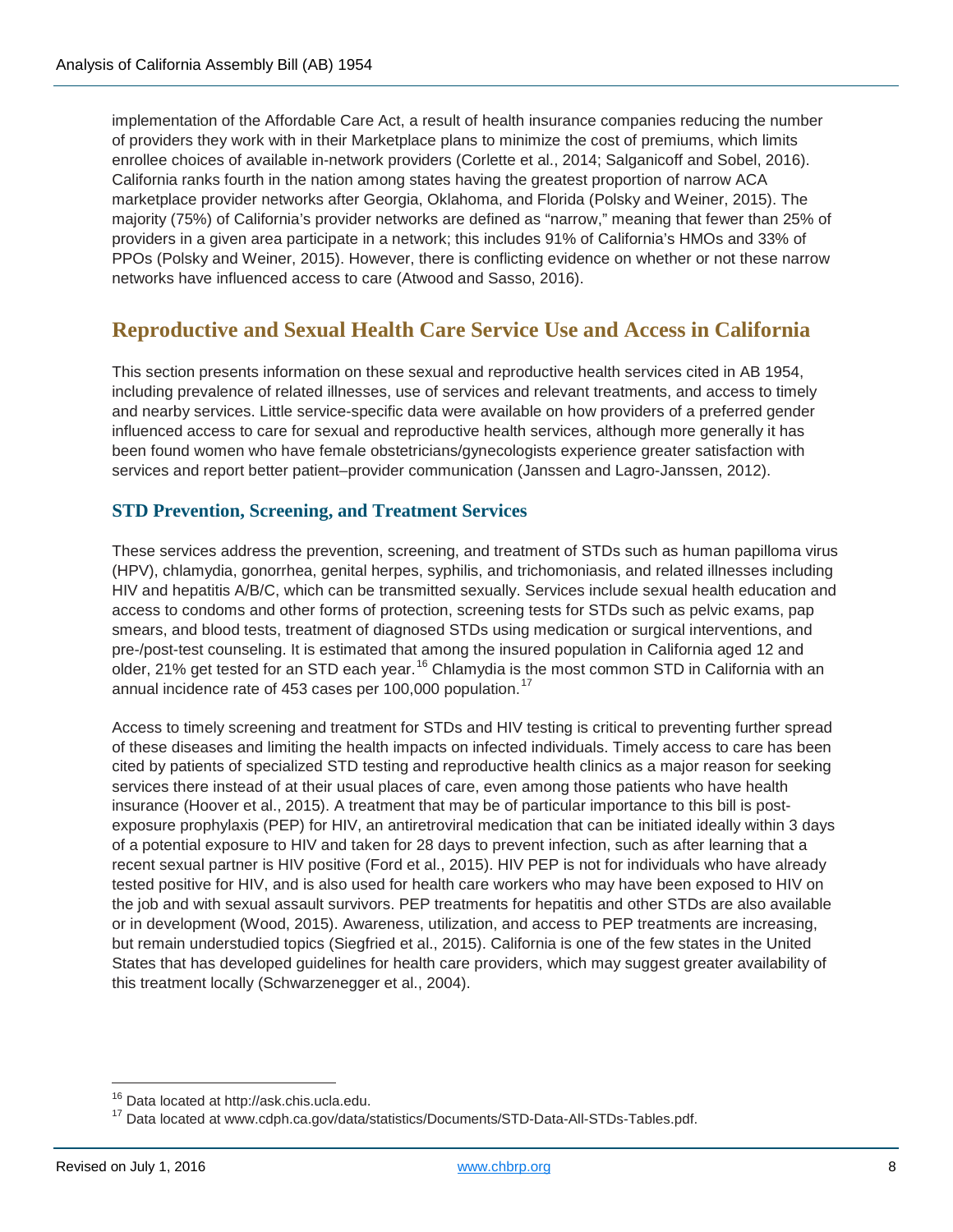#### **Prevention and Treatment of Pregnancy Services**

Prevention and treatment of pregnancy services include family planning services, such as pregnancy testing, the provision of contraception methods to prevent pregnancy (e.g., oral contraceptive pills, patches, injections, implants, and intrauterine devices), abortion through medication or surgical means to terminate a pregnancy, surgical sterilization, and counseling related to contraception and pregnancy. These services may also include pregnancy treatments related to complications such as spontaneous abortion (i.e., miscarriage) and ectopic pregnancies (i.e., when an embryo implants in the fallopian tube instead of the uterus). Based on 2014 CHIS data, there are 5,860,000 women in California aged 15 to 44 who were sexually active in the past year (defined as one or more sexual partners). A study of California women aged 18–44 at risk for unintended pregnancy (i.e., sexually active, not actively trying to become pregnant, and capable of becoming pregnant) found that 79% used some form of birth control; 23% used oral birth control pills, 20% used condoms, 8% used a long-acting reversible device, such as a intrauterine device (IUD), 10% had undergone female sterilization, 10% had a partner who had undergone male sterilization, and 8% used hormonal rings, patches, injectables, or other forms of birth control, whereas 21% used no method of birth control (Shih et al., 2011). Recent estimates for the number of women who use emergency contraceptives in California were not available, but nationally, it is estimated that one in nine women (11%) have used emergency contraception at some point to prevent a potential pregnancy (Daniels et al., 2013).

In 2013, there were over 818,700 pregnancies in California, nearly half (48%) of which were unintended (Kost, 2015). Of all pregnancies in the United States, two-thirds (65%) result in live birth, 18% end in abortion, and 17% end in fetal loss through miscarriage or ectopic pregnancy (Ventura et al., 2012). The abortion rate in California was 23.0 per 1,000 women aged 15–24, which was higher than the national rate of 16.9/1,000 women (Guttmacher Institute, 2015). This may be due to California's less restrictive abortion policies, such as having to wait before having an abortion performed, than surrounding states, and consequently, greater access to abortion services or women from other states coming to California to obtain an abortion (Guttmacher Institute, 2015).

Unmet need for prevention and treatment of pregnancy services among the insured population may be underestimated due to their use of specialized publicly-funded family planning clinics, such as Planned Parenthood or Title X clinics. A study of these clinics in 13 U.S. states found that most patients had private (22%) or public (35%) health insurance (Frost et al., 2012). Furthermore, frequently cited reasons privately insured women had for seeking services at these specialized family planning clinics included "accessibility" (88%), "method availability" (79%), "affordability" (73%), "hours meet my schedule" (69%), and "location is convenient" (66%) (Frost et al., 2012). Access to abortion services in California is relatively high compared to the rest of the United States; 45% of California counties have no abortion providers, and 5% of women in California live in those predominantly rural counties that lack abortion providers, whereas across the United States, 89% of counties lack abortion providers, and 38% of U.S. women live within these counties (Guttmacher Institute, 2015).

#### **Sexual Assault/Rape Services**

Sexual assault and rape services include post-assault medical evaluation, HIV/STD/pregnancy testing, treatment for physical trauma and STD treatment/HIV PEP/emergency contraception or abortion in the event of a pregnancy, and related counseling services. Timeliness of care in the case of sexual assault or rape is critical, as viable evidence can only be collected for approximately 24 hours, emergency contraception is less effective after the first 72 hours, and early detection of STDs/HIV after an assault can improve treatment outcomes (Holmes et al., 1996; Munro et al., 2015; Reynolds et al., 2000). In 2012, California's Office of the Attorney General documented a total of 7,828 forcible rapes or attempted rapes (rate: 20.7 forcible rapes per 100,000 people); in 100% of the cases, the survivor was female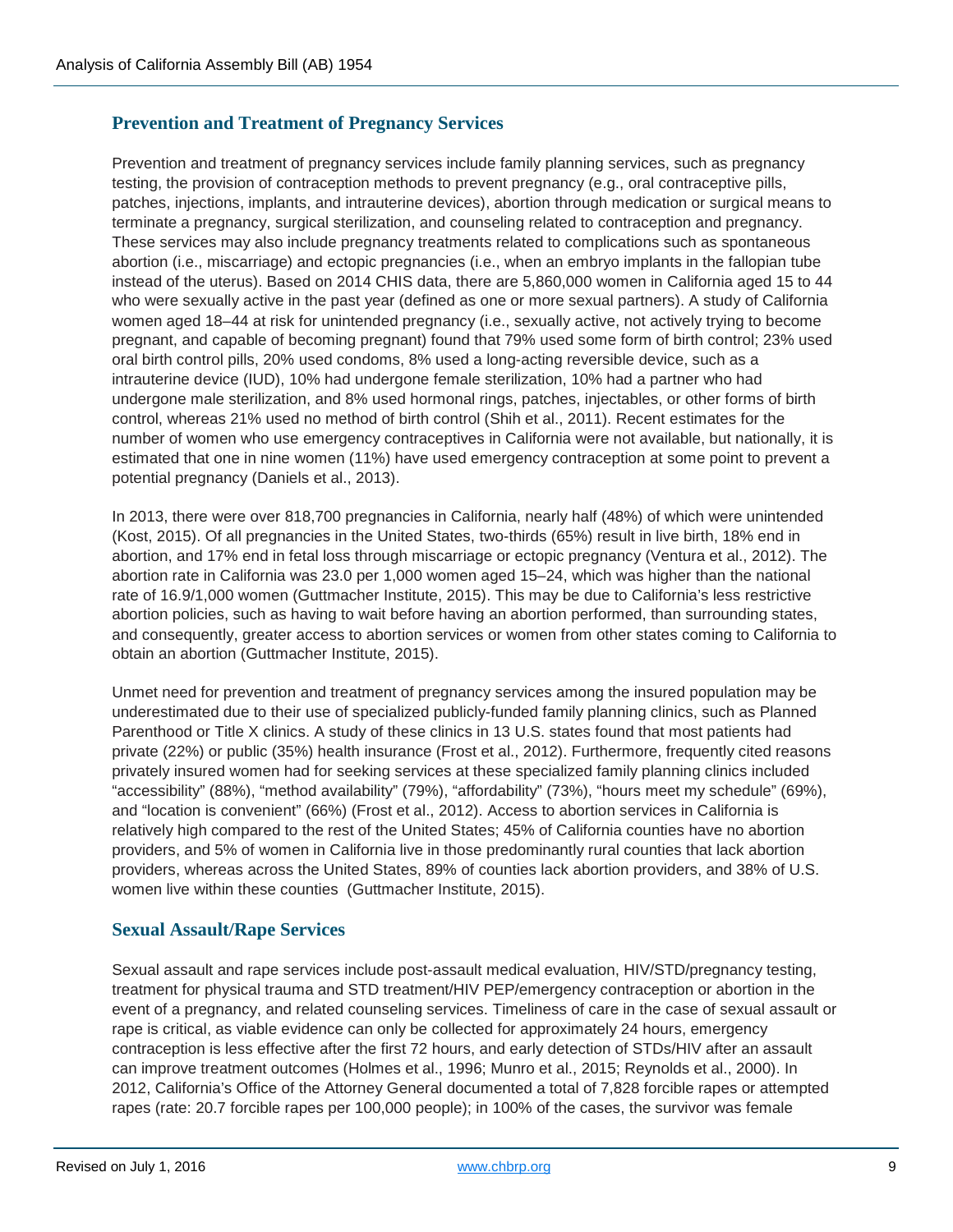(California Office of the Attorney General, 2012). However, as few as 21% of women and 15% of men seek any kind of help after a rape; furthermore, men may be more likely to wait years to seek help (King and Woollett, 1997; Zinzow et al., 2012). This may lead to substantial underreporting of rape and sexual assault.

Access to care after a rape or sexual assault may primarily occur through emergency services, which are not a part of this bill analysis; a study of women who sought medical care after a rape found that the majority (81%) received post-rape care in a hospital setting such as an emergency room (Tjaden and Thoennes, 1998). However, the same study found that 54% of women reported receiving rape-related services from a physician outside of the hospital setting. Survivor and provider perceptions of barriers to timely medical and mental health care after a sexual assault primarily include lack of information about available resources, fears about cost for treatment especially in the context of lack of health insurance, the availability of services at night when rapes generally occur, issues with paperwork and insurance, insensitivity or inappropriateness of medical staff, or obtaining transportation to a provider (Logan et al., 2005; Ullman and Townsend, 2007). Individuals with private health insurance or governmental forms of health insurance have been shown to be twice as likely to seek mental health services after a sexual assault compared to individuals with no health insurance (Price et al., 2014).

# **Burden of a Lack of Access to Reproductive and Sexual Health Care Services**

The consequences of a lack of access to these reproductive and sexual health care services may include unintended pregnancy and undiagnosed or untreated pregnancy complications, undiagnosed and/or untreated STDs and HIV, and medical and mental health costs associated with sexual assault. The cost burden of **unintended pregnancy** in the U.S. is approximately \$4.6 billion dollars per year, including the costs of live births, abortions, ectopic pregnancy and spontaneous abortion complications (Trussell et al., 2013). Over half (53%) of these costs can be attributed to unintended pregnancies that occur in women who fail to take contraception consistently (Trussell et al., 2013). The annual diagnoses of **STDs** and **HIV** have an associated lifetime medical costs of \$15.6 billion (Owusu-Edusei et al., 2013). Finally, diverse estimates exist for the cost of **sexual assault and rape** in the United States; \$1.2 billion in medical and mental health care costs has been estimated, but the total cost including lost productivity and quality of life may be as high as \$10 billion or more (Miller et al., 1993). However, no studies were found that could estimate what proportion of these costs are due to a lack of timely, nearby, or appropriate access to care among the insured population compared to other factors, such as cost of services, a lack of insurance, or risk and care-seeking behaviors.

# **Social Determinants of Health[18](#page-21-0) and Disparities[19](#page-21-1) in Access to Reproductive and Sexual Health Care Services**

Per statute, CHBRP now includes discussion of disparities under the broader umbrella of social determinants of health (SDoH). SDoH include factors outside of the traditional medical care system that influence health status and health outcomes. CHBRP will consider the full range of SDoH and related

<span id="page-21-0"></span><sup>&</sup>lt;sup>18</sup> CHBRP defines social determinants of health as conditions in which people are born, grow, live, work, learn, and age. These social determinants of health (economic factors, social factors, education, physical environment) are shaped by the distribution of money, power, and resources and impacted by policy (adapted from Healthy People 2020, 2015; CDC, 2014). See SDoH white paper for further information.

<span id="page-21-1"></span><sup>&</sup>lt;sup>19</sup> Several competing definitions of "health disparities" exist. CHBRP relies on the following definition: "Health disparities are potentially avoidable differences in health (or health risks that policy can influence) between groups of people who are more or less advantaged socially; these differences systematically place socially disadvantaged groups" at risk for worse health outcomes (Braveman, 2006)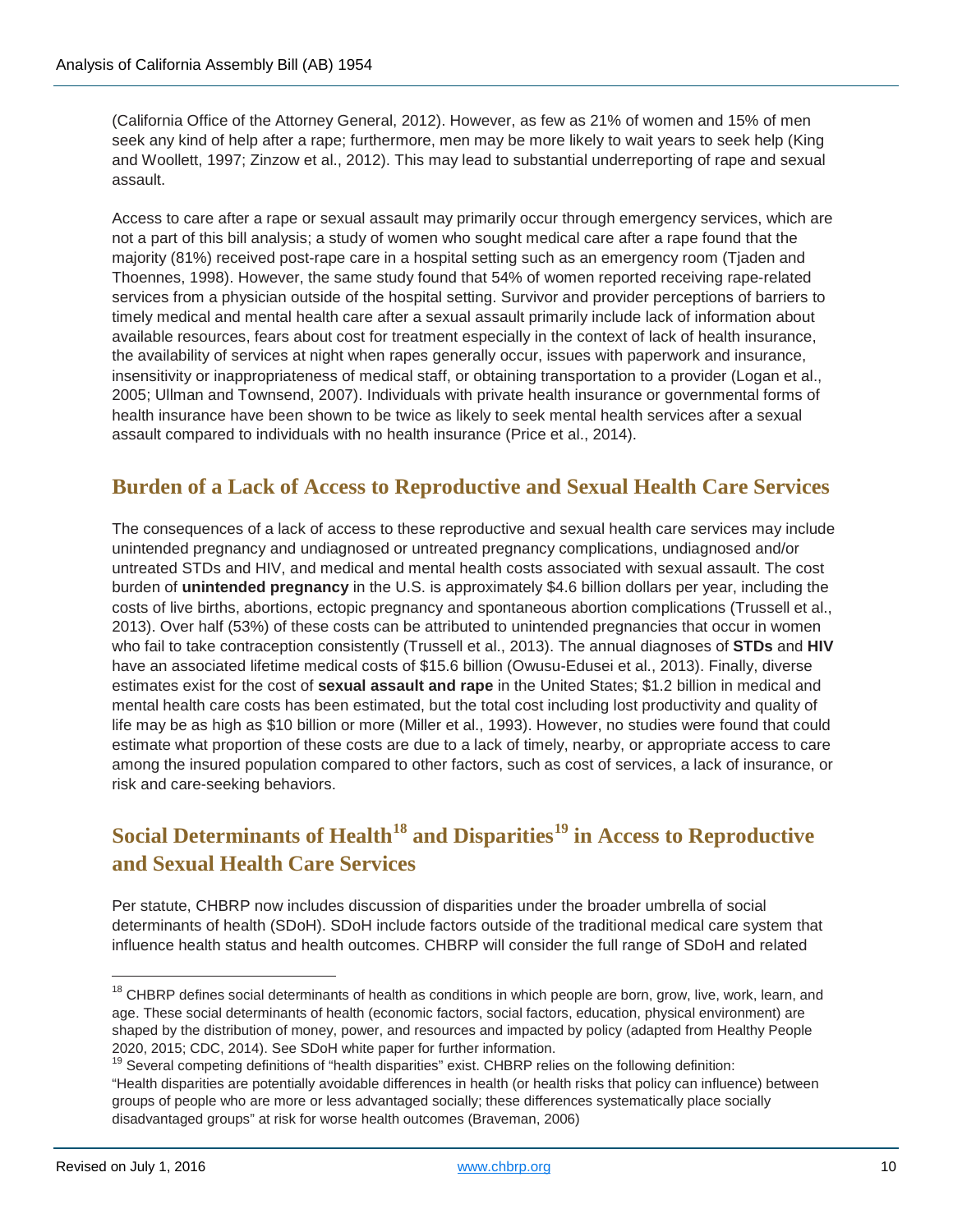disparities (e.g., income, education and social construct around age, race/ethnicity, gender, and gender identity/sexual orientation) that are relevant to this bill and where evidence is available. In the case of AB 1954, evidence shows SDoH/disparities in the prevalence of health outcomes related to sexual and reproductive health services and access to timely, nearby, and appropriate sexual and reproductive health services by socioeconomic status, geography (rural vs. urban settings), age, race/ethnicity, and gender identity/sexual orientation. Although multiple disparities in need for and access to sexual and reproductive health services are described below, the most important are socioeconomic and geographical disparities in access to timely and nearby services, and age and racial/ethnic disparities in terms of preferred provider gender. Disparities in access to appropriate providers for sexual minorities are present, but it is unclear if the provisions of AB 1954 on preferred-gender providers would affect these disparities.

#### **Disparities in Access to Timely Reproductive and Sexual Health Care Services**

#### *Socioeconomic status*

Socioeconomic status may also play a role in timely access to appropriate, in-network sexual and reproductive health service providers. Lower-income individuals eligible for tax credits for Marketplace health insurance plans under the Affordable Care Act may have a limited choice of providers, as many insurance companies have reduced the size of their provider networks to keep premiums low (Corlette et al., 2014; Salganicoff and Sobel, 2016). As previously mentioned, 75% of California's ACA marketplace plans have narrow provider networks (Polsky and Weiner, 2015). Because of this, Covered California plan enrollees may not only have limited choices and options for in-network sexual and reproductive health care service providers, but also have difficulty obtaining an appointment with the provider of their choice. A survey by the Kaiser Family Foundation in 2014 found that 23% of women in marketplace plans could not get an appointment with a nearby in-network provider or the provider of their choice for any health care service, and 20% indicated that their provider of choice did not accept their insurance. In comparison, only 2% to 5% of women with private health insurance (non-marketplace) experienced these issues (Kaiser Family Foundation, 2016; Satterwhite et al., 2013).

#### *Geography*

Compared to women living in urban areas, low income rural residents may have fewer sexual and reproductive health providers to choose from in general, fewer options for specialized providers, fewer resources to take time off from work and travel to distant providers, and may face greater barriers related to stigma from seeking services for sensitive conditions from sole providers in rural areas (Edwards and Tudiver, 2008; McCall-Hosenfeld and Weisman, 2011). As of 2010, there were approximately 2.46 obstetrician/gynecologist (OB/GYN) doctors per 10,000 women in California, slightly lower than the national average of 2.65 (Martin et al., 2012; Rayburn et al., 2012). There were no OB/GYNs in eight California counties (Modoc, Alpine, Trinity, Yuba, Sierra, Glenn, Colusa, and Mariposa), all of which are mostly rural and home to 0.5% of California's total population (U.S. Census Bureau, 2010). Rural women in the United States are less likely to have access to nearby family planning services, most notably to abortion service providers (Dehlendorf et al., 2010; Jones and Jerman, 2014), although as previously noted, this disparity is less pronounced in California compared to the rest of the United States. U.S. women residing in rural areas may also face unique barriers in accessing timely services after a sexual assault or rape, including travel distance to hospitals for immediate care, long waiting times to see a mental health counselor, and backlash from community or family members in the event of a loss of confidentiality from rural providers or incriminating another local resident in a rape (Logan et al., 2005).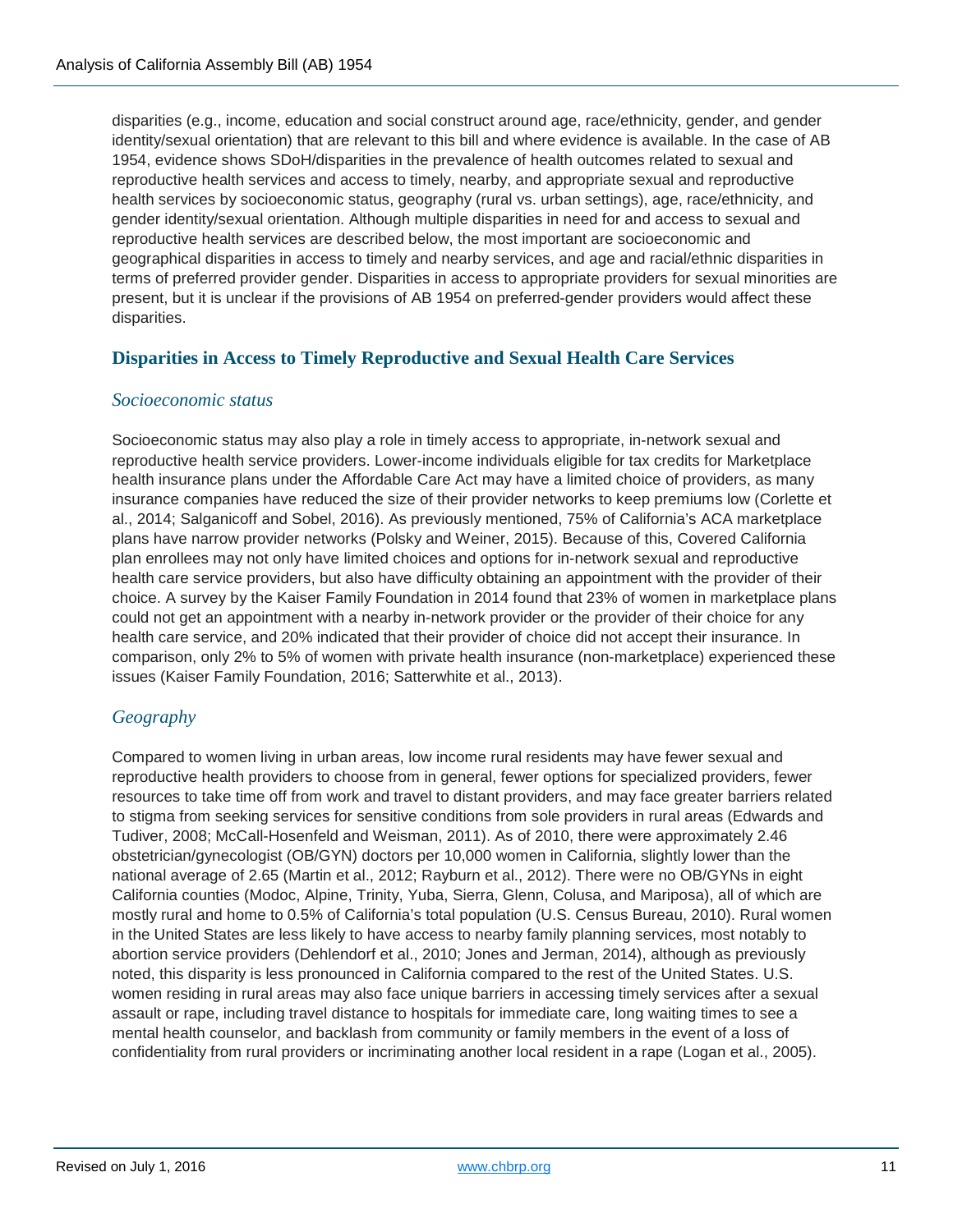#### *Age*

Disparities in need for sexual and reproductive health services can be found for different age groups. Older women may be at greater risk for miscarriage and pregnancy complications, and the prevalence of these conditions in the U.S. has increases as the fertility rate in older women has increased (Ventura et al., 2012). Youth are at greater risk of unintended pregnancy and STD/HIV infection due to a combination of behavioral factors and less access to related care, which may be related to issues regarding a lack of knowledge about risks and care options (Kann et al., 2014). Nearly half (47%) of unintended pregnancies occur in young women age 15-24 (Finer and Zolna, 2016). Furthermore, of the estimated 20 million new STD or HIV infections per year in the U.S., 50% will occur in adolescents and young adults aged 15-24 (Satterwhite et al., 2013). Regarding access to preferred-gender providers, women younger than age 26 and women older than 40 may also be more likely to prefer a female provider for sexual and reproductive health services, although it is not clear from the evidence how this affects access to or delays in care (Janssen and Lagro-Janssen, 2012).

#### *Race/ethnicity*

There are also disparities in in the need for sexual and reproductive health services by race/ethnicity; in 2011, 64% of pregnancies among African American women and 50% of pregnancies among Hispanic women were unintended, compared to 38% of pregnancies among white women (Finer and Zolna, 2016). In addition, specific racial/ethnic populations within the United States may be at greater risk for STD and HIV infection, including African American heterosexual men and women (Mojola and Everett, 2012). These racial/ethnic disparities have been attributed to multiple factors, such as socioeconomic status and a lack of access to health education, such as HIV education or knowing where to go to get services (Finer and Zolna, 2016; Kann et al., 2014). In regard to access to preferred-gender providers, women of color have been shown to be more likely to prefer a female provider for reproductive health services than white women, and women who have female obstetricians/gynecologists report higher satisfaction and better patient–provider communication, although as with age disparities for preferred-gender providers it is not clear if or how this preference affects access to or delays in care (Becker and Tsui, 2008; Janssen and Lagro-Janssen, 2012).

#### *Gender identity/sexual orientation*

Disparities in prevalence of STDs/HIV and access to sexual and reproductive services exist for several sexual minority groups, including gay, lesbian, bisexual, and transgender (LGBT) individuals. Compared to heterosexual men, gay and bisexual men are five to eight times more likely to report ever being diagnosed with an STD or HIV across racial-ethnic categories. Furthermore, bisexual women, especially women of color, are between two and six times more likely to report ever having an HIV/STD infection than heterosexual white women (Mojola and Everett, 2012). Finally, gay, lesbian, and bisexual individuals may be at greater risk of sexual victimization, including sexual assault and rape, than the general population, and consequently, more likely to require timely access to related care and counseling services (Conron et al., 2010; Mojola and Everett, 2012). The LGBT community, particularly the transgender population, faces a lack of knowledgeable providers who can provide appropriate services, which impedes access to health care services in general and for reproductive and sexual health services (Mayer et al., 2008; Roberts and Fantz, 2014).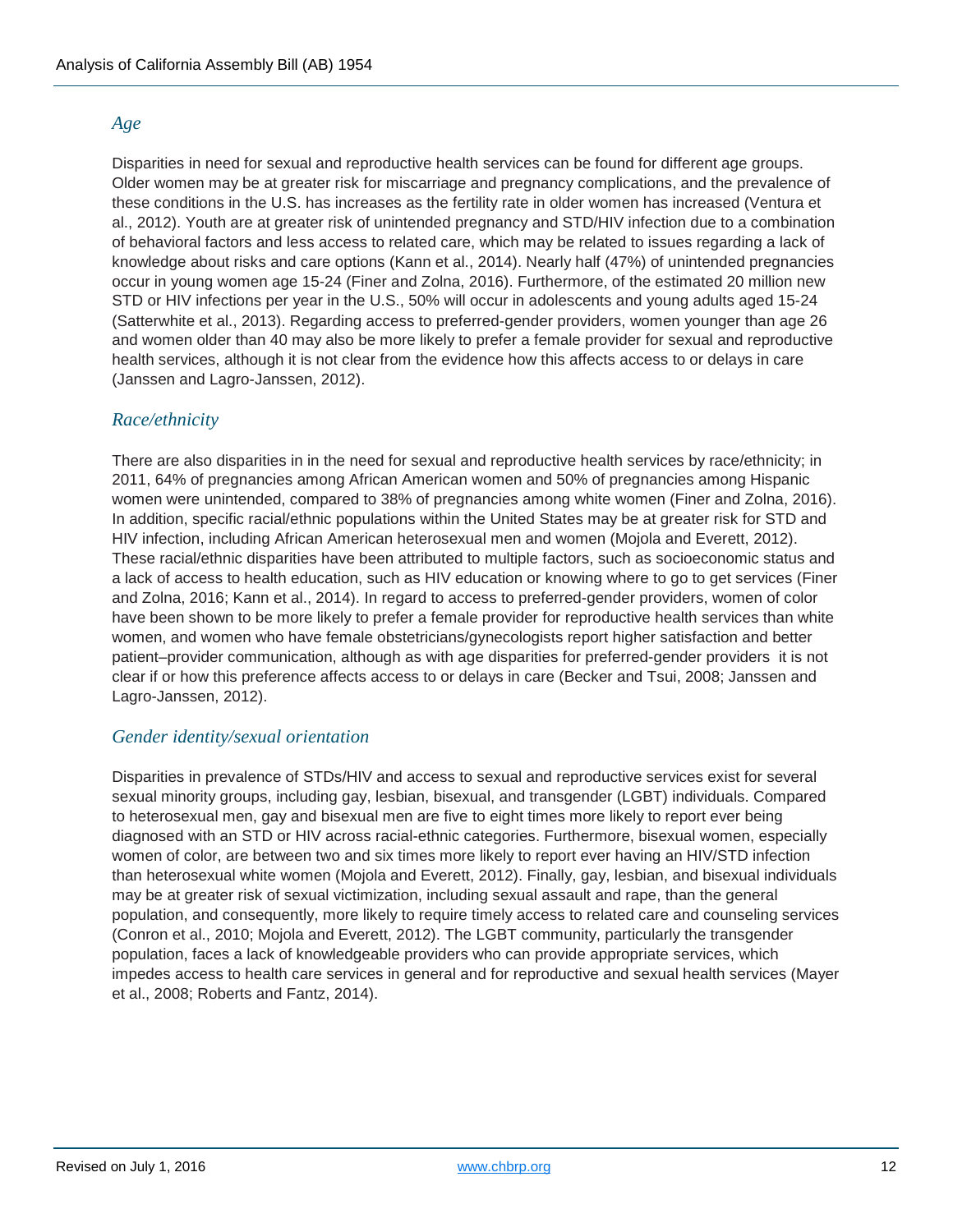# **MEDICAL EFFECTIVENESS**

AB 1954 aims to increase access to reproductive and sexual health care services through provisions that allow for out of network care (OON) in specified circumstances without need for a referral. The focus of the medical effectiveness review is to summarize findings from the literature on the effectiveness of the following factors as they pertain to the existing sexual and reproductive service categories as proposed in the bill language:

- Access to timely care (i.e. Impacts of delayed care)
- Access to providers within a reasonable distance
- Access to providers of preferred gender

The services covered by AB 1954 are STD/HIV prevention and testing services, family planning services, sexual assault services, and counseling related to sexual or reproductive health and their associated services.

## **Research Approach and Methods**

This medical effectiveness review summarizes findings from the literature on the effectiveness of increased access to reproductive and sexual health care services as specified in AB 1954. Studies on access to sexual and reproductive services were identified though searches of relevant databases of peer-reviewed literature listed in Appendix B. Special attention was given to studies that examined the impact of increased access for individuals with existing health insurance coverage. The search was limited to abstracts of studies published in English. Due to the existence of a high quality systematic review conducted in 2000, the medical effectiveness search was limited to studies published from 2000 to present. Databases searched included PubMed (MEDLINE), Cochrane Library, and Embase (if available). Of the 1,105 articles identified in the literature review, 21 were included in the medical effectiveness review of this report. Articles were excluded from this review if they related to reproductive health specialists or fertility treatments.

## **Study Findings**

#### **Access to Timely Care**

#### *Reproductive health services*

#### Family planning and abortion

There are three types of family planning methods/contraceptives that were deemed most sensitive to timely access because of their administration postcoitally and will be reviewed in this section: Emergency contraception pills (ECPs); emergency insertion of the Copper T intrauterine device (IUD); and abortion.

- Emergency contraceptive pills (ECPs)
	- o Types of ECPs. In the United States, there are two different kinds of emergency contraceptive pills available: ulipristal acetate (UA; brand name: ella) and progestin-only (brand names: Plan B One-Step, Next Choice One Dose, My Way, and Levonorgestrel tablets). Progestin-only emergency contraceptive pills taken within the first 24 hours after sex reduce risk of pregnancy by up to 95% (Trussel, 2016). In California, people of any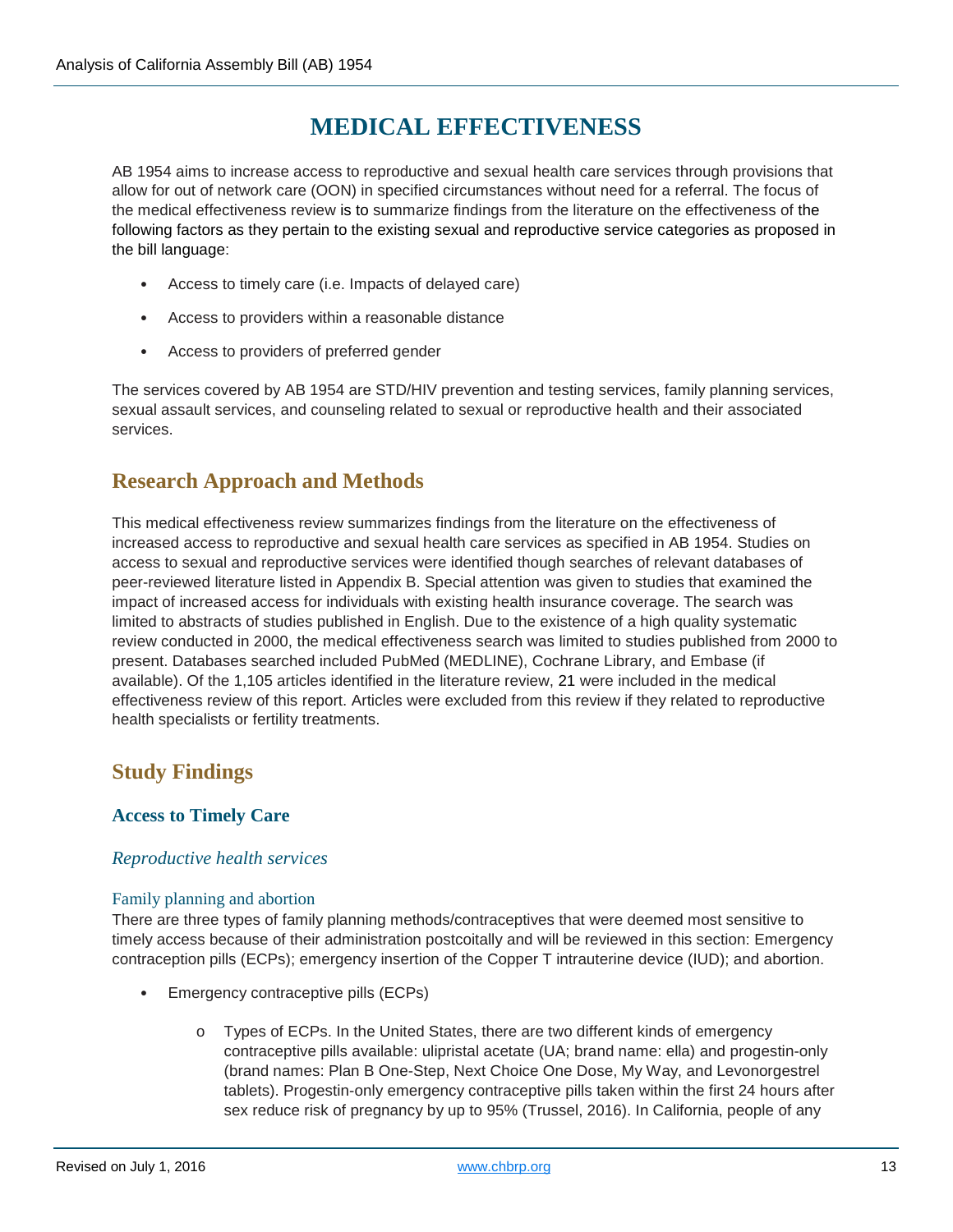age can buy Plan B One-Step without a prescription. The generic forms, Next Choice, Next Choice One Dose, My Way and Levonorgestrel are approved for sale without a prescription to those who are 17 and older (http://sexetc.org/states/california/). The ECP, ella, is only available with a prescription regardless of age

- o Relative effectiveness of ECPs. Although progestin-only ECPs are available without a prescription and have been shown to be 95% effective, they are not as effective as their UA and combined counterparts that require a prescription. The risk of pregnancy after taking ella within 24 hours after sex is about 65% lower than the risk after taking progestin-only pills; if taken within 72 hours after sex, the risk is 42% lower. Emergency contraceptive pills containing both progestin and estrogen (known as "combined" pills) reduce the risk of pregnancy by 75% compared to progestin-only pills. Therefore, although progestin-only ECPs are available without a prescription, making timely access to a provider less relevant, timely access to a provider is required to obtain the most effective forms of ECPs, which are available by prescription only.
- o Critical administration times for ECPs. Several studies indicated that both the combined and Levonorgestrel regimens are more effective the sooner after sex the pills are taken (within 72 hours) and moderately effective if started between 72-120 hours. In clinical studies, the effectiveness of ella did not decline over a 5-day period. However, the effectiveness of ECPs diminishes after 5 days (Trussell, 2016), and are more effective the sooner they are used (Ott and Sucato, 2014). Because emergency contraception is the only contraceptive method that can be effective after sex has taken place, it is especially important for women who have been raped or coerced into sexual activity (Westley et al., 2013).
- Copper-T IUDs. Emergency insertion of a Copper-T IUD reduces the risk of pregnancy by more than 99%. One systematic review of IUDs as emergency contraception found a pregnancy rate of 0.1% (Cleland et al., 2012). Implantation is recommended up to only 5 days after unprotected intercourse (CDC, 2015).
- Abortion. Medication abortion is an effective and safe procedure. When using mifepristone and misoprostol in the first trimester, failure of a medication abortion — defined as the need for aspiration owing to complications or ongoing pregnancy — occurs in 4.8% of cases and hospitalization in .3%. Medication abortions are time sensitive. In abortions conducted after 49 days gestation, the efficacy of the mifepristone and misoprostol regimen decreases and the likelihood of continuing pregnancy increases (ACOG, 2014). The effectiveness and safety of firsttrimester vacuum aspiration and second-trimester dilation and evacuation (D&E) have been well established. The risk of a minor complication in the first trimester is 8.46 per 1,000 vacuum aspirations, and the majority risk is 0.7 per 100,000 legal abortions. Although complication rates increase in the second trimester, abortion remains safer than childbirth at all gestational ages (Renner et al., 2014). A systematic literature review in 2013 found that younger women are more likely to present in the second trimester compared with older women; this decreases access to effective first-trimester medical abortion and has been identified as the most important risk factor for abortion-related complications and mortality. Adolescents often present with severe complications of unsafe abortion because they delay care, seek care from unskilled providers, and do not access services when complications arise. Additional barriers for youth are that California state regulation (Family Code 6925) prohibits abortions to minors without the consent of a parent or guardian other than as provided in Section 123450 of the Health and Safety Code, which states the minor can petition the juvenile court to assist her in confidentiality if she elects not to seek the consent of one or both of her parents or her guardian. This regulation process would hinder timely access to abortion services to minors in this situation.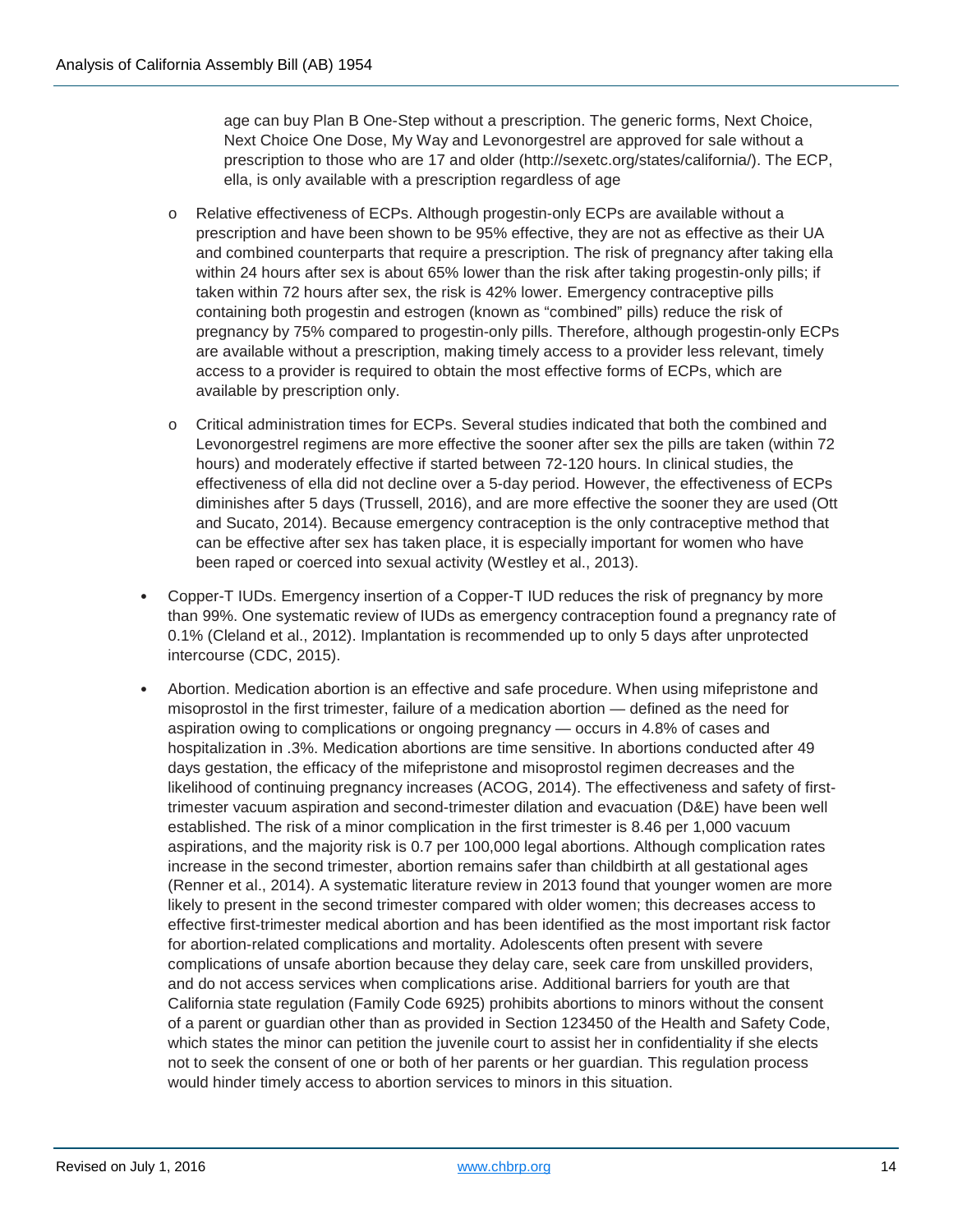Given that emergency use of contraceptive pills and IUD implantation to prevent pregnancy are both recommended within fewer than 10 days for effectiveness, there is sufficient evidence to support receiving such services sooner. Conversely, there is insufficient evidence that 10 days would change the effectiveness of abortion services unless the patient is nearing 49 days gestation.

|  | Figure 2. Summary of Findings: Timeliness of Use of ECPs and IUDs |  |  |
|--|-------------------------------------------------------------------|--|--|
|  |                                                                   |  |  |

| <b>Treatment</b>                                                                                       |      |                           | <b>Conclusion</b> |                                                                                                                             |     |                           |      |                      |  |
|--------------------------------------------------------------------------------------------------------|------|---------------------------|-------------------|-----------------------------------------------------------------------------------------------------------------------------|-----|---------------------------|------|----------------------|--|
| Evidence about the impact of<br>timeliness of use of ECPs and IUD<br>implantation to prevent pregnancy |      |                           |                   | Increasing timeliness of administration of ECPs and<br>implantation of an IUD is associated with increased<br>effectiveness |     |                           |      |                      |  |
| <b>Not Effective</b>                                                                                   |      |                           |                   |                                                                                                                             |     |                           |      | <b>Effective</b>     |  |
| Clear and Convincing                                                                                   | High | Moderate                  | Low               | Ambiguous                                                                                                                   | Low | Moderate                  | High | Clear and Convincing |  |
|                                                                                                        |      | Preponderance of Evidence |                   |                                                                                                                             |     | Preponderance of Evidence |      |                      |  |

*Source:* California Health Benefits Review Program.

#### *Sexual health services*

#### STD/HIV prevention and testing

There was general consensus that access to STD (and HIV) screening and treatment should be as soon as possible to eradicate or slow infection and to stop further transmission (Ferreira et al., 2013; Nakanjako et al., 2009). The National Institute of Allergy and Infectious Diseases stated that early screening for HIV infection was crucial to afford patients effective treatment and also for the benefit of the patients' sexual partners. In a 2011 worldwide clinical trial, researchers found that HIV-infected men and women who were able to start oral antiretroviral medicines early in the state of HIV progression actually reduced their risk of transmitting the virus to partners by 96% (NIAID, 2011).

For persons who have been exposed to HIV, post-exposure prophylaxis (PEP) is available, which involves taking anti-HIV medications as soon as possible (within 3 days) after expose to HIV. PEP must begin within 72 hours of exposure, before the virus has time to make too many copies of itself in the body. PEP consists of 2–3 antiretroviral medications and must be taken for 28 days [\(www.aids.gov/hiv-aids](http://www.aids.gov/hiv-aids-basics/prevention/reduce-your-risk/post-exposure-prophylaxis/)[basics/prevention/reduce-your-risk/post-exposure-prophylaxis/\)](http://www.aids.gov/hiv-aids-basics/prevention/reduce-your-risk/post-exposure-prophylaxis/).

Furthermore, earlier knowledge of one's infection status can help uninfected persons make behavioral changes to reduce the risk for infection and can help infected persons reduce the likelihood of medical sequelae and transmission of infection to others (CDC, 2012). Each STD has a unique testing window between the time of exposure and when a test can detect infection, ranging from days to months (CDC, 2015). Despite this variability, the CDC recommends testing with a physical examination as soon after suspected exposure as possible as there may be previous infection and this would prevent further delay in treatment (CDC, 2010).

Although there is clear and convincing evidence that early access to STD/HIV testing and treatment is important in improving health outcomes, there was insufficient evidence comparing wait times in access to STD/HIV testing and treatment over versus under 10 days to make conclusive decisions on medical effectiveness. However, it stands to reason that earlier access to testing and treatment upon learning of a potential exposure or the appearance of STD symptoms could lead to better health outcomes.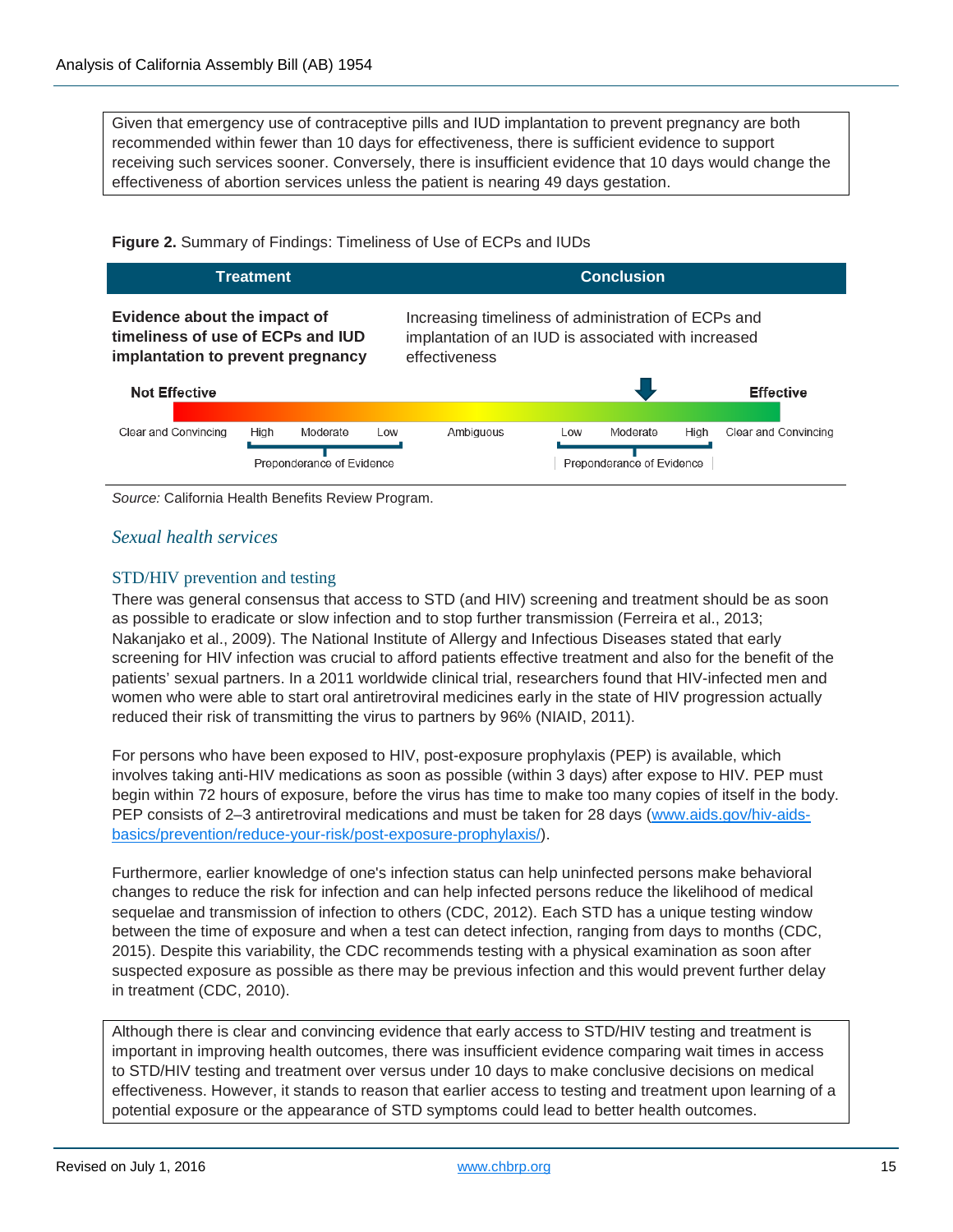#### Sexual assault/rape

According to the Rape, Abuse, & Incest National Network website, sexual assault forensic exams begin with immediate care of injuries, an examination, and collection of DNA evidence within 72 hours so that it can be analyzed by a crime lab: DNA evidence can be collected from blood, saliva, sweat, urine, skin tissue, and semen. Follow-up care includes prevention treatment for STIs and emergency contraception to prevent pregnancy (RAINN, 2016a).

Following rape or assault, the survivor's first instinctual reaction is to shower or wash — metaphorically, physically and psychologically cleansing themselves of the abuse suffered but in the process, also washing away any DNA evidence. Survivors should refrain from changing clothes, washing, drying or brushing their hair; move, discard or touch any object the offender may have handled or clean the area in which the incident took place. For all of these reasons, it is imperative that the survivor have access to services as soon as possible (RAINN, 2016a).

The National Institute of Justice (2014) found that DNA is relatively stable (Taylor, 2010). It is most likely that forensic samples collected from a rape survivor will yield results: however, time factors, chemical factors (such as washing using soaps and detergents), external factors (such as temperature and humidity) and internal factors (other bodily fluids) may affect the validity of a sample. DNA remains viable from 12 hours to seven days depending on the location and type of material, though the earlier samples are collected and tested the higher the chances of yielding reliable results (RAINN, 2016b).

In addition to the time-critical forensic issues detailed above, all factors regarding emergency contraception also would apply in relevant situations. As mentioned in the Family Planning section above three types of family planning methods/contraceptives are sensitive to timely access because of their administration postcoitally: Emergency contraception pills (ECPs); emergency insertion of the Copper T Intrauterine Device (IUD); and abortion. Emergency use of contraceptive pills and IUD implantation to prevent pregnancy are both recommended within fewer than 10 days for effectiveness.

There is preponderance of evidence from studies with moderate to strong designs that increasing access to under 10 days for services involving the collection of forensic evidence or emergency contraception following sexual assault or rape would increase medical effectiveness of these services. However, survivors of sexual assault or rape may opt not to make an appointment for these services, but rather seek urgent care.

**Treatment Conclusion Evidence about the impact of**  Increasing timeliness of services is associated with increased **timeliness of services after sexual**  effectiveness **assault/rape Not Effective Effective** Clear and Convincing Moderate Clear and Convincing High I ow Ambiguous I ow Moderate High Preponderance of Evidence Preponderance of Evidence

**Figure 3.** Summary of Findings: Timeliness of Services after Sexual Assault/Rape

*Source:* California Health Benefits Review Program.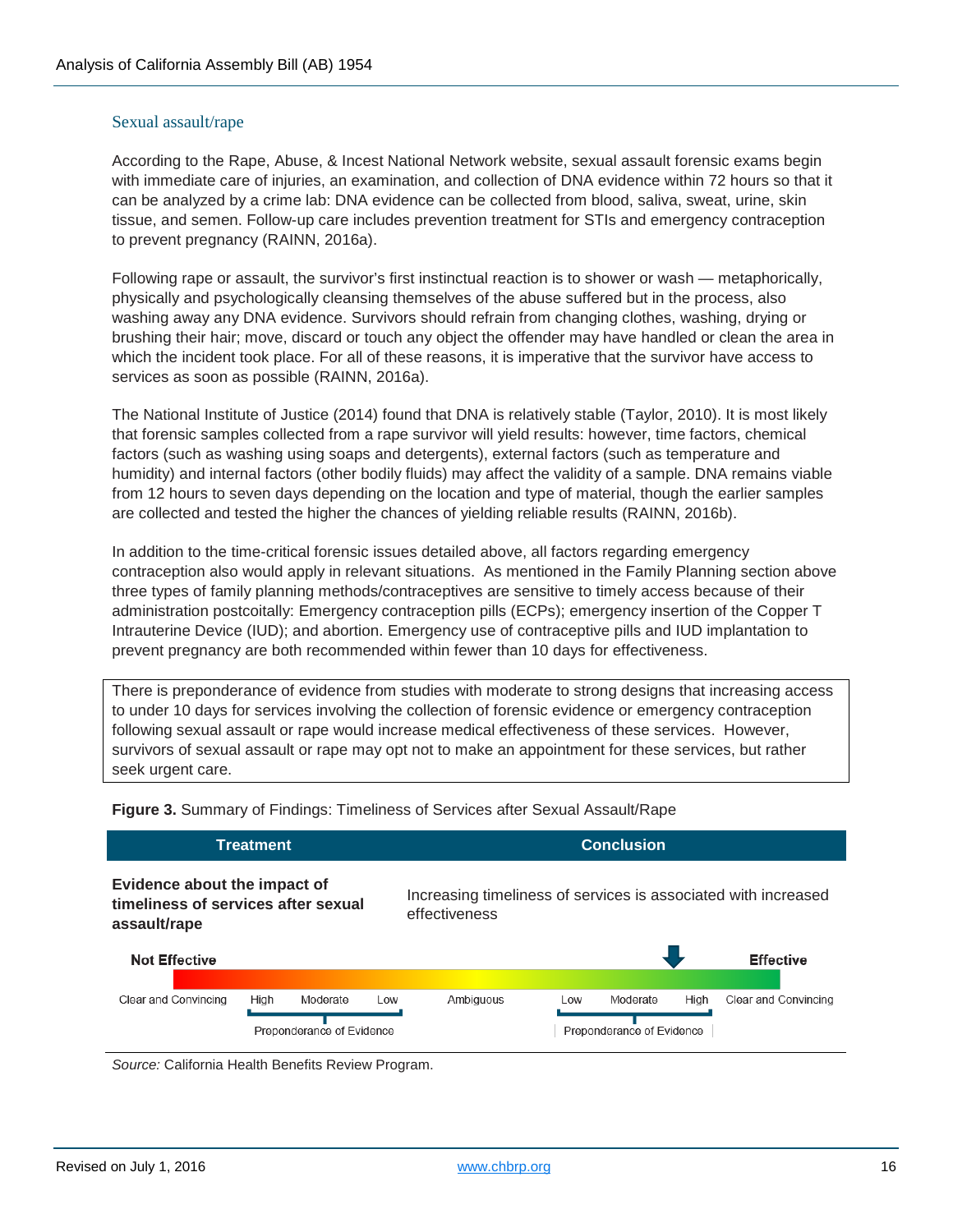#### **Access to Provider Within a Reasonable Distance**

#### *Reproductive health services*

#### Family planning

Multiple studies have concluded that services should be in close proximity to the young person's home location or a school-based service. A survey study reported that proximity to a clinic was linked to greater use (Parkes et al., 2004). However, closeness to home may not always be preferred, rather being close to school or a friend's house to ensure greater anonymity and to avoid seeing people they know. Studies in a rural area and among minority ethnic young people described the perception among them of having a lack of choice regarding which service they could access.

CHBRP concludes that there is insufficient evidence specific to accessing a provider within a reasonable distance on the medical effectiveness of family planning services.

#### *Sexual health services*

#### STD/HIV prevention and testing

No studies were identified that examined the relationship between distance of health care provider and rates of STD/HIV prevention and testing.

CHBRP concludes that there is insufficient evidence specific to accessing a provider within a reasonable distance on the medical effectiveness of STD/HIV prevention and testing.

#### Sexual assault/rape

Rural settings often have fewer physical and mental health providers, and those that are present may lack experience in treatment of sexual assault cases and have limited access to appropriate referral services (McCall-Hosenfeld et al., 2015). No specific studies were found linking the distance to a provider to effectiveness of sexual assault care; however, distance to travel to a provider has been cited as a barrier to timely access to such care in rural settings (Chuang et al., 2012; Logan et al., 2005).

CHBRP concludes that there is insufficient evidence that accessing a provider within a reasonable distance on medical effectiveness of sexual assault/rape services.

#### **Access to a Provider of Preferred Gender**

A study by Schmittdiel in 2000 found that female patients were more likely than male patients to have chosen their primary care physician (50.5% vs 41.9%) and when they did choose, were more likely to select a female physician (36.4% vs 12.5%). Patients of female physicians are more likely to receive preventive services, such as breast and pelvic examinations, Pap tests, mammograms, rectal examinations, and blood pressure measurements than patients of male physicians (Franks and Bertakis, 2003). Female physicians have significantly longer visits than their male colleagues with the performance of gender-specific (breast and pelvic) physical examinations. For non-gender– related prevention interventions, such as blood pressure measurement, cholesterol testing, and sigmoidoscopy, only blood pressure testing showed a modest physician gender effect. The physician gender effect on prevention may be related to a number of factors. It may be easier for female physicians to perform cervical and breast screening exams because they are in gender concordance with their patients. Other researchers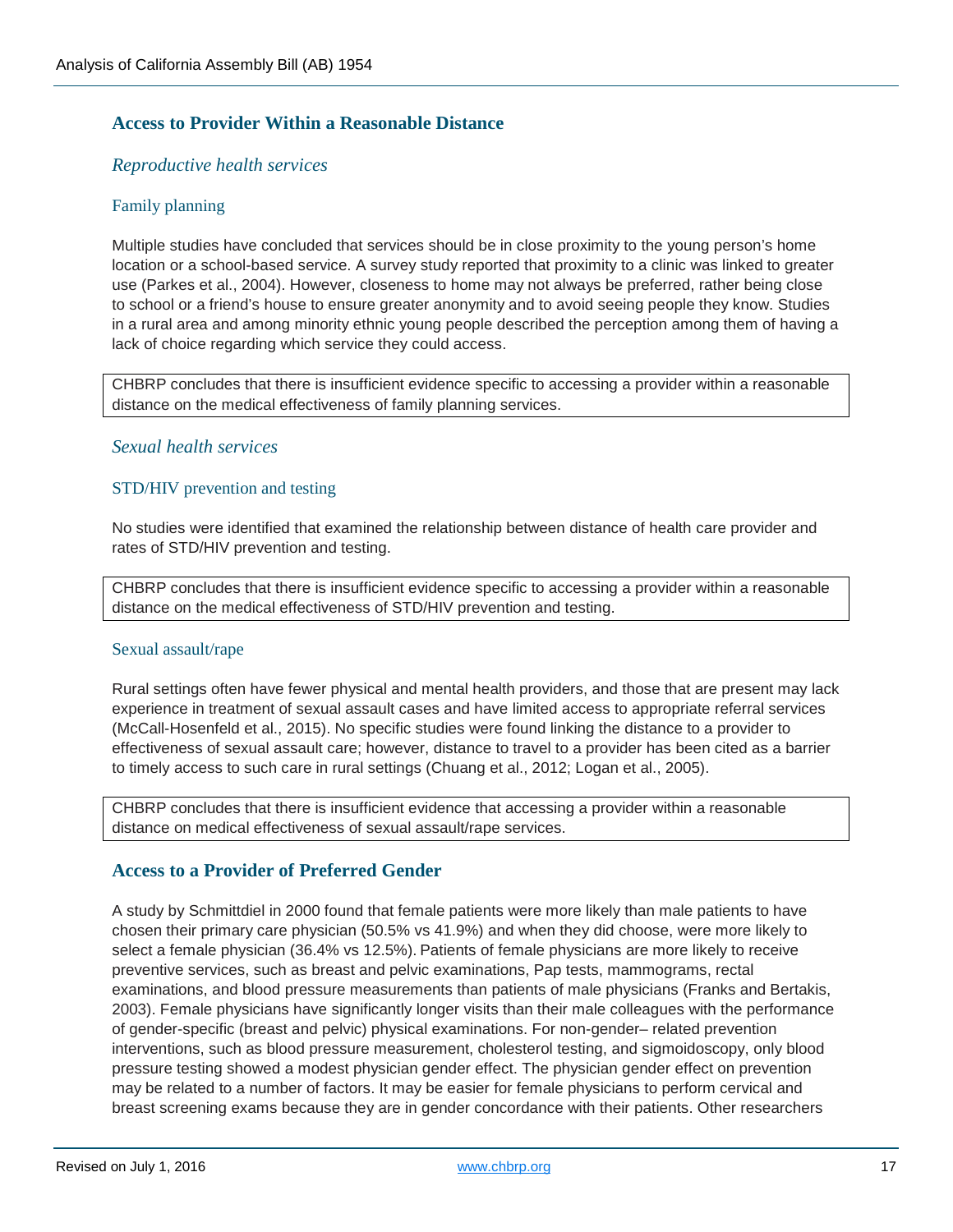have failed to identify any significant difference between gender-concordant and gender-discordant encounters in the performance of pelvic or breast examinations, flu shots, or cholesterol check. Despite these conflicting findings, it seems clear that physician gender is important component in the delivery of preventive services. However, patient factors may also play an important role. For genital and rectal examinations, patients have been shown to prefer a physician of the same gender. In summary, gender concordance, in addition to the performance of the pelvic examination, rather than physician gender alone, contributes significantly to the differences in duration of visit and performance of other preventive services.

Although there was evidence from one study examining the role of gender preference, CHBRP concludes that this is insufficient evidence to draw conclusions regarding the impact on medical effectiveness of having access to a preferred gender provider on sexual and reproductive health care services.

CHBRP concludes that there is insufficient evidence on the medical effectiveness of improving more timely and local access (and access to a preferred gender provider) on sexual and reproductive health care services.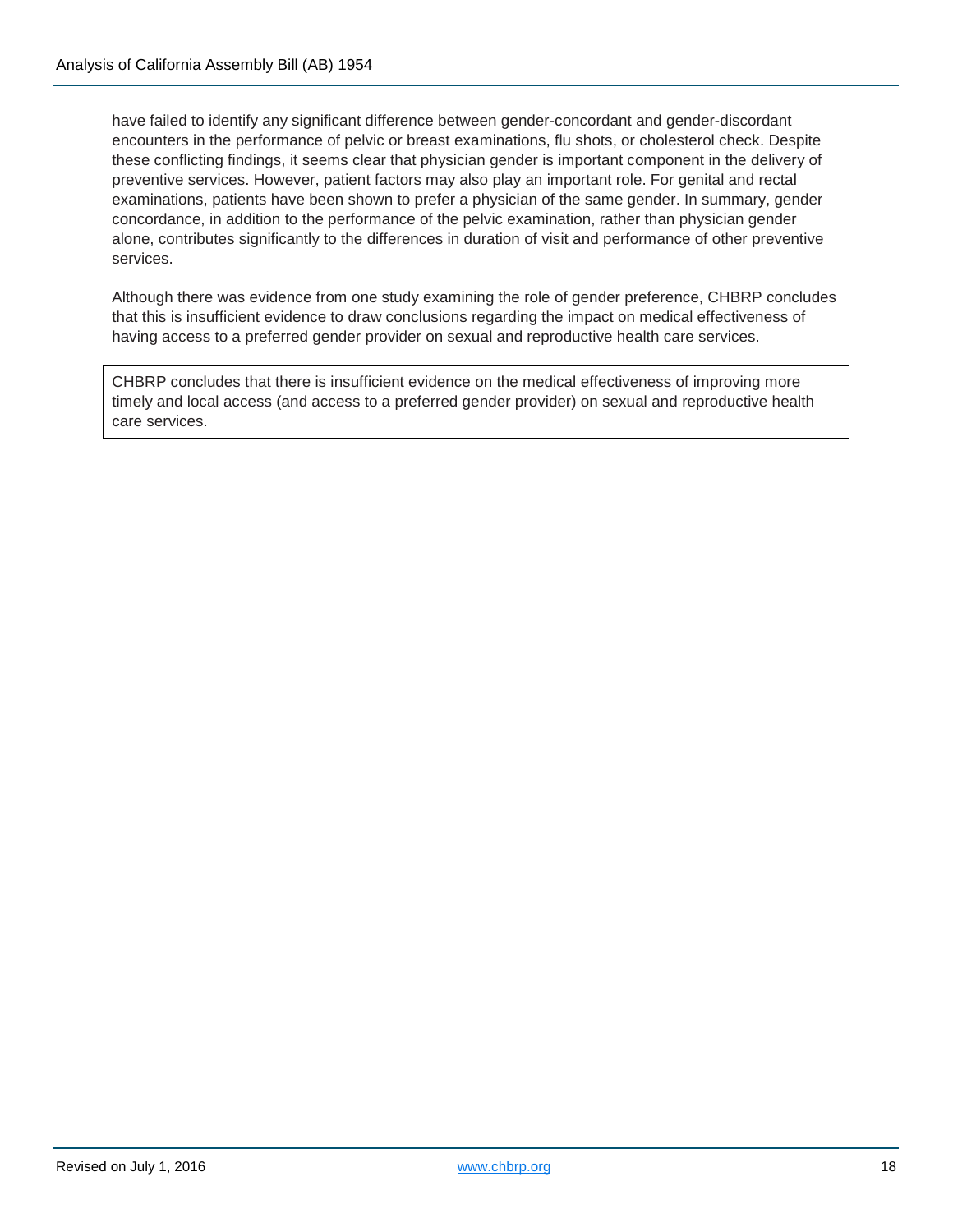# **[AB 1954](#page-1-2) IMPACTS ON BENEFIT COVERAGE, UTILIZATION, AND COST, 2017**

As noted, AB 1954 aims to increase access to reproductive and sexual health care services through provisions that allow for out of network care (OON) in specified circumstances without a referral. This section reports the potential incremental impact of [\(AB\)](#page-1-2) 1954 on estimated baseline benefit coverage, utilization, and overall cost. CHBRP groups related services into *sexual health care services*, which include sexually transmitted disease (STD) prevention and treatment services and *reproductive health care services*, which includes pregnancy prevention and treatment services*,* such as family planning services and sexual assault services. For further details on the underlying data sources and methods, please see Appendix B.

## **Benefit Coverage**

#### **Premandate (Baseline) Benefit Coverage**

Currently, CHBRP estimates 100% of the 18.3 million enrollees subject to (AB) [1954](#page-1-2) have coverage for reproductive and sexual health care services; and 32% of the enrollees have coverage through OON providers under specified circumstances without a referral.

Current coverage of the proposed mandate was determined by a survey of the two large providers of health insurance in California. Responses to this survey represent approximately 11% of the CDIregulated market and 61% of DMHC-regulated market. Combined, responses to this survey represents 55% of enrollees in the privately funded market subject to state mandates. The estimates were also based on the assumptions that HMOs, including HMO and Point of Service (POS) plans, are not in compliance and non-HMOs, including Preferred Provider Organization (PPO) and fee-for-service (FFS) policies are in compliance. Since most of the policies in CDI-regulated market are either PPOs or FFS, CHBRP assumes that they are in compliance.

#### **Postmandate Benefit Coverage**

If AB 1954 were enacted, CHBRP estimates the percent of enrollees with coverage for reproductive and sexual health care services through OON providers under specified circumstances without a referral will increase from 32% to 100%. The estimates were also based on the assumptions that HMOs, including HMO and POS plans need to be in compliance. AB 1954 only applies to grandfathered and nongrandfathered plans and policies including Covered California and CalPERS HMOs, but does not apply to Medi-Cal Managed Care.

## **Utilization**

#### **Premandate (Baseline) Utilization**

Using the MarketScan California claim data, CHBRP estimates that there are 4 million users of sexual health care services among the enrollees subject to AB 1954, of which approximately 12.1 per 1,000 enrollees used OON services. Also, there are 3.6 million users of reproductive health care services, of which approximately 10.4 per 1,000 enrollees used OON services.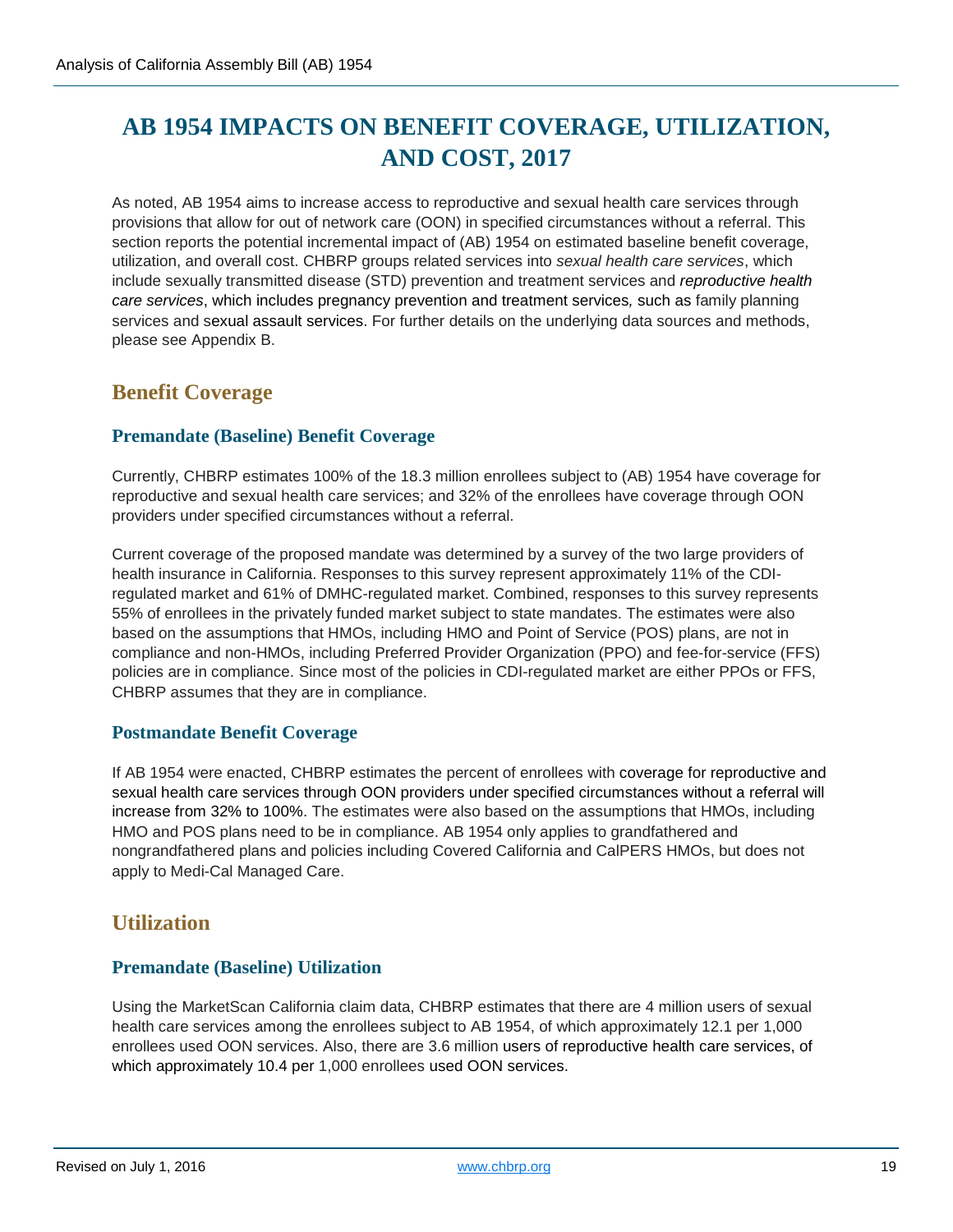#### **Postmandate Utilization**

CHBRP assumes that the overall utilization of reproductive and sexual health care services is not going to increase. However, CHBRP assumes that there will be a shift from using in-network services to OON services. The rationales for the assumptions of no overall utilization increase but a shift from in- to OON utilization are as follows: 1) The analyses of the MarketScan California claim data indicate that the percentages of total and ONN users of sexual and reproductive health care services between HMO and PPO enrollees are similar. Specifically, there are 24.5% users of the services among HMOs and 23.5% users among PPOs; and 0.21% OON users among HMOs and 1.15% among PPOs. 2) There is an existing law for enrollees to access OON providers, although the enrollee who cannot get timely access (i.e. within 10 days for primary care or with 15 days for specialist care) must contact the plan, and the plan must facilitate an appointment in- or OON (§ 1300.67.2.2 Timely Access to Non-Emergency Health Care Services). AB 1954 will allow an enrollee who cannot get timely access to see an OON provider without an approval or a referral. Although CHBRP cannot quantify the potential change, the mandate could result in some enrollees accessing certain services a few days earlier. And 3) Since AB 1954 is silent on the cost sharing provisions, CHBRP assumes that health plans will only pay OON services at in-network payment rates. The enrollees will pay out-of-pocket for the difference in charges, which will discourage some enrollees from seeking OON services.

Consequently, CHBRP estimates that the in-network utilization will decline and the OON utilization would increase after the mandate due to the improved access to OON providers without a referral. Specifically, based on the analysis of 2014 California MarketScan claim data, CHBRP estimates that the utilization of OON sexual health care services among the enrollees will increase by 9 units per 1,000 enrollees; and use of OON reproductive health care services by 8 units per 1,000 enrollees. This is an upper bound estimate, as the out-of-pocket cost of enrollees for using OON providers may increase. Enrollees may pay out-of-pocket for the difference in charges.

#### *Impact on access and health treatment/service availability*

CHBRP assumes that the mandate will increase access to reproductive and sexual health care services, especially to OON providers, under specified circumstances without a referral. Specifically, AB 1954 will improve the access for enrollees when an appropriate provider is unavailable in-network in the enrollee's service region within 10 days after the enrollee's initial request for reproductive and sexual health care services, or sooner if a medical provider indicates an earlier appointment is medically necessary; or an innetwork provider is not available within a reasonable distance of the enrollee's work or home address (e.g., within 15 miles). Though there are no existing data to verify the sufficiency of in-network and OON reproductive and sexual health care services providers in California, CHBRP does not anticipate any impacts on the service availability after the mandate because facilities that provide reproductive and sexual health care services exist. CHBRP expects that persons with coverage for OON providers would find a facility providing reproductive and sexual health care services.

## **Per-Unit Cost**

#### **Premandate (Baseline) and Postmandate Per-Unit Cost**

CHBRP estimates premandate (baseline) per-unit cost based on the analysis of 2014 California MarketScan claim data. The per-unit cost estimates (\$106.51 in-network and \$268.39 OON per sexual health care service; and \$141.74 in-network and \$309.05 OON per reproductive health care service) are based on the average of most commonly used procedures for reproductive and sexual health care services. The differences in the unit cost may be due the differences in charge and service mix between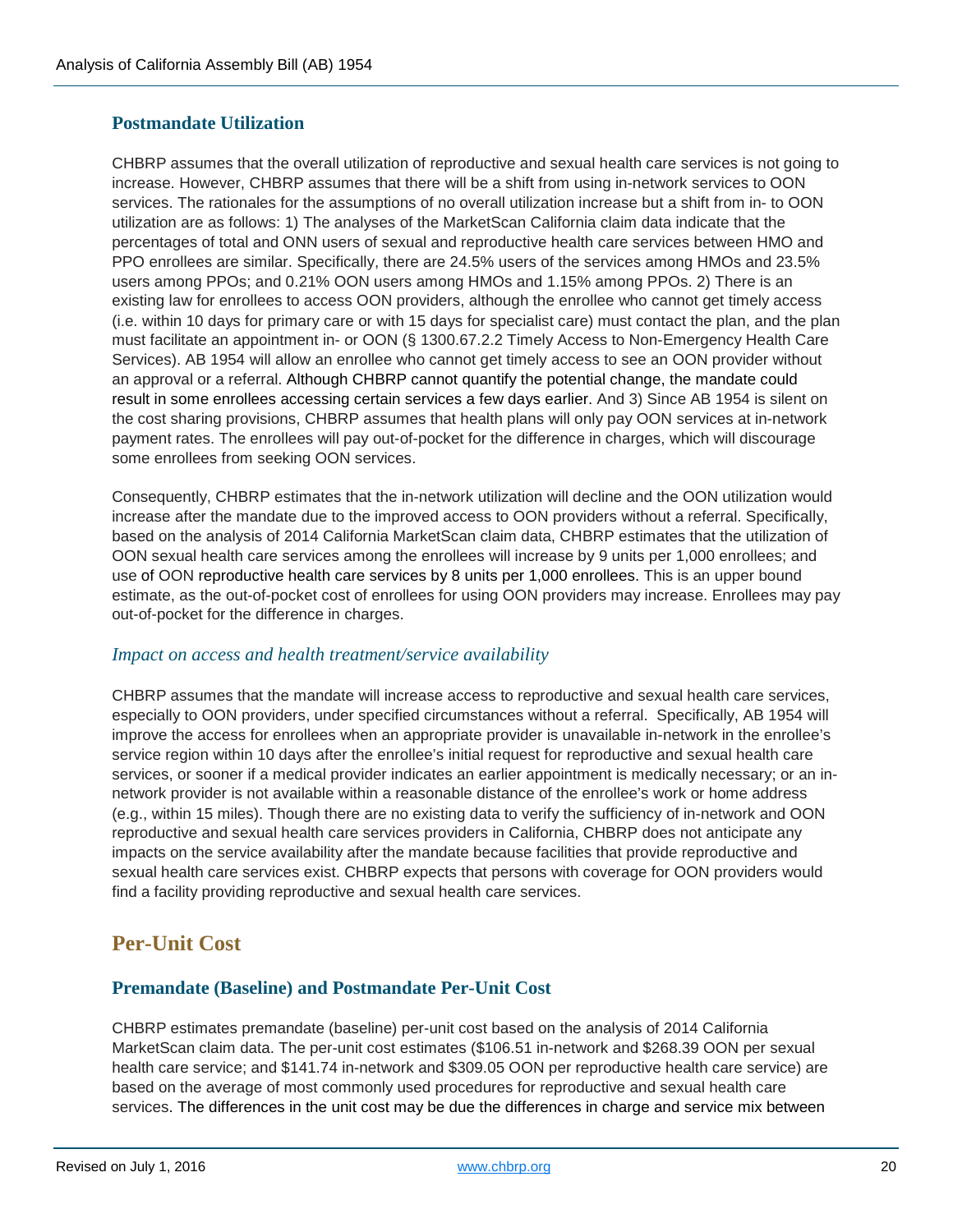in and OON services. Since HMOs are under-represented in the MarketScan data, the cost estimates are driven by larger shares of services receiving greater (OON) reimbursements in PPO market. These costs include those for counselling, lab tests, and related procedures provided on the same date of service, but exclude certain medication and facility costs, which could not be accurately allocated between these procedures and other procedures performed on the same day. Please see the details of included services in Appendix C. The per-unit cost was trended forward to 2017 using a 2.1% annual trend based on the 2015 consumer price index for professional medical services. CHBRP estimates that the per unit cost for in- and OON reproductive and sexual health care services will not change in the first 12 months postmandate. However, the enrollees may face higher out-of-pocket cost to cover the differences of the charges between in and OON providers. CHBRP's estimates for the per-unit cost are also summarized in Table 1.

## **Premiums and Expenditures**

#### **Premandate (Baseline) Expenditures**

Table 2 presents per member per month (PMPM) premandate estimates for premiums and expenditures by market segment for DMHC-regulated plans and CDI-regulated policies.

PMPM by market segment is as follows for DMHC-regulated plans and CDI-regulated policies, respectively:

- Large group: \$553.67 and \$662.37.
- Small group: \$470.64 and \$585.28.
- Individual market: \$423.95 and \$365.22.

Total current annual expenditures for all DMHC-regulated plans and CDI-regulated policies is \$145.08 billion.

#### **Postmandate Expenditures**

#### *Changes in total expenditures*

[\(AB\) 1954](#page-1-2) would increaseincrease total net annual expenditures by \$22.5 million, or 0.02%, for enrollees with DMHC-regulated plans. This is mainly due to an increase of out-of-pocket expenses in enrollee expenditures for paying the balance for previously noncovered OON benefits (\$22.5 million). CHBRP assumes that plans will pay the same as in network rates and allow the provider to balance bill the enrollees after the mandate.

#### *Postmandate premium expenditures and PMPM amounts per category of payer*

Note that the total population in Table 3 on page [26,](#page-37-0) reflects the full 18.26 million enrollees in DMHCregulated plans and CDI-regulated policies subject to (AB) [1954.](#page-1-2)

CHBRP usually assumes an increase in total annual health insurance premiums paid by employers and enrollees due to the assumed increase in utilization and the shift of cost sharing amounts previously paid by enrollees into premiums. For AB 1954, CHBRP assumes no increase in premiums, but an increase in enrollees' out-of-pocket expenses. The rationales for the assumptions are that there will be no overall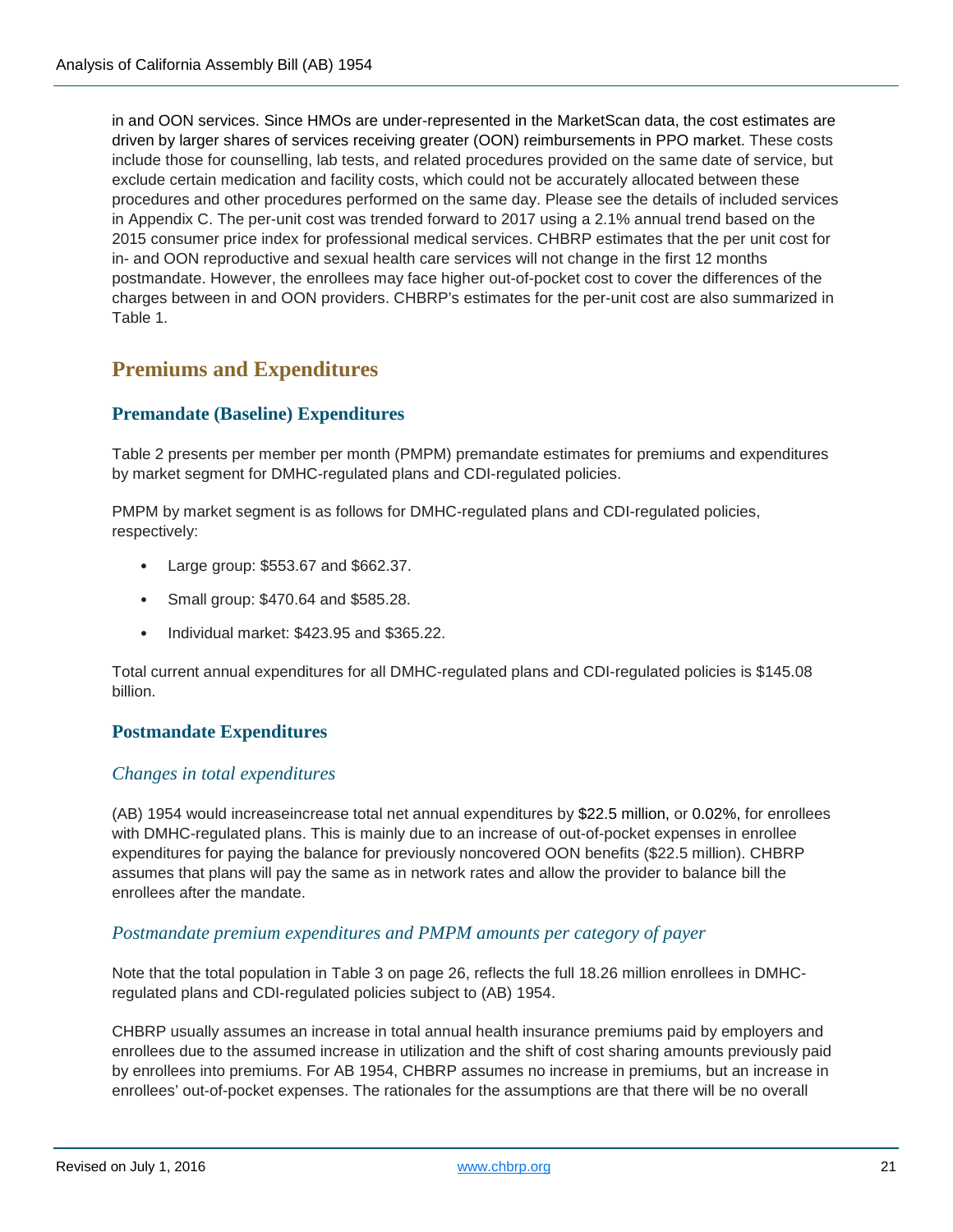utilization increase but a shift from in-network to OON utilization; and plans will pay the in-network rates and allow the providers to bill the enrollees for the remaining balance after the mandate.

Among publicly funded DMHC-regulated health plans, such as CalPERS HMOs, the impact of AB 1954 will be the same. There will be no expected impact on Medi-Cal Managed Care because AB 1954 does not apply to Medi-Cal Managed Care.

#### *Potential cost offsets or savings in the first 12 months after enactment*

CHBRP estimates that there may be cost offsets or savings in the first 12 months after enactment. For instance, a study published in 2008 showed that the average charges for an abortion at 10 weeks is \$543 compared with \$1,562 for an abortion at 20 weeks.<sup>28</sup> Also, as indicated in Medical Effectiveness section, emergency use of contraceptive pills and IUD implantation are both effective in preventing unintended pregnancies, if they are used within fewer than 10 days. A study also showed that emergency contraceptive pills could save \$2.56 for every dollar spent for users.<sup>30</sup> However, since no information is available on the delayed access to these reproductive and sexual health care services due to inaccessibility of OON providers without a referral, CHBRP is not able to estimate the potential cost offsets or savings in the first 12 months after enactment.

#### *Postmandate administrative expenses and other expenses*

CHBRP usually estimates that the increase in administrative costs of DMHC-regulated plans and/or CDI-regulated policies will remain proportional to the increase in premiums. CHBRP assumes that if health care costs increase as a result of increased utilization or changes in unit costs, there is a corresponding proportional increase in administrative costs. CHBRP assumes that the administrative cost portion of premiums is unchanged. All health plans and insurers include a component for administration and profit in their premiums. Since CHBRP assumes that there will be no premium and utilization changes and current systems for reimbursement for OON providers do exist, there will be no increase in administrative cost after the mandate. Plans need to update their policies but the extra cost for that is minimal.

## **Related Considerations for Policymakers**

#### **Cost of Exceeding Essential Health Benefits**

As explained in the *Policy Context* section, coverage for OON reproductive and sexual health care services would not be expected to exceed the Affordable Care Act's essential health benefits (EHBs).

#### **Postmandate Changes in Uninsured and Public Program Enrollment**

#### *Changes in the number of uninsured persons[20](#page-33-0)*

CHBRP estimates no premium increases for each market segment; so there would not be a measurable impact on the number of persons who are uninsured. CHBRP does not anticipate loss of health insurance, changes in availability of the benefit beyond those subject to the mandate, changes in offer rates of health insurance, changes in employer contribution rates, changes in take-up of health insurance

<span id="page-33-0"></span> <sup>20</sup> See also CHBRP's *Criteria and Methods for Estimating the Impact of Mandates on the Number of Uninsured*, available at [www.chbrp.org/analysis\\_methodology/cost\\_impact\\_analysis.php.](http://www.chbrp.org/analysis_methodology/cost_impact_analysis.php)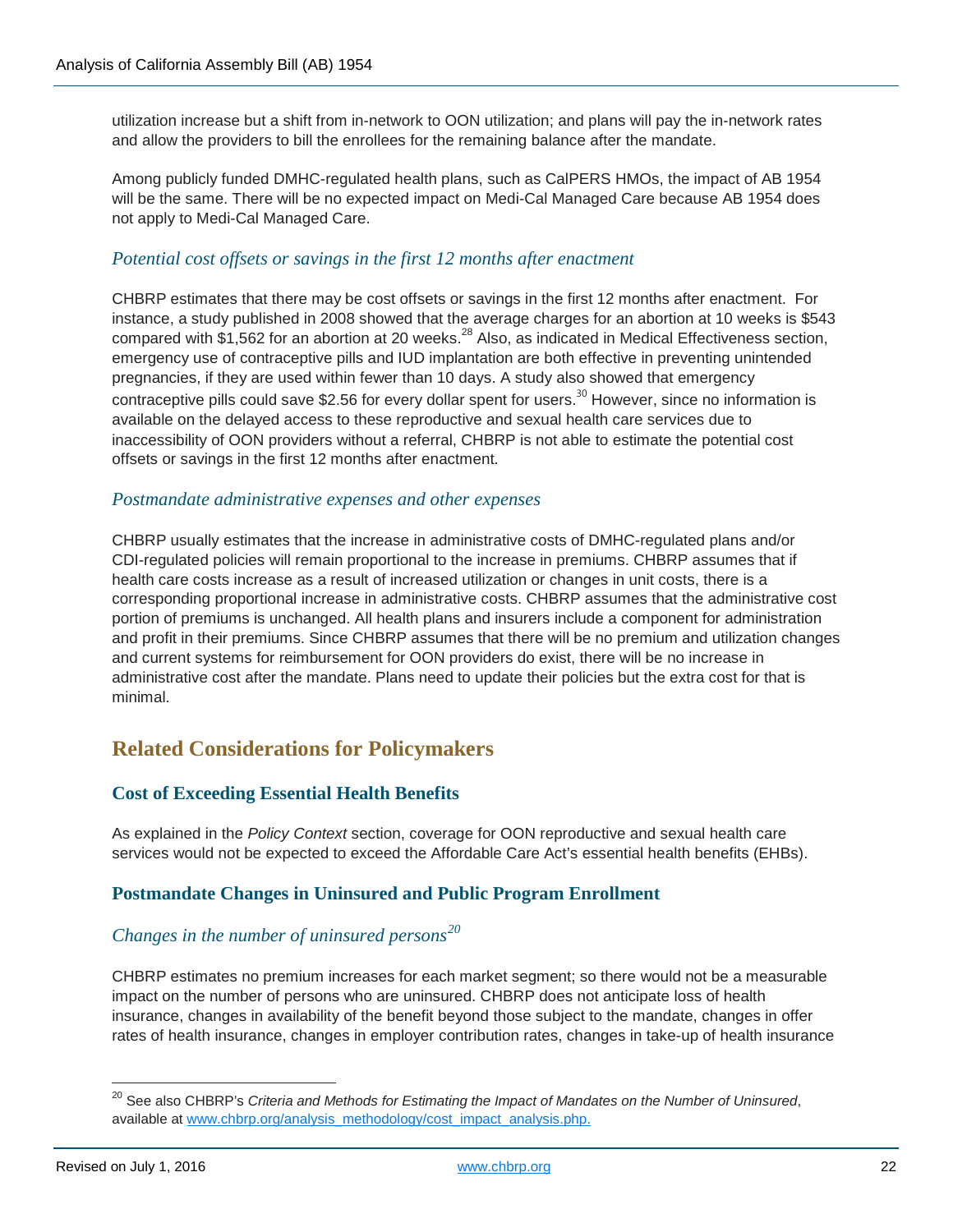by employees, or purchase of individual market policies, due to the small size of the increase in premiums after the mandate.

#### *Changes in public program enrollment*

CHBRP estimates that the mandate would produce no measurable impact on enrollment in publicly funded insurance programs or on utilization of covered benefits in the publicly funded insurance market.

#### **How Lack of Benefit Coverage Results in Cost Shifts to Other Payers**

AB 1954 would not result in a shift in payment or service delivery to public payers. CHBRP assumes that enrollees who do not have OON coverage may delay use of these services or pay for these service directly (e.g., self-pay).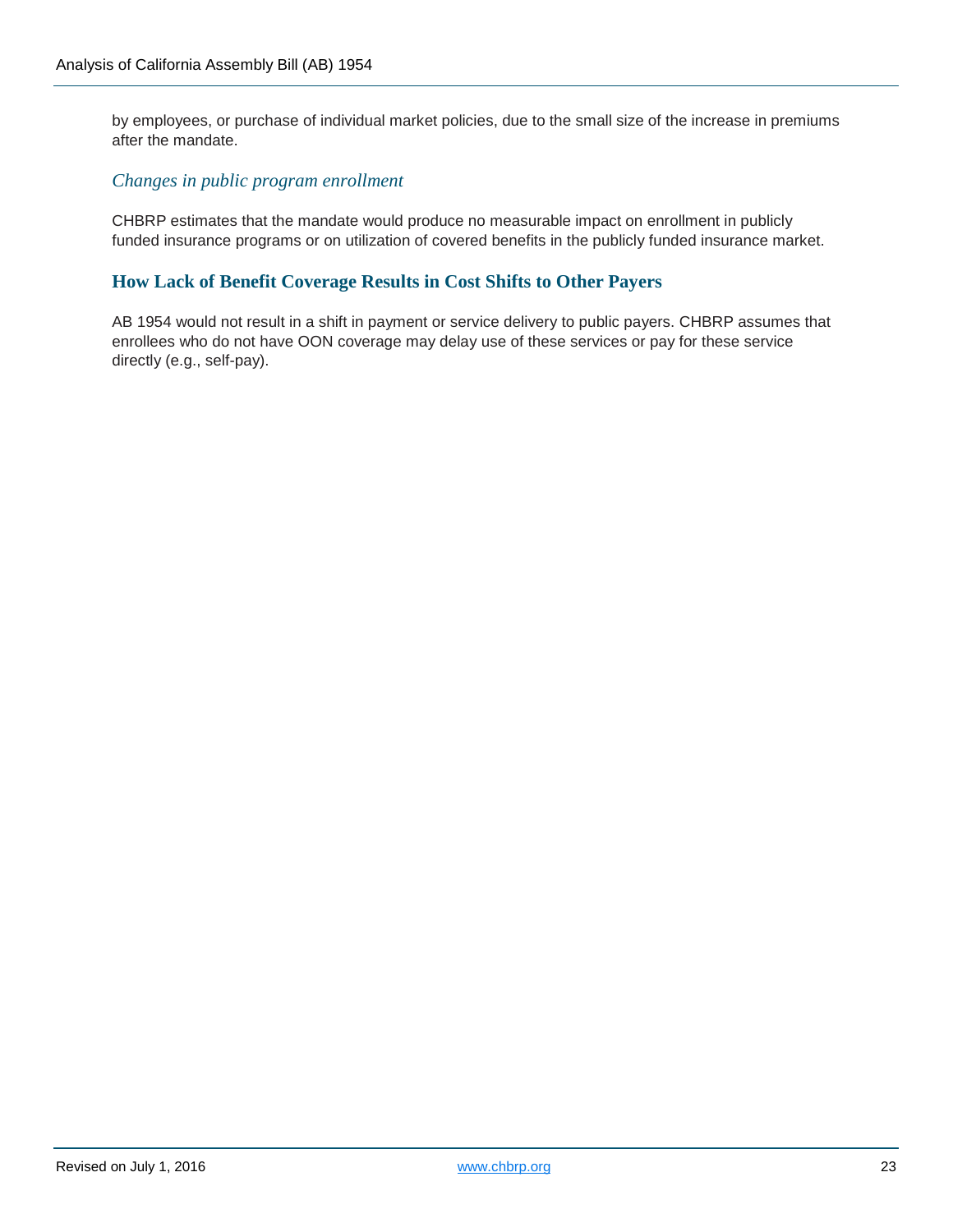**Table 2.** Baseline (Premandate) Per Member Per Month Premiums and Total Expenditures by Market Segment, California, 2016

|                                                                                | <b>DMHC-Regulated</b> |                                                  |                   |                           |                                  |                            | <b>CDI-Regulated</b> |                                                  |            |                   |
|--------------------------------------------------------------------------------|-----------------------|--------------------------------------------------|-------------------|---------------------------|----------------------------------|----------------------------|----------------------|--------------------------------------------------|------------|-------------------|
|                                                                                |                       | <b>Privately Funded Plans</b><br>(by Market) (a) |                   |                           | <b>Publicly Funded Plans</b>     |                            |                      | <b>Privately Funded Plans</b><br>(by Market) (a) |            |                   |
|                                                                                | Large<br>Group        | <b>Small</b><br>Group                            | <b>Individual</b> | <b>CaIPERS</b><br>HMOs(b) | <b>MCMC</b><br>(Under 65)<br>(c) | <b>MCMC</b><br>$(65+) (c)$ | Large<br>Group       | <b>Small</b><br>Group                            | Individual | <b>Total</b>      |
| <b>Enrollee counts</b>                                                         |                       |                                                  |                   |                           |                                  |                            |                      |                                                  |            |                   |
| Total enrollees in<br>plans/policies<br>subject to state<br>mandates (d)       | 9,138,000             | 2,805,000                                        | 3,840,000         | 861,000                   | 6,331,000                        | 561,000                    | 309,000              | 731,000                                          | 579,000    | 25,155,000        |
| Total enrollees in<br>plans/policies<br>subject to (AB)<br>1954                | 9,138,000             | 2,805,000                                        | 3,840,000         | 861,000                   | $\Omega$                         | $\Omega$                   | 309,000              | 731,000                                          | 579,000    | 18,263,000        |
| <b>Premium costs</b>                                                           |                       |                                                  |                   |                           |                                  |                            |                      |                                                  |            |                   |
| Average portion<br>of premium paid<br>by employer                              | \$444.39              | \$309.74                                         | \$0.00            | \$460.33                  | \$180.00                         | \$445.00                   | \$523.71             | \$426.22                                         | \$0.00     | \$86,263,866,000  |
| Average portion<br>of premium paid<br>by employee                              | \$109.27              | \$160.90                                         | \$423.95          | \$115.08                  | \$0.00                           | \$0.00                     | \$138.66             | \$159.06                                         | \$365.22   | \$42,569,604,000  |
| Total premium                                                                  | \$553.67              | \$470.64                                         | \$423.95          | \$575.41                  | \$180.00                         | \$445.00                   | \$662.37             | \$585.28                                         | \$365.22   | \$128,833,470,000 |
| <b>Enrollee expenses</b>                                                       |                       |                                                  |                   |                           |                                  |                            |                      |                                                  |            |                   |
| Enrollee<br>expenses for<br>covered benefits<br>(deductibles,<br>copays, etc.) | \$44.43               | \$93.55                                          | \$112.36          | \$31.43                   | \$0.00                           | \$0.00                     | \$111.69             | \$177.13                                         | \$108.98   | \$16,248,327,000  |
| Enrollee<br>expenses for<br>benefits not<br>covered (e)                        | \$0.00                | \$0.00                                           | \$0.00            | \$0.00                    | \$0.00                           | \$0.00                     | \$0.00               | \$0.00                                           | \$0.00     | \$0               |
| <b>Total</b><br>expenditures                                                   | \$598.10              | \$564.19                                         | \$536.30          | \$606.84                  | \$180.00                         | \$445.00                   | \$774.06             | \$762.41                                         | \$474.20   | \$145,081,797,000 |

*Source:* California Health Benefits Review Program, 2016.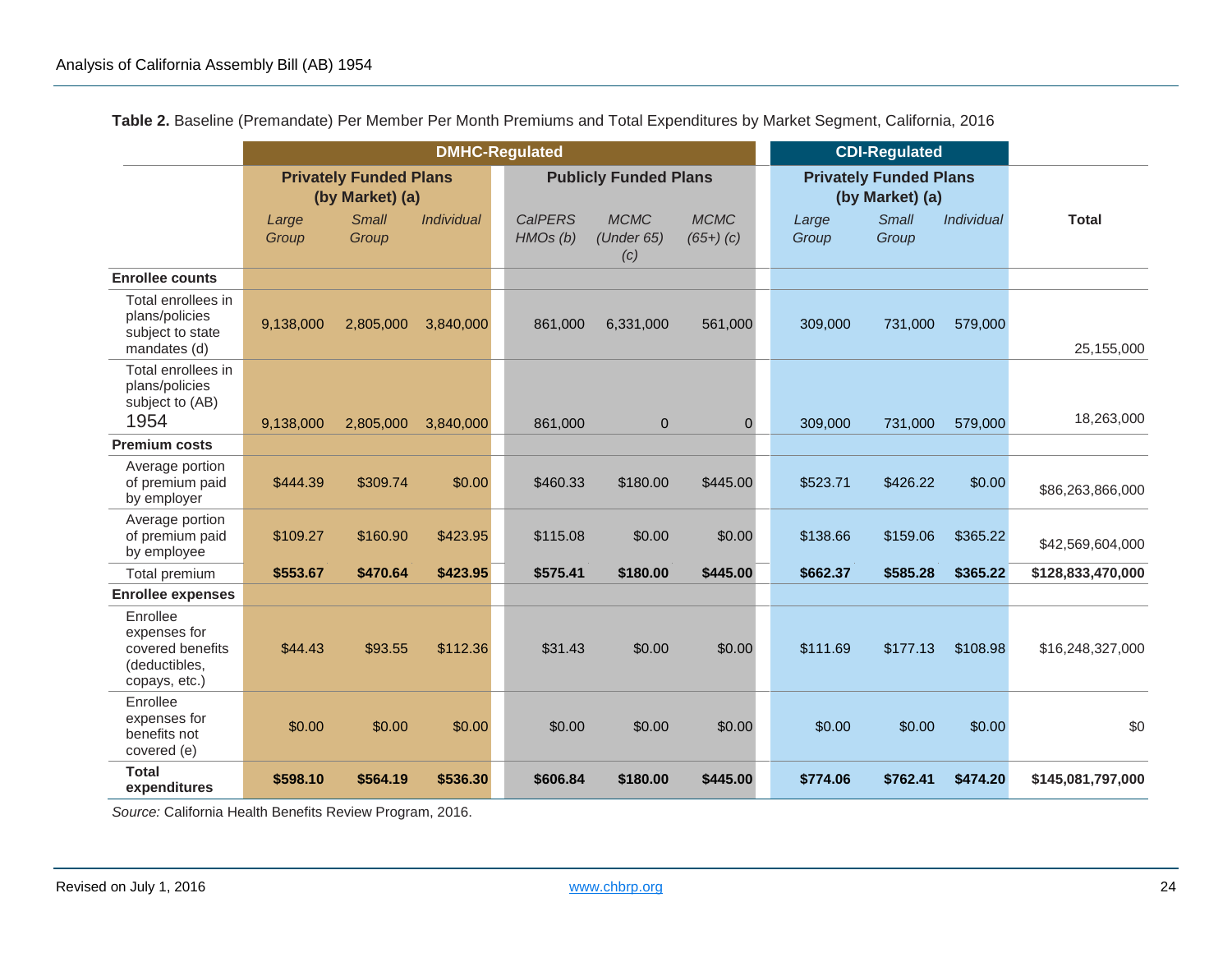*Notes:* (a) Includes enrollees with grandfathered and nongrandfathered health insurance, both on Covered California and outside the health insurance marketplace.

(b) As of September 30, 2015, 57%, or 462,580, CalPERS members were state retirees, state employees, or their dependents. CHBRP assumes the same ratio for 2017.

(c) Medi-Cal Managed Care Plan expenditures for members over 65 include those who are also Medicare beneficiaries. This population does not include enrollees in COHS.

(d) This population includes both persons who obtain health insurance using private funds (group and individual) and through public funds (e.g., CalPERS HMOs, Medi-Cal Managed Care Plans). Only those enrolled in health plans or policies regulated by the DMHC or CDI are included. Population includes all enrollees in state-regulated plans or policies aged 0 to 64 years, and enrollees 65 years or older covered by employer-sponsored health insurance.

(e) Includes only those expenses that are paid directly by enrollees or other sources to providers for services related to the mandated benefit that are not currently covered by insurance. This only includes those expenses that will be newly covered, postmandate. Other components of expenditures in this table include all health care services covered by insurance.

Key: CalPERS HMOs = California Public Employees' Retirement System Health Maintenance Organizations; CDI = California Department of Insurance; COHS = County Operated Health Systems; DMHC = Department of Managed Health Care; MCMC = Medi-Cal Managed Care.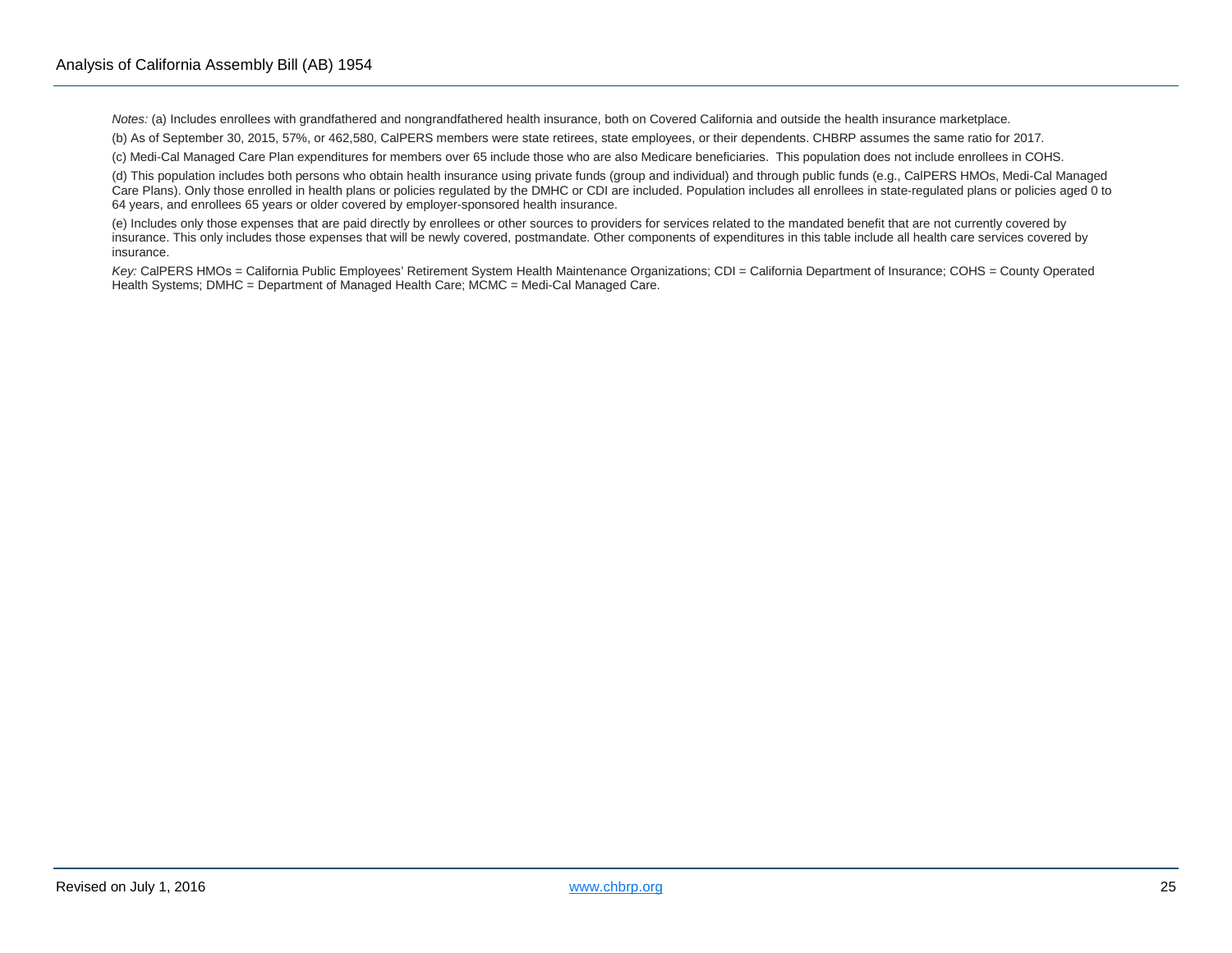**Table 3.** Postmandate Impacts of the Mandate on Per Member Per Month Premiums and Total Expenditures by Market Segment, California, 2017

<span id="page-37-0"></span>

|                                                                             | <b>DMHC-Regulated</b>                            |                       |            |                           |                                  | <b>CDI-Regulated</b>       |                |                                                 |                          |              |
|-----------------------------------------------------------------------------|--------------------------------------------------|-----------------------|------------|---------------------------|----------------------------------|----------------------------|----------------|-------------------------------------------------|--------------------------|--------------|
|                                                                             | <b>Privately Funded Plans</b><br>(by Market) (a) |                       |            |                           | <b>Publicly Funded Plans</b>     |                            |                | <b>Privately Funded Plans</b><br>(by Market)(a) |                          |              |
|                                                                             | Large<br>Group                                   | <b>Small</b><br>Group | Individual | <b>CalPERS</b><br>HMOs(b) | <b>MCMC</b><br>(Under 65<br>)(c) | <b>MCMC</b><br>$(65+) (c)$ | Large<br>Group | <b>Small</b><br>Group                           | <i><b>Individual</b></i> | <b>Total</b> |
| <b>Enrollee counts</b>                                                      |                                                  |                       |            |                           |                                  |                            |                |                                                 |                          |              |
| Total enrollees in<br>plans/policies<br>subject to state<br>mandates (d)    | 9,138,000                                        | 2,805,000             | 3,840,000  | 861,000                   | 6,331,000                        | 561,000                    | 309,000        | 731,000                                         | 579,000                  | 25,155,000   |
| Total enrollees in<br>plans/policies<br>subject to (AB)<br>1954             | 9,138,000                                        | 2,805,000             | 3,840,000  | 861,000                   | 0                                | $\mathbf{0}$               | 309,000        | 731,000                                         | 579,000                  | 18,263,000   |
| <b>Premium costs</b>                                                        |                                                  |                       |            |                           |                                  |                            |                |                                                 |                          |              |
| Average portion of<br>premium paid by<br>employer                           | \$0.0000                                         | \$0.0000              | \$0.0000   | \$0.0000                  | \$0.0000                         | \$0.0000                   | \$0.0000       | \$0.0000                                        | \$0.0000                 | \$0          |
| Average portion of<br>premium paid by<br>employee                           | \$0.0000                                         | \$0.0000              | \$0.0000   | \$0.0000                  | \$0.0000                         | \$0.0000                   | \$0.0000       | \$0.0000                                        | \$0.0000                 | \$0          |
| Total premium                                                               | \$0.0000                                         | \$0.0000              | \$0.0000   | \$0,0000                  | \$0.0000                         | \$0.0000                   | \$0.0000       | \$0.0000                                        | \$0.0000                 | \$0          |
| <b>Enrollee expenses</b>                                                    |                                                  |                       |            |                           |                                  |                            |                |                                                 |                          |              |
| Enrollee expenses<br>for covered benefits<br>(deductibles,<br>copays, etc.) | \$0.0000                                         | \$0.0000              | \$0.0000   | \$0.0000                  | \$0.0000                         | \$0.0000                   | \$0.0000       | \$0.0000                                        | \$0.0000                 | \$0          |
| Enrollee expenses<br>for benefits not<br>covered(e)                         | \$0.1093                                         | \$0.1093              | \$0.1111   | \$0.1093                  | \$0.0000                         | \$0.0000                   | \$0.0092       | \$0.0000                                        | \$0.0834                 | \$22,529,000 |
| <b>Total expenditures</b>                                                   | \$0.11                                           | \$0.11                | \$0.11     | \$0.11                    | \$0.00                           | \$0.00                     | \$0.01         | \$0.00                                          | \$0.08                   | \$22,529,000 |
| Postmandate<br>percent change                                               |                                                  |                       |            |                           |                                  |                            |                |                                                 |                          |              |
| Insured premiums                                                            | 0.0000%                                          | 0.0000%               | 0.0000%    | 0.0000%                   | 0.0000%                          | 0.0000%                    | 0.0000%        | 0.0000%                                         | 0.0000%                  | 0.0000%      |
| <b>Total expenditures</b>                                                   | 0.0183%                                          | 0.0194%               | 0.0207%    | 0.0180%                   | 0.0000%                          | 0.0000%                    | 0.0012%        | 0.0000%                                         | 0.0176%                  | 0.0155%      |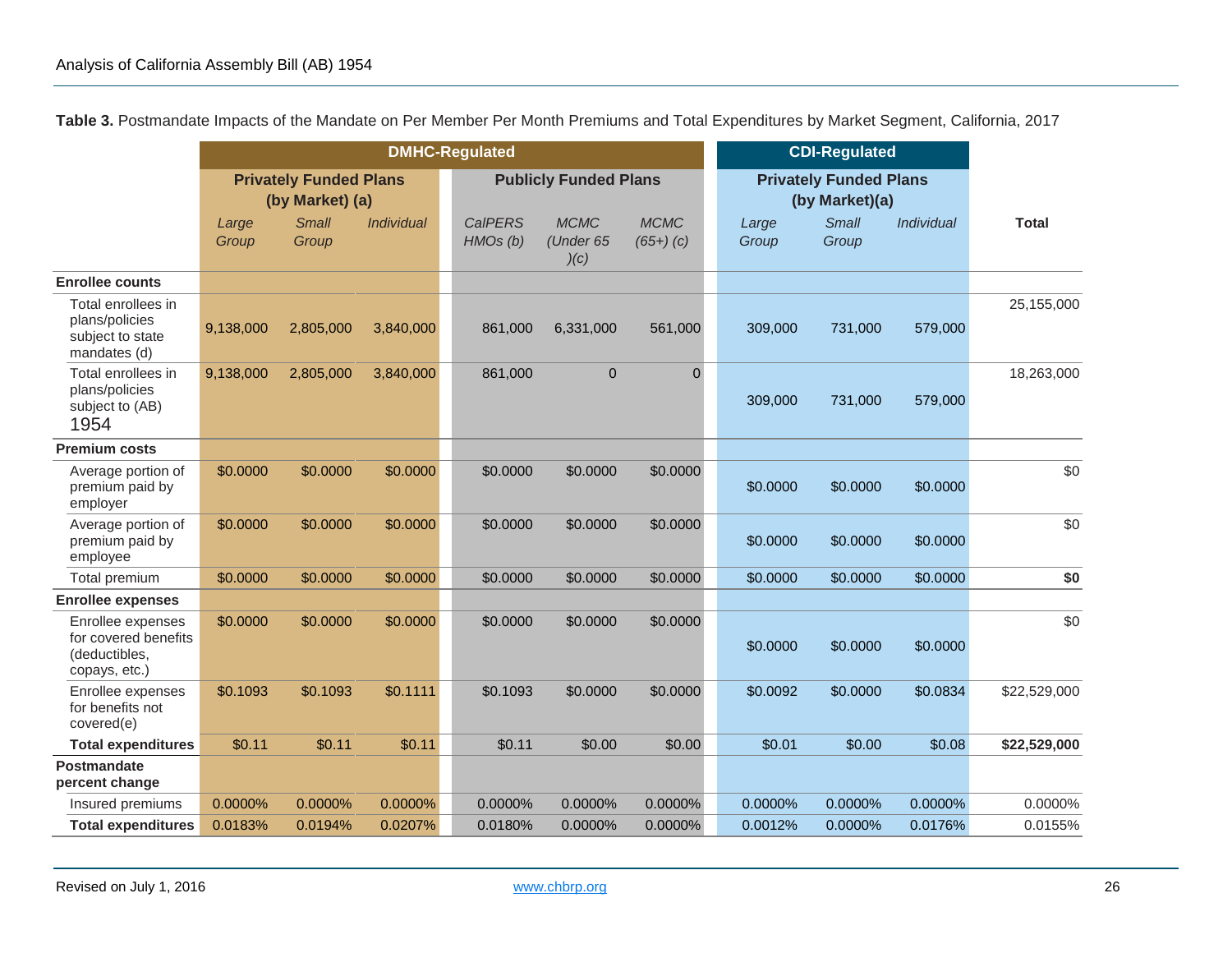*Source:* California Health Benefits Review Program, 2016.

*Notes:* (a) Includes enrollees with grandfathered and nongrandfathered health insurance, inside and outside the exchange.

(b) As of September 30, 2013, 57.5%, or 462,580 CalPERS members were state retirees, state employees, or their dependents. CHBRP assumes the same ratio for 2015.

(c) Medi-Cal Managed Care Plan expenditures for members over 65 include those who are also Medicare beneficiaries. This population does not include enrollees in COHS..

(d) This population includes both persons who obtain health insurance using private funds (group and individual) and through public funds (e.g., CalPERS HMOs, Medi-Cal Managed Care Plans). Only those enrolled in health plans or policies regulated by the DMHC or CDI are included. Population includes all enrollees in state-regulated plans or policies aged 0 to 64 years, and enrollees 65 years or older covered by employer-sponsored health insurance.

(e) Includes only those expenses that are paid directly by enrollees or other sources to providers for services related to the mandated benefit that are not currently covered by insurance. This only includes those expenses that will be newly covered, postmandate. Other components of expenditures in this table include all health care services covered by insurance.

Key: CalPERS HMOs = California Public Employees' Retirement System Health Maintenance Organizations; CDI = California Department of Insurance; COHS = County Operated Health Systems; DMHC = Department of Managed Health Care; MCMC = Medi-Cal Managed Care.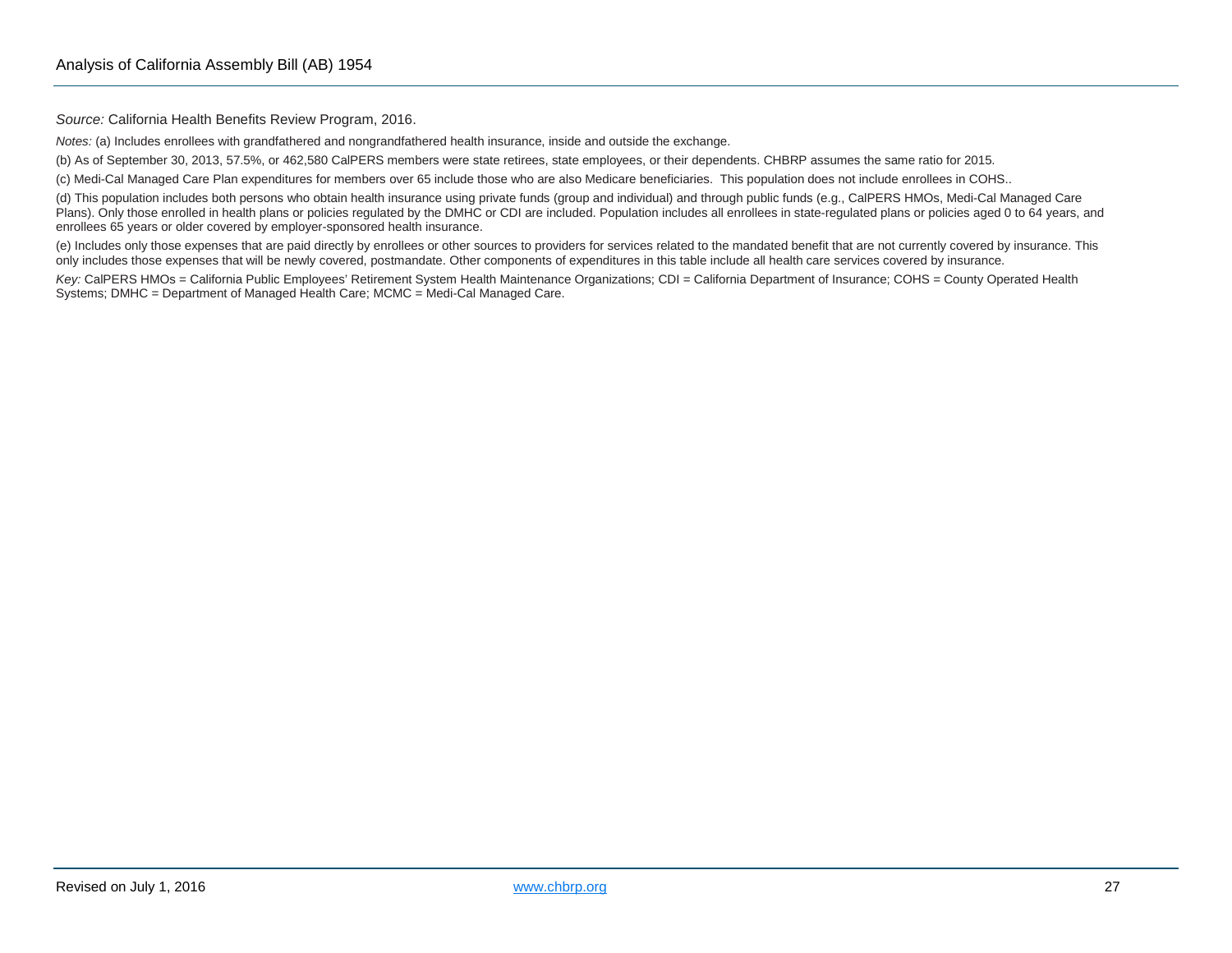# **PUBLIC HEALTH IMPACTS**

The public health impact analysis includes estimates on mandate-relevant health outcomes, potential treatment harms, social determinants of health (including potential disparities), financial burden, premature death, and economic loss in the short and long term. This section estimates the short term impact<sup>[21](#page-39-0)</sup> of AB 1954 on estimated public health outcomes, social determinants of health (SDoH), and disparities. See the *Long-Term Impacts* section for discussion of premature death, economic loss, and SDoH/disparities beyond the first 12 months of the bill implementation.

AB 1954 would allow commercial health plan enrollees to seek OON sexual and reproductive health care services in the absence of timely access to these services from an appropriate in-network provider who is located within a reasonable distance of the enrollee's home or work. Furthermore, the bill would prohibit referral requirements for these services.

## **Estimated Public Health Outcomes**

Potential public health outcomes of increased access to relevant sexual and reproductive health services in terms of timeliness, distance, and preferred-gender providers could include 1) earlier diagnosis and subsequent treatment of STDs/HIV, and consequently lower severity of disease and risk of exposing others to infection for the general population of enrollees and for rape/sexual assault cases, 2) decreases in unintended pregnancy rates due to access to emergency contraception generally and for rape/sexual assault cases, and less physical harm from miscarriage or ectopic pregnancy complications, and 3) more reliable evidence collection in the event of rapes and sexual assaults, which could lead to the apprehension of suspects before they attack others.

As presented in the *Medical Effectiveness section,* there was a preponderance of evidence to suggest that timely access to sexual assault/rape services increased the medical effectiveness of these treatments for pregnancy prevention and evidence collection. Furthermore, sufficient evidence was found suggesting that timely access (within 10 days) to emergency contraception and IUD implantation increased the medical effectiveness of these treatments for pregnancy prevention. There was insufficient evidence to suggest that increased access to nearby (within 25 miles of patients' home or work) and preferred-gender providers would have an impact on the medical effectiveness of these treatments, or that timely access (within 10 days) to an abortion provider would make a significant difference in medical effectiveness.

As presented in the *Benefit Coverage, Utilization, and Cost Impacts* section, 18.3 million enrollees will be affected by AB 1954. CHBRP estimates that utilization of reproductive health services overall will not change; although the utilization of OON STD prevention and treatment services among the enrollees will increase by 8% and use of OON pregnancy prevention and treatment services by 9%, this only represents a shift in utilization from in-network to OON. However, this shift may mean that these enrollees are able to access sexual and reproductive health services sooner, due to timeliness, greater convenience, and an accordance with their gender preferences.

It stands to reason that increased access to timely, nearby, and gender-preferred sexual and reproductive health services and providers has the potential to improve quality of life for enrollees affected by AB 1954. In addition, some public health outcomes may improve in the first year post-mandate, including unintended pregnancy rates and STD/HIV morbidity, both in general and in the context of sexual assault/rape.

<span id="page-39-0"></span> $21$  CHBRP defines short term impacts as changes occurring within 12 months of bill implementation.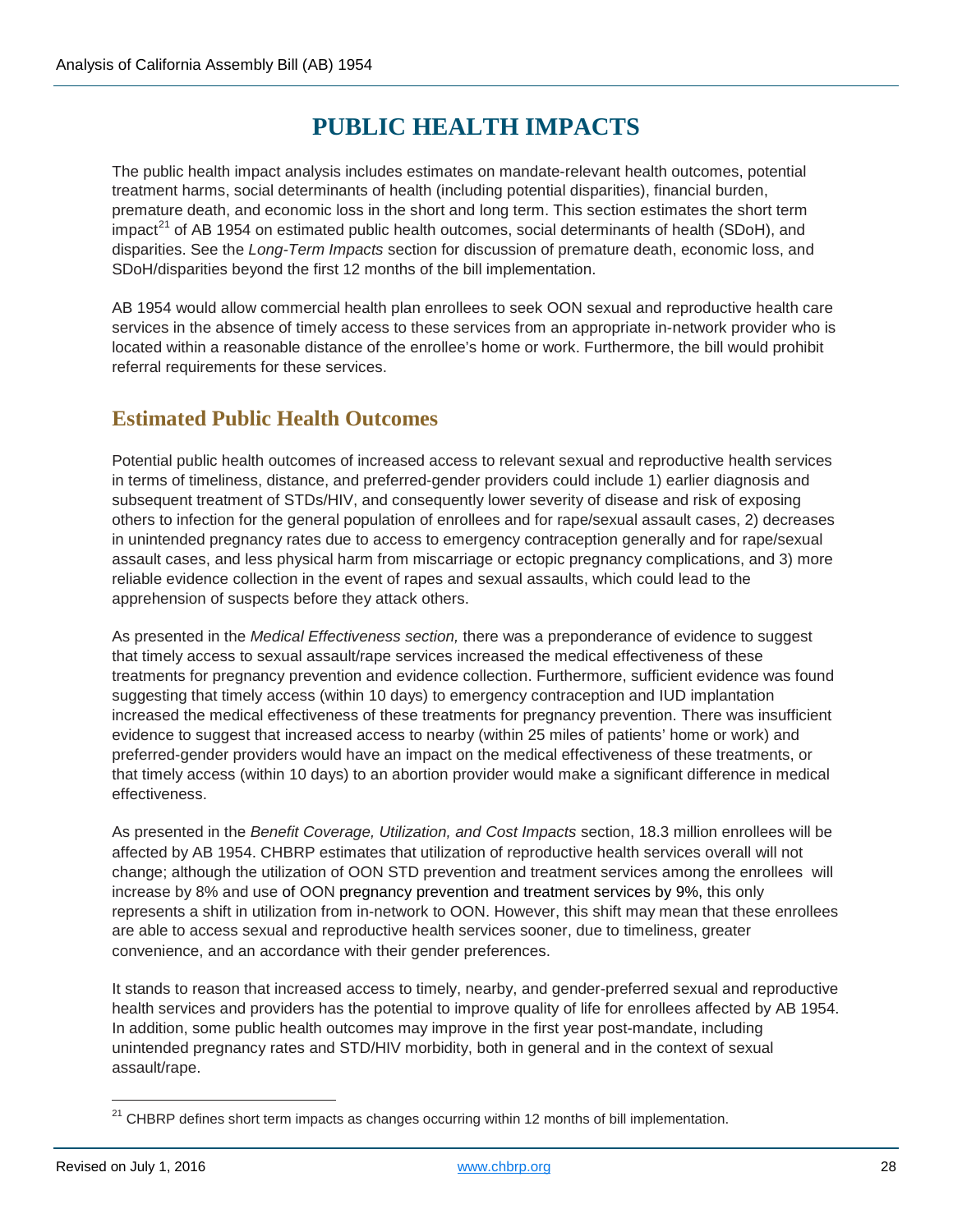As described in the *Medical Effectiveness* section, there is a preponderance of evidence to suggest that timely access (within 10 days) to sexual assault/rape services is medically effective, and sufficient evidence to suggest the same for that emergency contraception and IUD implantation. Although CHBRP estimates no net change in utilization, enrollees may be able to access sexual and reproductive health services sooner or more conveniently, preventing delays. Therefore, it stands to reason that public health impacts in the first year, postmandate, may include improved prevention of unintended pregnancies and STD/HIV morbidity, both in general and in the context of sexual assault/rape.

## **Social Determinants of Health and Disparities**

CHBRP defines social determinants of health (SDoH) as conditions in which people are born, grow, live, work, learn, and age. These social determinants of health (e.g., economic factors, social factors, education, physical environment) are shaped by the distribution of money, power, and resources and impacted by policy (adapted from Healthy People 2020, 2015; CDC, 2014). These factors generally occur prior to or outside of the health care system and are highly correlated with downstream events such as avoidable illnesses and premature death. However, the relationship between SDOH and health status/outcomes is complex and, periodically, health insurance mandates can influence SDOH.<sup>[22](#page-40-0)</sup> CHBRP will consider the full range of SDoH (e.g., income, education, or social construct around age, race/ethnicity, gender, and gender identity/sexual orientation) that are relevant to this bill and where evidence is available.

Evidence presented in the *Background* section indicates that the most important disparities related to timely and nearby access to care for sexual and reproductive health services described in AB 1954 are found among low-socioeconomic status individuals and rural residents, particularly women in these two groups. In addition, the youngest and oldest groups of women and women of color may be more likely to have preferences for provider gender for sexual and reproductive health services. Therefore, CHBRP estimates that AB 1954 could mediate the effects of these disparities/SDoH by increasing commercial health insurance plan enrollees' coverage for a broader selection of OON sexual and reproductive health care service providers, which may allow individuals with barriers to care related to socioeconomic status, geographic location/transportation, cultural beliefs, or stigma around sensitive services to access timely, nearby, and appropriate services and providers. Specific impacts are discussed below.

#### *Impact on socioeconomic and geographic disparities*

Disparities in access to timely pregnancy treatment/prevention and sexual assault/rape-related services among rural living and low-socioeconomic-status individuals, especially women, may improve due to having increased options for timely and nearby services by going OON, reducing barriers regarding geographic location, transportation and narrowing provider networks among post-ACA plans for lowincome individuals.

#### *Impact on age and racial/ethnic disparities*

Although it is not known how preferences for provider gender affect access to sexual and reproductive health services, it stands to reason that AB 1954 may reduce disparities in access to reproductive and sexual health services among younger (age 26 and younger) and older (age 40 and older) women and women of color due to increased access to OON female providers if no male providers are available in-

<span id="page-40-0"></span> <sup>22</sup> For more information about SDoH see CHBRP's publication: *Incorporating Relevant Social Determinants of Health Into CHBRP Benefit Mandate Analyses.*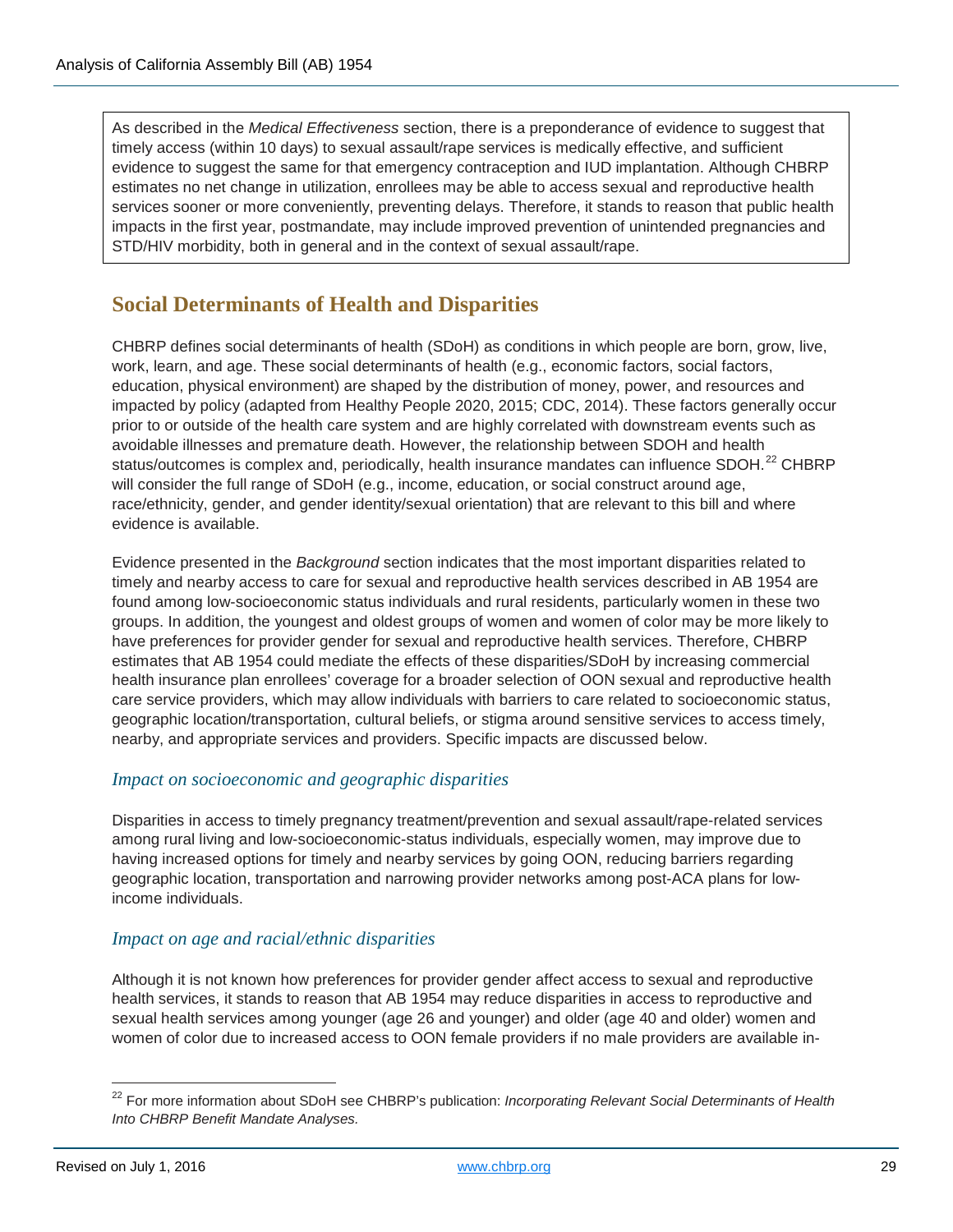network. Disparities in access to appropriate providers for sexual minorities are present, but it is unclear whether the provisions of AB 1954 on preferred-gender providers would affect these disparities.

## **Estimated Impact on Financial Burden**

When possible, CHBRP estimates the marginal impact of mandates on financial burden, defined as uncovered medical expenses paid by the enrollee as well as out-of-pocket expenses (e.g., deductibles, copayments, and co-insurance). CHBRP estimates that AB 1954 would increase the financial burden of the 12.5 million enrollees who will gain access to OON providers through a \$22.5 million increase in outof-pocket costs for using OON services. However, because the bill does not address cost-sharing, CHBRP is unable to estimate how much of this cost enrollees would actually pay for going to OON providers under the provisions described in AB 1954.

CHBRP estimates that AB 1954 may increase out-of-pocket costs for among the 12.5 million enrollees who will gain access to OON providers and choose to pay higher out-of-pocket costs for OON access that is sooner, closer, or in accordance with their gender preference.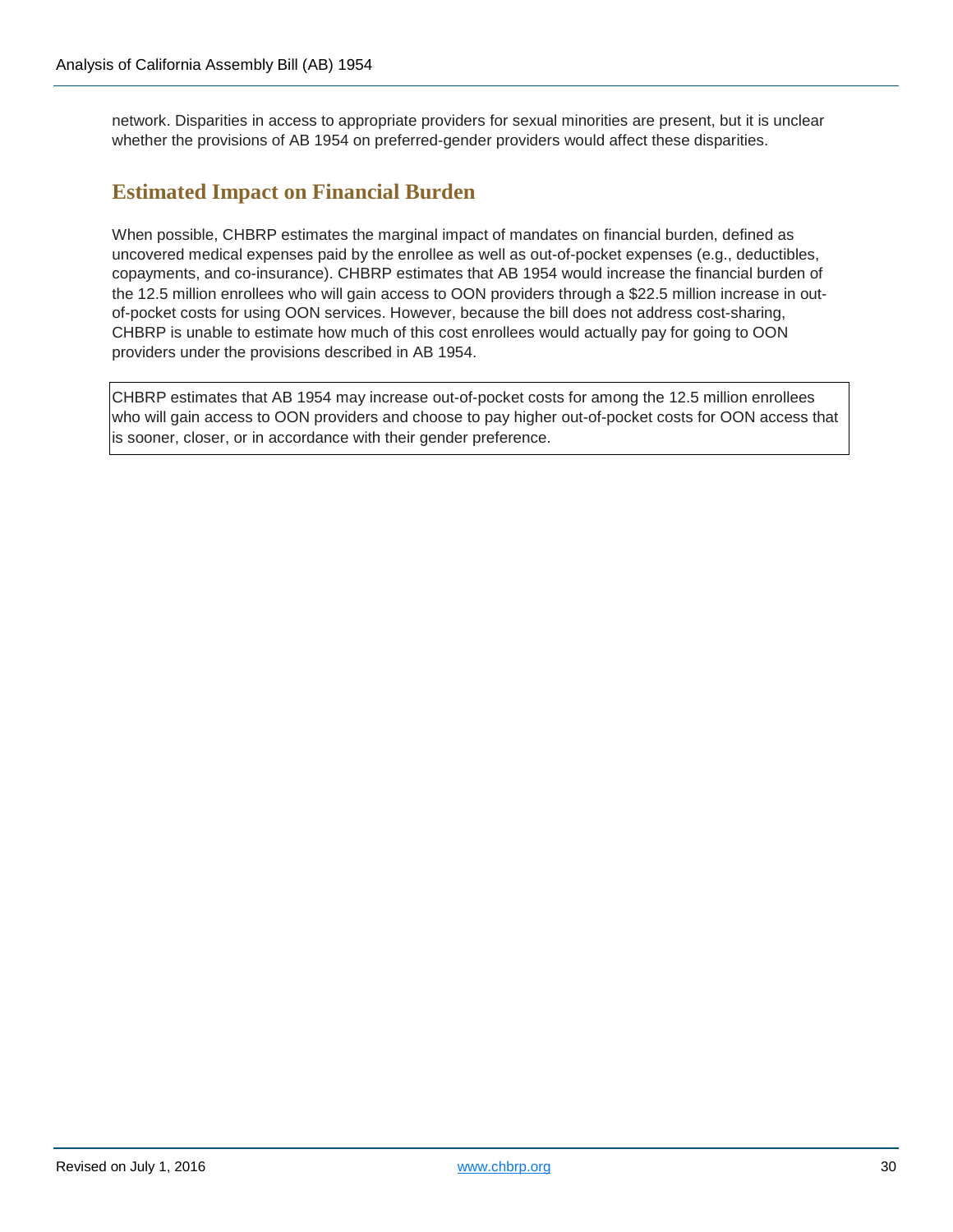# **LONG-TERM IMPACTS OF AB 1954**

In this section, CHBRP estimates the long-term impact<sup>[23](#page-42-0)</sup> of (AB) [1954,](#page-1-2) defined as impacts occurring beyond the first 12 months of implementation. These estimates are qualitative and based on the existing evidence available in the literature. CHBRP does not provide quantitative estimates of long-term impacts because of unknown improvements in clinical care, changes in prices, implementation of other complementary or conflicting policies, and other unexpected factors.

# **Long-Term Public Health Impacts**

Some interventions in proposed mandates provide immediate measurable impacts (e.g., maternity service coverage or acute care treatments) while other interventions may take years to make a measurable impact (e.g., coverage for tobacco cessation or vaccinations). When possible, CHBRP estimates the longterm effects of a proposed mandate (beyond CHBRP's 12-month analytic timeframe) to capture possible impacts to the public's health that would be attributable to the mandate, including impacts on premature death and economic loss.

In the case of AB 1954, CHBRP estimates that the shift in utilization from in-network to OON will be sustained over time, resulting in more timely access to sexual and reproductive health services due to fewer barriers to care. In light of evidence of medical effectiveness for more timely provision of some of the services that would be affected by this bill, including emergency contraception/IUD insertion to prevent pregnancy and sexual assault/rape care, the long-term public health impacts of AB 1954 may include consequences of the previously discussed short-term impacts, such as a lower birth rate, reduced prevalence of STDs/HIV, and more consistent evidence collection in rape/sexual assault cases leading to greater prosecution of the perpetrators, and reducing the risk/threat of sexual violence to nearby communities.

## **Impacts on the Social Determinants of Health and Disparities**

CHBRP defines social determinants of health (SDoH) as conditions in which people are born, grow, live, work, learn, and age. These social determinants of health (e.g., economic factors, social factors, education, physical environment) are shaped by the distribution of money, power, and resources and impacted by policy (adapted from Healthy People 2020, 2015; CDC, 2014). These factors generally occur prior to or outside of the health care system and are highly correlated with downstream events such as avoidable illnesses and premature death. However, the relationship between SDOH and health status/outcomes is complex; periodically, health insurance mandates can influence SDOH.<sup>[24](#page-42-1)</sup>

It stands to reason that in the long-term, the effect of AB 1954 on access to sexual and reproductive health services could lead to lessening disparities among youth, racial/ethnic minorities, women of color, and individuals of low-socioeconomic status in the prevalence of unintended pregnancy and STDs/HIV as access to these services is increased and sustained over time.

<span id="page-42-0"></span> <sup>23</sup> See also CHBRP's *Criteria and Guidelines for the Analysis of Long-Term Impacts on Healthcare Costs and Public Health*, available at [www.chbrp.org/analysis\\_methodology/cost\\_impact\\_analysis.php](http://www.chbrp.org/analysis_methodology/cost_impact_analysis.php)*.*

<span id="page-42-1"></span><sup>24</sup> For more information about SDoH see CHBRP's publication: *Incorporating Relevant Social Determinants of Health Into CHBRP Benefit Mandate Analyses.*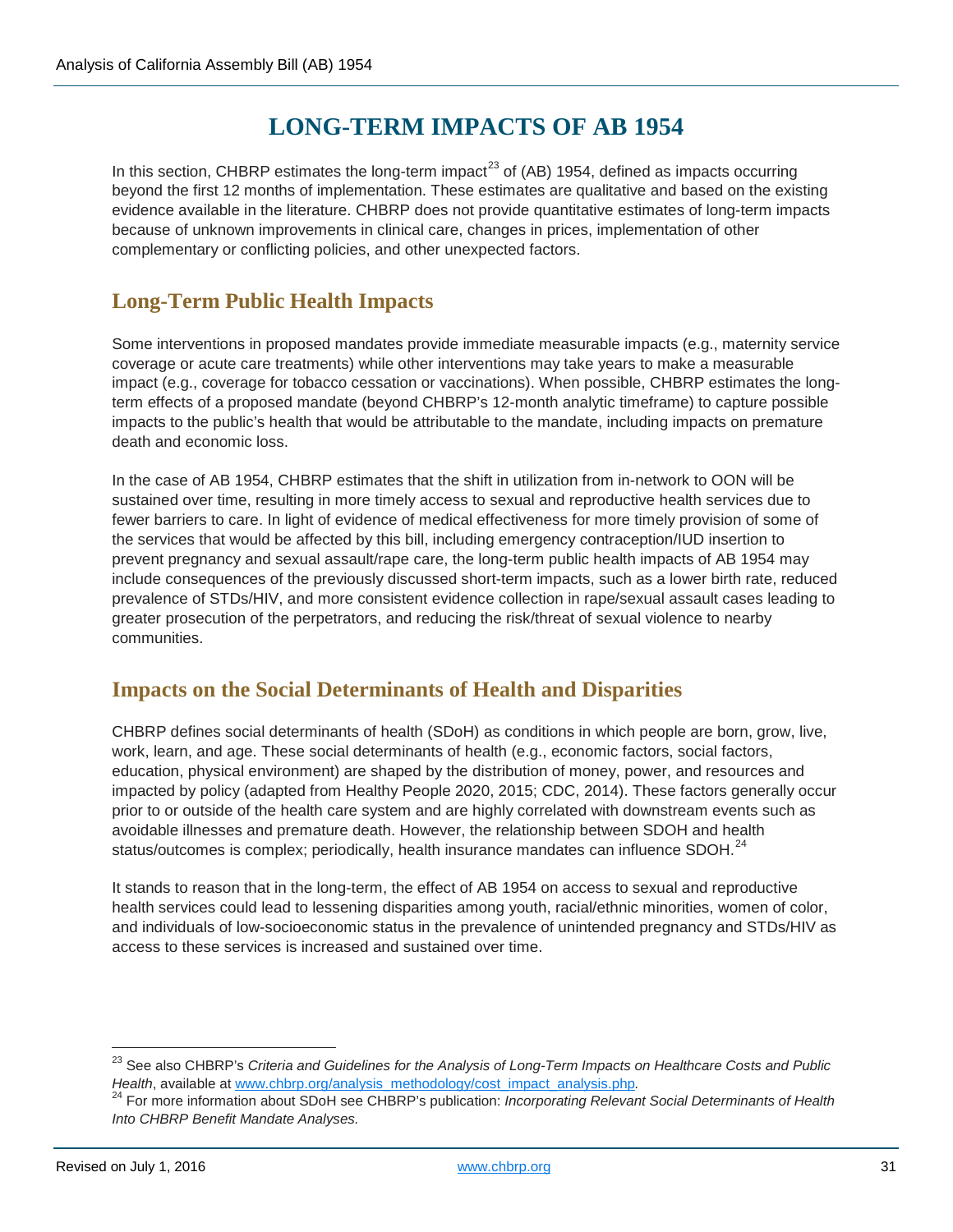# **Long-Term Utilization and Cost Impacts**

#### **Utilization Impacts**

In the 12 months following enactment, CHBRP estimates that the overall utilization of reproductive and sexual health care services is not going to increase. However, OON utilization may increase after the mandate due to the improved access to OON providers without a referral. Specifically, based on the analysis of 2014 California MarketScan claims data, CHBRP estimates that the utilization of OON sexual health care services among the enrollees will increase by 9 units per 1,000 enrollees and use of OON reproductive health care services by 8 units per 1,000 enrollees. This is an upper bound estimate, as the out-of-pocket cost of enrollees for using OON providers may increase. In later years, similar patterns of changes are expected.

#### **Cost Impacts**

Studies show that the timely access to reproductive and sexual health care services are cost effective. As mentioned in public health section that the cost burden of unintended pregnancy in the U.S. is approximately \$4.6 billion dollars per year, including the costs of live births, abortions, ectopic pregnancy and spontaneous abortion complications. Over half (53%) of these costs can be attributed to unintended pregnancies that occur in women who fail to take contraception consistently (Trussell et al., 2013). The cost effectiveness of contraceptives has been demonstrated through several studies.<sup>31</sup> For instance, using a decision-analytic model, one study showed that extending contraceptive coverage both saves money and improves outcomes for Oregon state insurance plan providers. The authors estimated the proposed policy would prevent an additional 72 pregnancies per 1,000 women over 5 years and save an additional \$489 per woman enrolled over 5 years while increasing QALYs.<sup>32</sup>

# **Other Long-Term Impacts**

AB 1954 may also interact with existing/upcoming legislation. We do not yet know how AB 1954 will interact with existing legislation that allows emergency contraception pills to be obtained over-the-counter or with SB493, a new law that will allow pharmacists to prescribe hormonal contraceptives and allow women to bypass their doctors to obtain these prescriptions; it is possible that these laws affecting access to contraception and emergency contraception could mitigate the effects of AB 1954.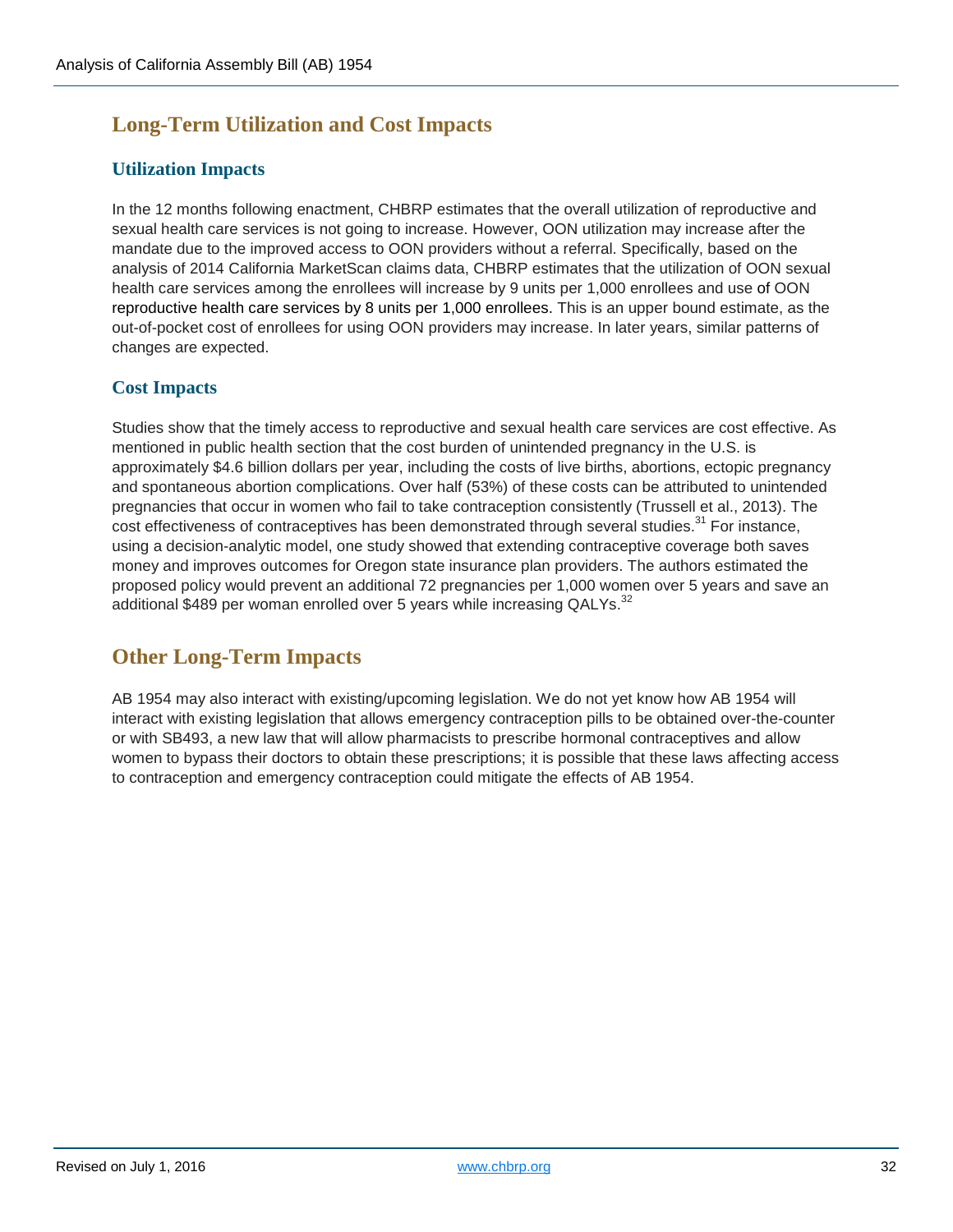# **APPENDIX A TEXT OF BILL ANALYZED**

On February 17, 2016, the California AssemblyAssembly Committee on Health requested that CHBRP analyze (AB) [1954.](#page-1-2)

CALIFORNIA LEGISLATURE— 2015–2016 REGULAR SESSION

#### **ASSEMBLY BILL** No. 1954

**Introduced by Assembly Member Burke**

February 12, 2016

An act to add Section 1367.31 to the Health and Safety Code, and to add Section 10123.202 to the Insurance Code, relating to health care coverage.

#### LEGISLATIVE COUNSEL'S DIGEST

AB 1954, as introduced, Burke. Health care coverage: reproductive health care services. Existing law, the Knox-Keene Health Care Service Plan Act of 1975, provides for the licensure and regulation of health care service plans by the Department of Managed Health Care and makes a willful violation of the act a crime. Existing law provides for the regulation of health insurers by the Department of Insurance.

This bill would require every health care service plan contract or health insurance policy issued, amended, renewed, or delivered on or after January 1, 2017, to provide coverage for reproductive and sexual health care services, as defined, through OON providers under specified circumstances. The bill would prohibit those plan contracts or insurance policies from requiring an enrollee or insured to receive a referral in order to receive reproductive or sexual health care services. Because a willful violation of these provisions by a health care service plan would be a crime, the bill would impose a state-mandated local program.

The California Constitution requires the state to reimburse local agencies and school districts for certain costs mandated by the state. Statutory provisions establish procedures for making that reimbursement.

This bill would provide that no reimbursement is required by this act for a specified reason. DIGEST KEY Vote: MAJORITY Appropriation: NO Fiscal Committee: YES Local Program: YES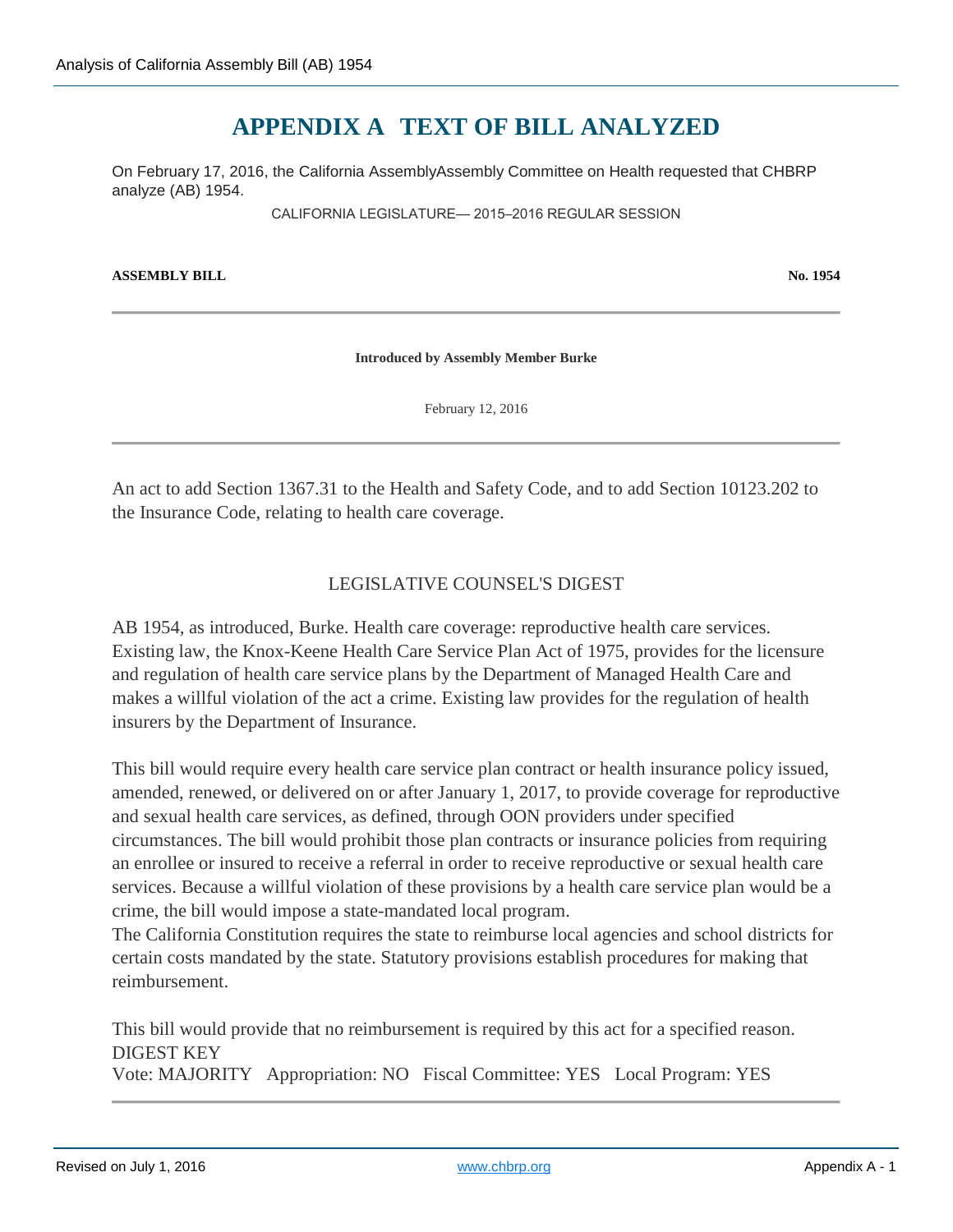#### BILL TEXT THE PEOPLE OF THE STATE OF CALIFORNIA DO ENACT AS FOLLOWS:

#### **SECTION 1.**

This act shall be known and may be cited as the Direct Access to Reproductive Health Care Act.

#### **SEC. 2.**

(a) The Legislature hereby finds and declares all of the following:

(1) For many women, reproductive health care is primary health care.

(2) According to the Guttmacher Institute, one-half of all pregnancies in the United States each year, more than three million pregnancies, are unintended. By 45 years of age, more than onehalf of all women in the United States will have experienced an unintended pregnancy, and three in 10 will have had an abortion.

(3) The inability to access comprehensive reproductive health care in a timely manner can lead to negative health outcomes including increased risk for unintended pregnancy, sexually transmitted diseases, and delayed care for critical and time-sensitive reproductive health services.

(4) Providing timely access to comprehensive reproductive health services is cost effective.

(5) California has a long history of, and commitment to, expanding access to services that aim to reduce the risk of unintended pregnancies, improve reproductive and sexual health outcomes, and reduce costs.

(6) Recognizing the importance of timely access to comprehensive reproductive health services, the Legislature and the United States Congress passed measures to allow Medi-Cal enrollees to go OON for sensitive services and enable women to access care provided by an obstetrician/gynecologist (OB/GYN) without a referral.

(7) The Legislature has also passed measures to help health plan enrollees and insureds access timely health care by setting standards and policies regarding wait times for an appointment.

(8) Despite these advances, there are wide variances in network adequacy and health care service plan contracts and health insurance policies regarding referral requirements for reproductive and sexual health care services.

(b) It is hereby the intent of the Legislature in enacting this act to build on current state and federal law to increase timely, equal, and direct access to time-sensitive and comprehensive reproductive and sexual health care services for enrollees in health care service plans or insureds under health insurance policies by doing both of the following:

(1) Allowing enrollees or insureds to seek care from an OON provider if access to an appropriate reproductive and sexual health provider is unavailable in-network in a timely manner.

(2) Prohibiting health care service plans or insurers from requiring an enrollee or insured to secure a referral from a primary care provider prior to receiving reproductive and sexual health care services.

#### **SEC. 3.**

Section 1367.31 is added to the Health and Safety Code, to read: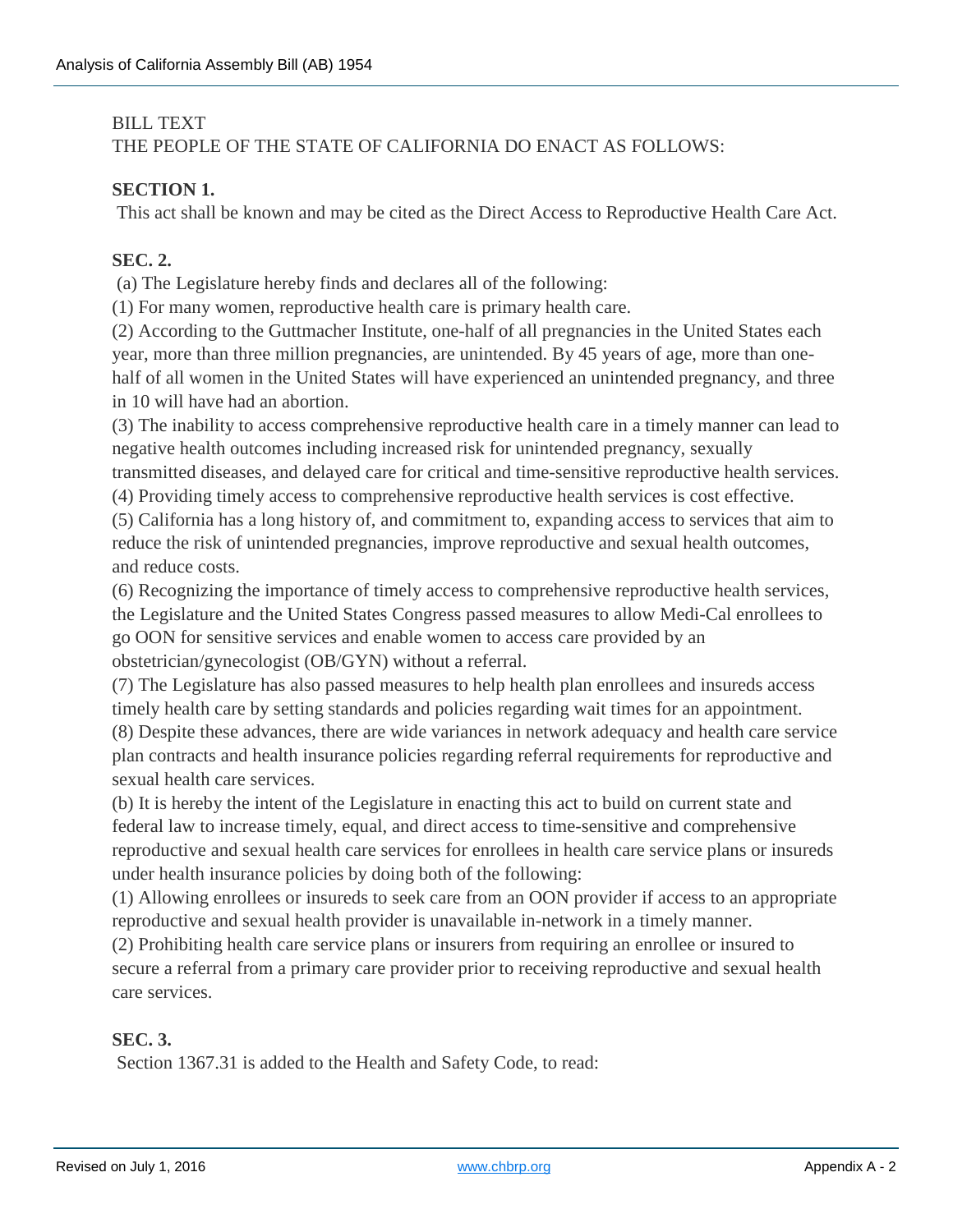#### 1367.31.

(a) Every health care service plan contract issued, amended, renewed, or delivered on or after January 1, 2017, shall provide coverage for reproductive and sexual health care services provided by an OON provider in an enrollee's service region under either of the following circumstances:

(1) Access to an appropriate provider is unavailable in-network in the enrollee's service region within 10 days after the enrollee's initial request for reproductive and sexual health care services, or sooner if a medical provider indicates an earlier appointment is medically necessary.

(2) An in-network provider is not available within a reasonable distance of the enrollee's work or home address.

(b) Every health care service plan contract issued, amended, renewed, or delivered on or after January 1, 2017, shall be prohibited from requiring an enrollee to receive a referral prior to receiving coverage or services for reproductive and sexual health care.

(c) For the purposes of this section:

(1) "Appropriate provider" means either of the following:

(A) A provider with the training and licensure necessary to ably provide the covered timesensitive reproductive and sexual health care services, treatment, and devices requested by the enrollee in the clinical setting in which he or she practices.

(B) A provider that meets the standards set forth in subparagraph (A), and is selected by an enrollee based on the provider's gender and the enrollee's preference to be treated by a provider of that gender.

(2) "Reasonable distance" is the distance defined by the Department of Managed Health Care.

(3) "Reproductive and sexual health care services" are all reproductive and sexual health services described in Sections 6924, 6925, 6926, 6927, 6928, and 6929 of the Family Code, or Sections 121020 and 124260 of the Health and Safety Code, obtained by a patient at or above the minimum age specified in that section.

(d) This section shall not apply to any health care service plan that is governed by Section 14131 of the Welfare and Institutions Code.

#### **SEC. 4.**

Section 10123.202 is added to the Insurance Code, to read:

10123.202.

(a) Every health insurance policy issued, amended, renewed, or delivered on or after January 1, 2017, shall provide coverage for reproductive and sexual health care services provided by an OON provider in an insured's service region under either of the following circumstances:

(1) Access to an appropriate provider is unavailable in-network in the insured's service region within 10 days after the insured's initial request for reproductive and sexual health care services, or sooner if a medical provider indicates an earlier appointment is medically necessary.

(2) An in-network provider is not available within a reasonable distance of the insured's work or home address.

(b) Every health insurance policy issued, amended, renewed, or delivered on or after January 1, 2017, shall be prohibited from requiring an insured to receive a referral prior to receiving coverage or services for reproductive and sexual health care.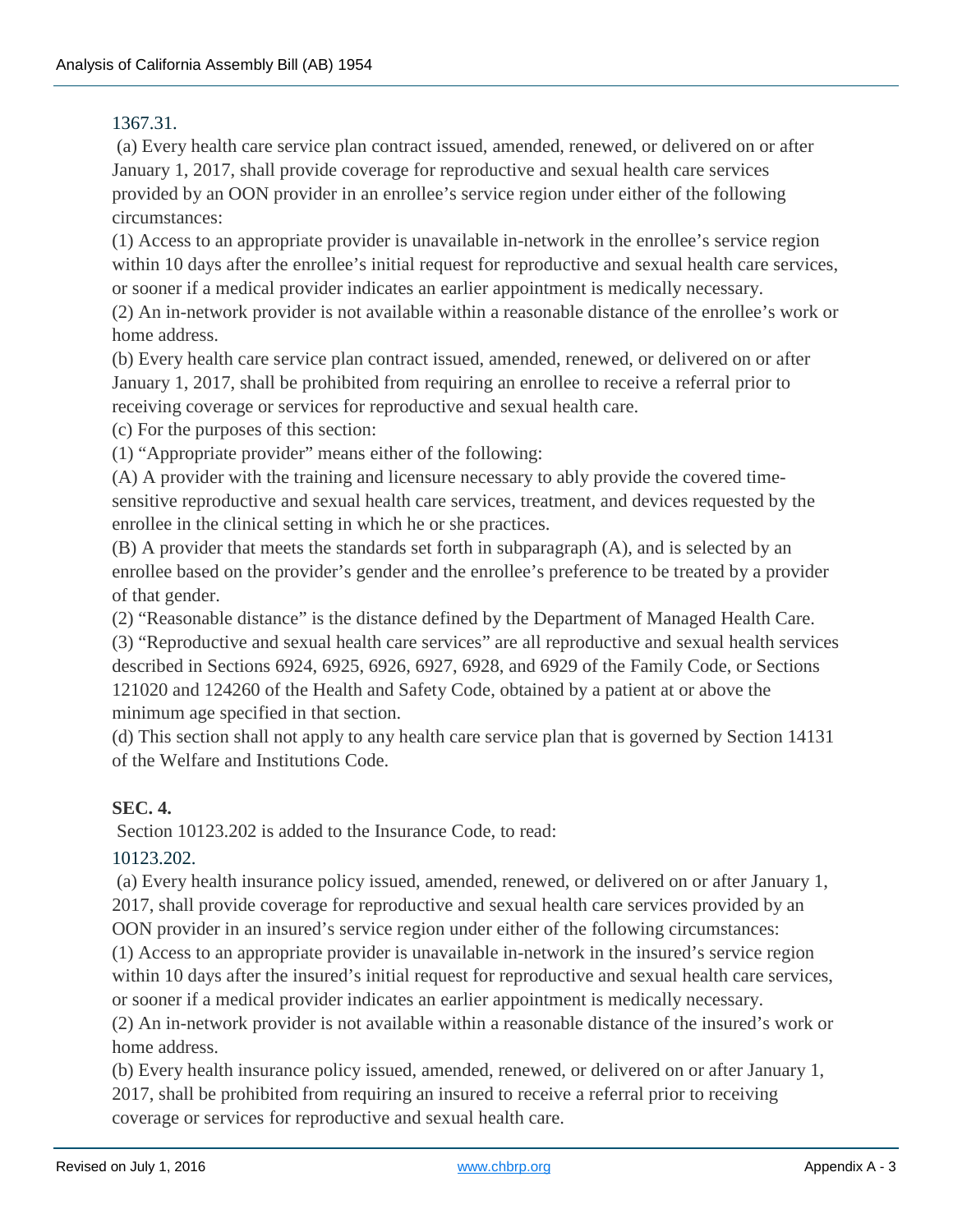(c) For the purposes of this section:

(1) "Appropriate provider" means either of the following:

(A) A provider with the training and licensure necessary to ably provide the covered timesensitive reproductive and sexual health care services, treatment, and devices requested by the insured in the clinical setting in which he or she practices.

(B) A provider that meets the standards set forth in subparagraph (A), and is selected by an insured based on the provider's gender and the insured's preference to be treated by a provider of that gender.

(2) "Reasonable distance" is the distance defined by the Department of Insurance.

(3) "Reproductive and sexual health care services" are all reproductive and sexual health services described in Sections 6924, 6925, 6926, 6927, 6928, and 6929 of the Family Code, or Sections 121020 and 124260 of the Health and Safety Code, obtained by a patient at or above the minimum age specified in that section.

#### **SEC. 5.**

No reimbursement is required by this act pursuant to Section 6 of Article XIII B of the California Constitution because the only costs that may be incurred by a local agency or school district will be incurred because this act creates a new crime or infraction, eliminates a crime or infraction, or changes the penalty for a crime or infraction, within the meaning of Section 17556 of the Government Code, or changes the definition of a crime within the meaning of Section 6 of Article XIII B of the California Constitution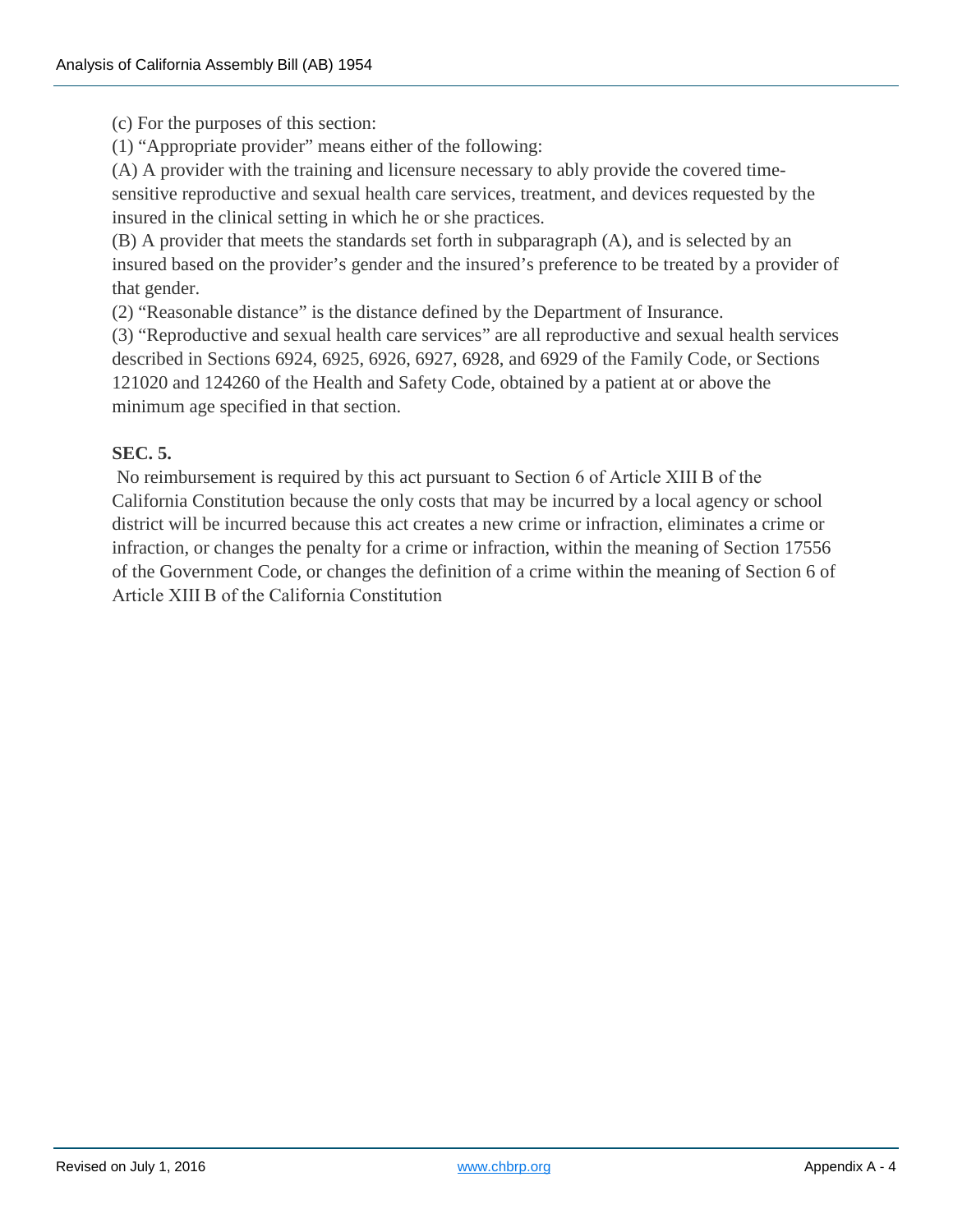# **APPENDIX B LITERATURE REVIEW METHODS**

#### **Medical Effectiveness**

Appendix B describes methods used in the medical effectiveness literature review conducted for AB 1954. A discussion of CHBRP's system for grading evidence, as well as lists of MeSH Terms, Publication Types, and Keywords, follows.

The literature search was limited to studies published in English, for which abstracts were available, from 2010 to present.

The following databases of peer-reviewed literature were searched: MEDLINE (PubMed), Business Sources Complete, the Cochrane Library (includes Cochrane Register of Controlled Clinical Trials,

Cochrane Database of Systematic Reviews, Database of Abstracts of Reviews of Effects (DARE), Health Technology Assessment Database, and NHS Economic Evaluation Database, EconLit, Web of Science (includes Science Citation Index Expanded and the Social Science Citation Index), Embase, Cumulative Index of Nursing and Allied Health Literature, Pharmaceuticals – BIOSIS, Pharmaceuticals – International Pharmaceutical Abstracts (if available), and Pharmaceuticals – Micromedex (if available). In addition, websites maintained by the following organizations that index or publish systematic reviews and evidence-based guidelines were searched: National Institutes of Health, Institute for Clinical Systems Improvement, and the World Health Organization.

Two reviewers screened the title and abstract of each citation retrieved by the literature search to determine eligibility for inclusion. The reviewers acquired the full text of articles that were deemed eligible for inclusion in the review and reapplied the initial eligibility criteria. Abstracts for 122 articles were identified. Eight meta-analyses, systematic reviews, narrative reviews, RCTs, and nonrandomized studies with comparison groups were retrieved and reviewed.

#### **Evidence Grading System**

In making a "call" for each outcome measure, the medical effectiveness lead and the content expert consider the number of studies as well the strength of the evidence. Further information about the criteria CHBRP uses to evaluate evidence of medical effectiveness can be found in CHBRP's Medical effectiveness Analysis Research Approach.<sup>[25](#page-48-0)</sup> To grade the evidence for each outcome measured, the team uses a grading system that has the following categories:

- • Research design;
- • Consistency of findings;
- • Generalizability of findings to the population whose coverage would be affected by a mandate; and
- • Cumulative impact of evidence.

CHBRP uses a hierarchy to classify studies' research designs by the strength of the evidence they provide regarding a treatment's effects.

<span id="page-48-0"></span><sup>&</sup>lt;sup>25</sup> Available at: www.chbrp.org/analysis\_methodology/docs/medeffect\_methods\_detail.pdf.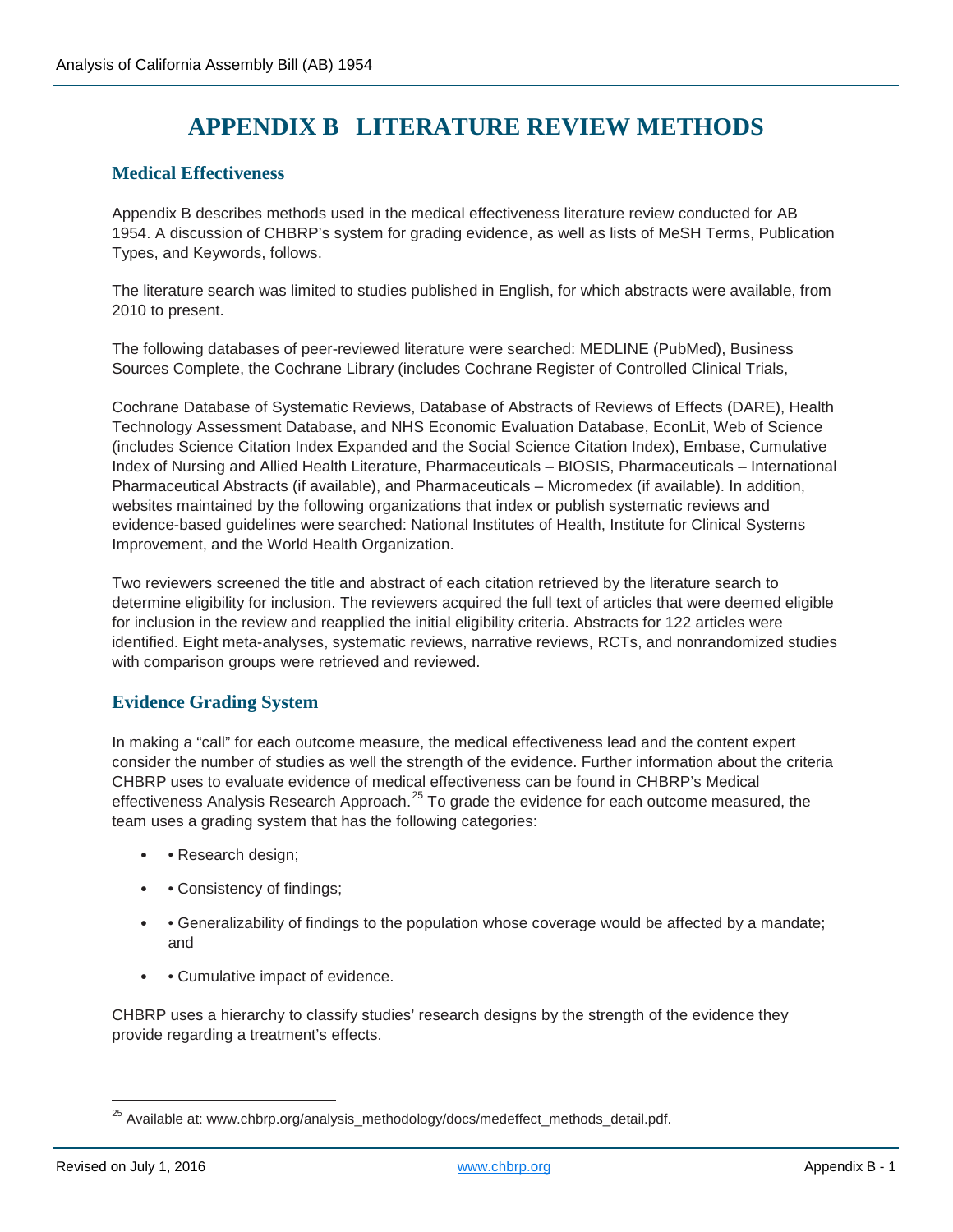CHBRP evaluates consistency of findings across three dimensions: statistical significance, direction of effect, and size of effect.

The grading system also contains an overall conclusion that encompasses findings in these five domains. The conclusion is a statement that captures the strength, consistency, and generalizability of the evidence of an intervention's effect on an outcome. The following terms are used to characterize the body of evidence regarding an outcome:

- • Clear and convincing evidence;
- • Preponderance of evidence;
- • Ambiguous/conflicting evidence; and
- • Insufficient evidence.

A grade of *clear and convincing evidence* indicates that there are multiple studies of a treatment and that the large majority of studies have strong research designs, consistently find that the treatment is either effective or not effective, and have findings that are highly generalizable to the population whose coverage would be affected. This grade is assigned in cases in which it is unlikely that publication of additional studies would change CHBRP's conclusion about the effectiveness of a treatment.

A grade of *preponderance of evidence* indicates that the majority of the studies reviewed are consistent in their findings that treatment is either effective or not effective and that the findings are generalizable to the population whose coverage would be affected. Bodies of evidence that are graded as *preponderance of evidence* are further subdivided into three categories based on the strength of their research designs: strong research designs, moderate research designs, and weak research designs.

A grade of *ambiguous/conflicting evidence* indicates that although some studies included in the medical effectiveness review find that a treatment is effective, a similar number of studies with equally strong research designs suggest the treatment is not effective.

A grade of *insufficient evidence* indicates that there is not enough evidence available to know whether or not a treatment is effective, either because there are too few studies of the treatment or because the available studies have weak research designs. It does not indicate that a treatment is not effective.

In addition to grading the strength of evidence regarding a treatment's effect on specific outcomes, CHBRP also assigns an overall grade to the whole body of evidence included in the medical effectiveness review. A statement of the overall grade is included in the Executive Summary and in the Medical Effectiveness section of the text of the report. The statement is accompanied by a graphic to help readers visualize the conclusion.

#### **Search Terms**

The search terms used to locate studies relevant to AB 1954 were as follows:

Keywords used to search PubMed, Cochrane Library, Web of Science, EconLit, and other relevant websites: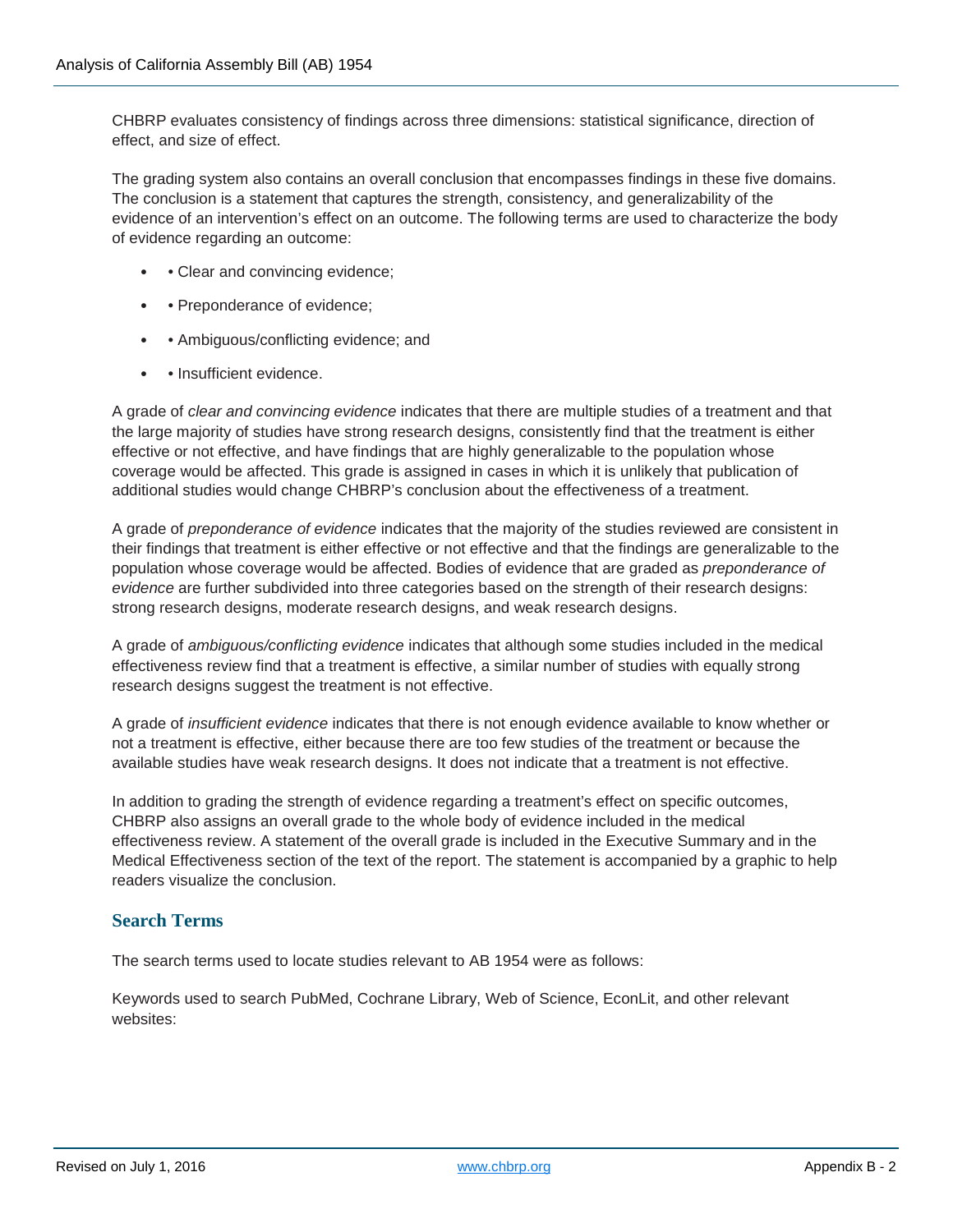#### **Keywords:**

- Family Planning
- **Contraception**
- Abortion
- Contraception **Counseling**
- Abortion Counseling
- Pregnancy Testing
- Pregnancy Counseling
- Prenatal Care
- Antenatal Care
- Perinatal Care

#### **Outcomes:**

- Access
- **Timeliness**
- Gender preference
- Miscarriage
- Pregnancy/Birth **Complications**
- Sexually Transmitted Diseases/Infections **Screening**
- Sexually Transmitted Diseases/Infections **Testing**
- Sexually Transmitted Diseases/Infections **Treatment**
- Sexually Transmitted Diseases/Infections **Counseling**
- HIV Screening
- **HIV Testing**
- HIV Treatment
- HIV Counseling
- Sexual Assault Medical Evaluation
- Sexual Assault **Counseling**
- Rape Counseling
- All above\* outcomes plus those listed below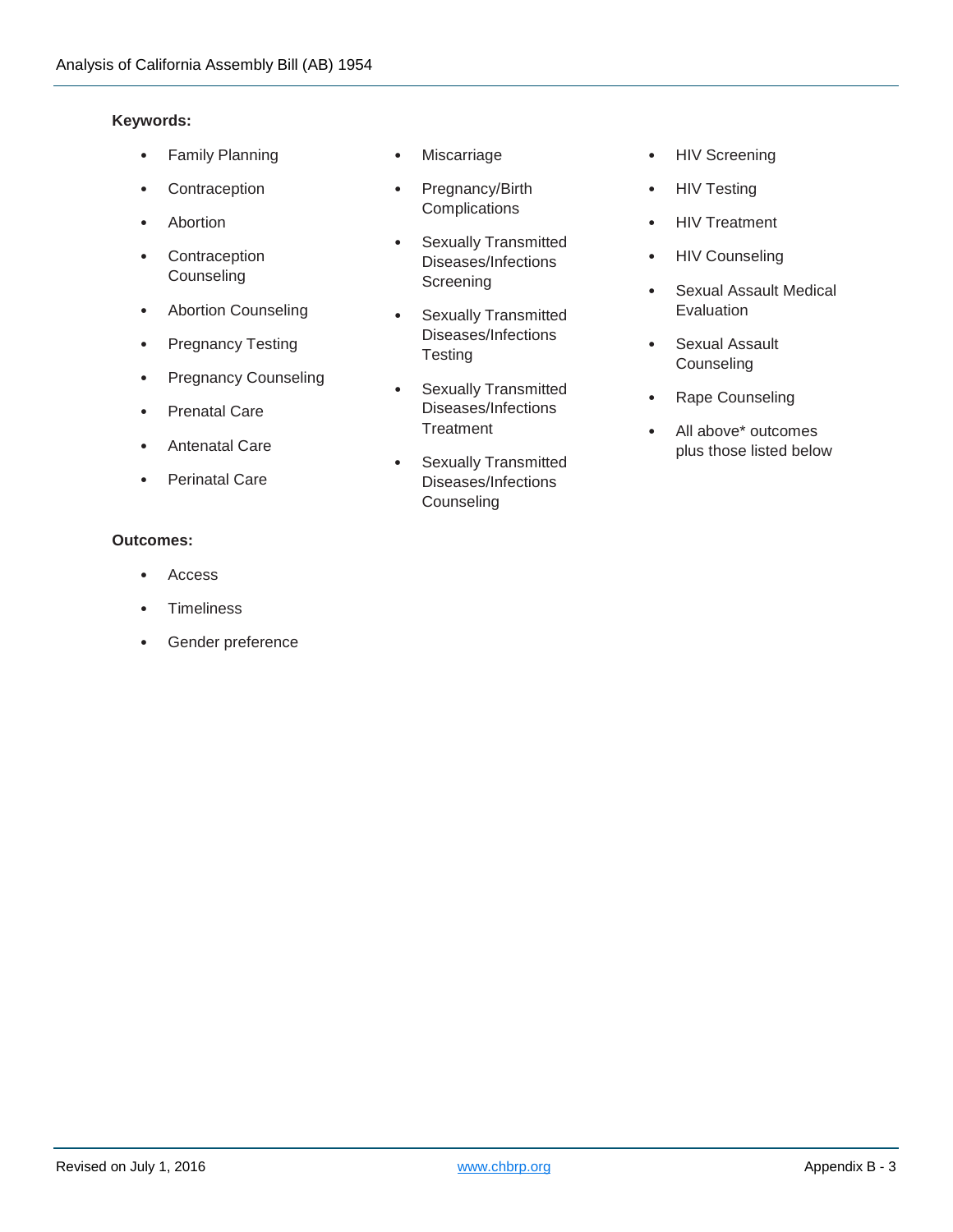# **APPENDIX C COST IMPACT ANALYSIS: DATA SOURCES, CAVEATS, AND ASSUMPTIONS**

This appendix describes data sources, estimation methodology, as well as general and mandate-specific caveats and assumptions used in conducting the cost impact analysis. For additional information on the cost model and underlying methodology, please refer to the CHBRP website at: [www.chbrp.org/analysis\\_methodology/cost\\_impact\\_analysis.php.](http://www.chbrp.org/analysis_methodology/cost_impact_analysis.php)

The cost analysis in this report was prepared by the members of the cost team, which consists of CHBRP task force members and contributors from the University of California, Los Angeles, and the University of California, Davis, as well as contracted actuarial firms, Milliman, Inc, and PricewaterhouseCoopers  $(PwC)<sup>26</sup>$  $(PwC)<sup>26</sup>$  $(PwC)<sup>26</sup>$ 

#### **Data Sources**

This subsection discusses the variety of data sources CHBRP uses. Key sources and data items are listed below, in Table C-1.

#### **Table C-1**. Data for 2017 Projections

| <b>Data Source</b>                                                                                                                                                                                                                                                                                                                                                                                                                                                                                                        | <b>Items</b>                                                                                                                                                                                                                                                                       |
|---------------------------------------------------------------------------------------------------------------------------------------------------------------------------------------------------------------------------------------------------------------------------------------------------------------------------------------------------------------------------------------------------------------------------------------------------------------------------------------------------------------------------|------------------------------------------------------------------------------------------------------------------------------------------------------------------------------------------------------------------------------------------------------------------------------------|
| California Department of Health Care<br>Services (DHCS) administrative data for the<br>Medi-Cal program, data available as of end of<br>December 2014                                                                                                                                                                                                                                                                                                                                                                     | Distribution of enrollees by managed care or<br>FFS distribution by age: 0-17; 18-64; 65+<br>Medi-Cal Managed Care premiums                                                                                                                                                        |
| California Department of Managed Health<br>Care (DMHC) data from the interactive<br>website "Health Plan Financial Summary<br>Report," August-October, 2015                                                                                                                                                                                                                                                                                                                                                               | Distribution of DMHC-regulated plans by<br>market segment*                                                                                                                                                                                                                         |
| California Department of Insurance (CDI)<br>Statistical Analysis Division data; data as of<br>December 31, 2015                                                                                                                                                                                                                                                                                                                                                                                                           | Distribution of CDI-regulated policies by market<br>segment                                                                                                                                                                                                                        |
| California Health Benefits Review Program<br>(CHBRP) Annual Enrollment and Premium<br>Survey of California's largest (by enrollment)<br>health care service plans and health insurers;<br>data as of September 30, 2015; responders'<br>data represent approximately 97% of persons<br>not associated with CalPERS or Medi-Cal with<br>health insurance subject to state mandates(<br>full-service (nonspecialty) DMHC-regulated<br>plan enrollees and of full-service<br>(nonspecialty) CDI-regulated policy enrollees). | Enrollment by:<br>Size of firm (2-50 as small group and $51+$<br>as large group)<br>DHMC vs. CDI regulated<br>$\bullet$<br>Grandfathered vs. nongrandfathered<br>$\bullet$<br>Premiums for individual policies by:<br>DMHC vs. CDI regulated<br>Grandfathered vs. nongrandfathered |

<span id="page-51-0"></span><sup>&</sup>lt;sup>26</sup> CHBRP's authorizing statute, available at [www.chbrp.org/docs/authorizing\\_statute.pdf,](http://www.chbrp.org/docs/authorizing_statute.pdf) requires that CHBRP use a certified actuary or "other person with relevant knowledge and expertise" to determine financial impact.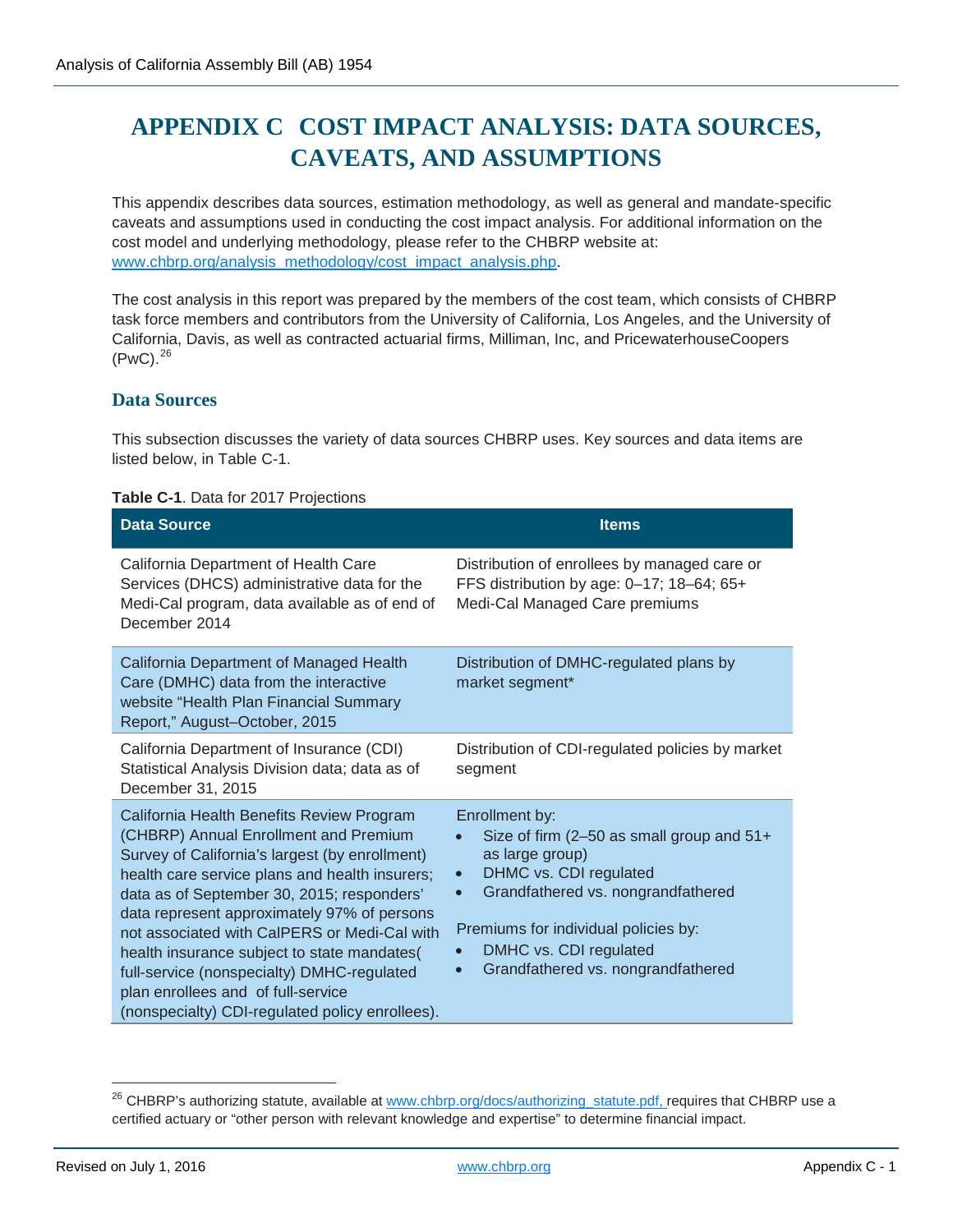| <b>Data Source</b>                                                                                                                         | <b>Items</b>                                                                                                                                                                                                                                                                                                      |
|--------------------------------------------------------------------------------------------------------------------------------------------|-------------------------------------------------------------------------------------------------------------------------------------------------------------------------------------------------------------------------------------------------------------------------------------------------------------------|
| California Employer Health Benefits Survey,<br>2014 (conducted by NORC and funded by<br>CHCF)                                              | Enrollment by HMO/POS, PPO/indemnity self-<br>insured, fully insured,<br>Premiums (not self-insured) by:<br>Size of firm (3-25 as small group and 25+<br>$\bullet$<br>as large group)<br>Family vs. single<br>$\bullet$<br>HMO/POS vs. PPO/indemnity vs. HDHP<br>$\bullet$<br>employer vs. employer premium share |
| California Health Interview Survey (CHIS)                                                                                                  | Uninsured, age: 65+<br>Medi-Cal (non-Medicare), age: 65+<br>Other public, age: 65+<br>Employer-sponsored insurance, age: 65+                                                                                                                                                                                      |
| California Public Employees' Retirement<br>System (CalPERS) data, enrollment as of<br>October 1, 2015                                      | CalPERS HMO and PPO enrollment<br>Age: 0-17; 18-64; 65+<br><b>HMO</b> premiums<br>$\bullet$                                                                                                                                                                                                                       |
| California Simulation of Insurance Markets<br>(CalSIM) (projections for 2017)                                                              | Uninsured, age: 0-17; 18-64<br>Medi-Cal (non-Medicare) (a), age: 0-17; 18-64<br>Other public (b), age: 0-64<br>Individual market, age: 0-17; 18-64<br>Small group, age: 0-17; 18-64<br>Large group, age: 0-17; 18-64                                                                                              |
| Centers for Medicare and Medicaid (CMS)<br>administrative data for the Medicare program,<br>annually (if available) as of end of September | HMO vs. FFS distribution for those 65+<br>(noninstitutionalized)                                                                                                                                                                                                                                                  |
| <b>PwC</b> estimate                                                                                                                        | Medical trend influencing annual premium                                                                                                                                                                                                                                                                          |

*Notes:* (\*) CHBRP assumes DMHC-regulated PPO group enrollees and POS enrollees are in the large-group segment.

*Key:* CDI = California Department of Insurance; CHCF = California HealthCare Foundation; CHIS = California Health Interview Survey; CMS = Centers for Medicare & Medicaid Services; DHCS = Department of Health Care Services; DMHC = Department of Managed Health Care; FFS = fee-for-service; HMO = health maintenance organization; NORC = National Opinion Research Center; POS = point of service; PPO = preferred provider organization.

increases

Further discussion of external and internal data follows.

#### *Internal data*

• CHBRP's Annual Enrollment and Premium Survey collects data from the six largest providers of health insurance in California (including Aetna, Anthem Blue Cross of California, Blue Shield of California, CIGNA, Health Net, and Kaiser Foundation Health Plan,) to obtain estimates of enrollment not associated with CalPERS or Medi-Cal by purchaser (i.e., large and small group and individual), state regulator (DMHC or CDI), grandfathered and nongrandfathered status, and average premiums. CalSIM and market trends were applied to project 2017 health insurance enrollment in DMHC-regulated plans and CDI-regulated policies.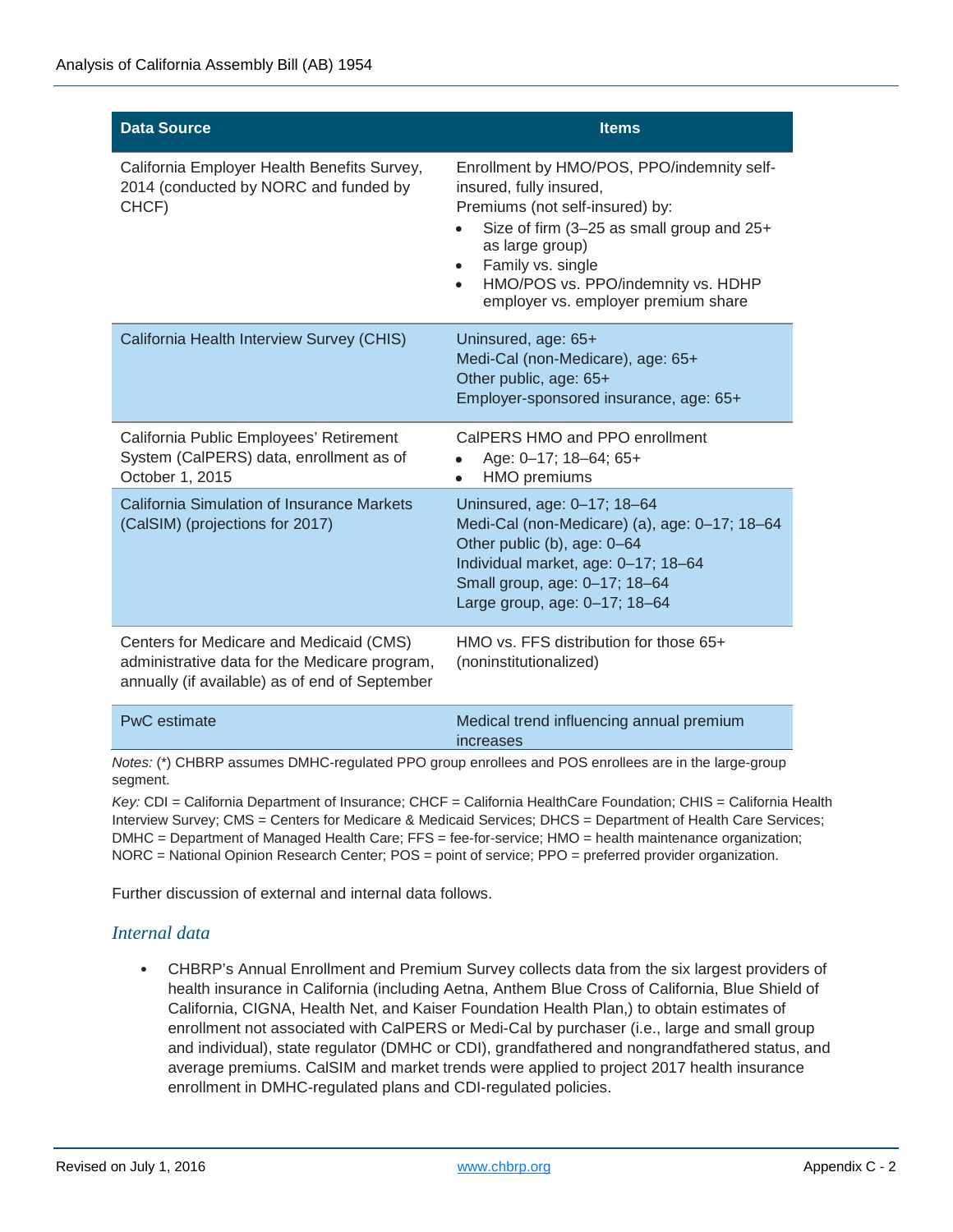• CHBRP's other surveys of the largest plans/insurers collect information on benefit coverage relevant to proposed benefit mandates CHBRP has been asked to analyze. In each report, CHBRP indicates the proportion of enrollees—statewide and by market segment—represented by responses to CHBRP's bill-specific coverage surveys. The proportions are derived from data provided by CDI and DMHC.

#### *External sources*

- California Department of Health Care Services (DHCS) data are used to estimate enrollment in Medi-Cal Managed Care (beneficiaries enrolled in Two-Plan Model, Geographic Managed Care, and County Operated Health System plans), which may be subject to state benefit mandates, as well as enrollment in Medi-Cal Fee For Service (FFS), which is not. The data are available at: [www.dhcs.ca.gov/dataandstats/statistics/Pages/Monthly\\_Trend\\_Report.aspx.](http://www.dhcs.ca.gov/dataandstats/statistics/Pages/Monthly_Trend_Report.aspx)
- California Employer Health Benefits Survey data are used to make a number of estimates, including: premiums for employment-based enrollment in DMHC-regulated health care service plans (primarily health maintenance organizations [HMOs] and point of service [POS] plans) and premiums for employment-based enrollment in CDI-regulated health insurance policies regulated by the (primarily preferred provider organizations [PPOs]). Premiums for fee-for-service (FFS) policies are no longer available due to scarcity of these policies in California. This annual survey is currently released by the California Health Care Foundation/National Opinion Research Center (CHCF/NORC) and is similar to the national employer survey released annually by the Kaiser Family Foundation and the Health Research and Educational Trust. More information on the CHCF/NORC data is available at: [www.chcf.org/publications/2014/01/employer-health-benefits.](https://sp.ucop.edu/sites/chbrp/Other%20Analyses/Cost%20and%20Utilization/www.chcf.org/publications/2014/01/employer-health-benefits)
- California Health Interview Survey (CHIS) data are used to estimate the number of Californians aged 65 and older, and the number of Californians dually eligible for both Medi-Cal and Medicare coverage. CHIS data are also used to determine the number of Californians with incomes below 400% of the federal poverty level. CHIS is a continuous survey that provides detailed information on demographics, health insurance coverage, health status, and access to care. More information on CHIS is available at: [www.chis.ucla.edu.](http://www.chis.ucla.edu/)
- California Public Employees Retirement System (CalPERS) data are used to estimate premiums and enrollment in DMHC-regulated plans, which may be subject to state benefit mandates, as well as enrollment in CalPERS' self-insured plans, which is not. CalPERS does not currently offer enrollment in CDI-regulated policies. Data are provided for DMHC-regulated plans enrolling non-Medicare beneficiaries. In addition, CHBRP obtains information on current scope of benefits from evidence of coverage (EOC) documents publicly available at: [www.calpers.ca.gov.](http://www.calpers.ca.gov/) California Simulation of Insurance Markets (CalSIM) estimates are used to project health insurance status of Californians aged 64 and under. CalSIM is a microsimulation model that projects the effects of the Affordable Care Act on firms and individuals. More information on CalSIM is available at: [http://healthpolicy.ucla.edu/programs/health-economics/projects/CalSIM/Pages/default.aspx.](http://healthpolicy.ucla.edu/programs/health-economics/projects/CalSIM/Pages/default.aspx)
- To estimate the premium impact of certain mandates, PwC's projections may derive from its proprietary comprehensive pricing model, which provides benchmark data and pricing capabilities for commercial health plans. The pricing model factors in health plan features such as deductibles, copays, out-of-pocket maximums, covered services, and degree of health care management. The pricing model uses normative data and benefit details to arrive at estimates of allowed and net benefit costs. The normative benchmarking utilization metrics within the pricing model are developed from a database of commercial (under 65) health plan experience representing approximately 20 million annual lives.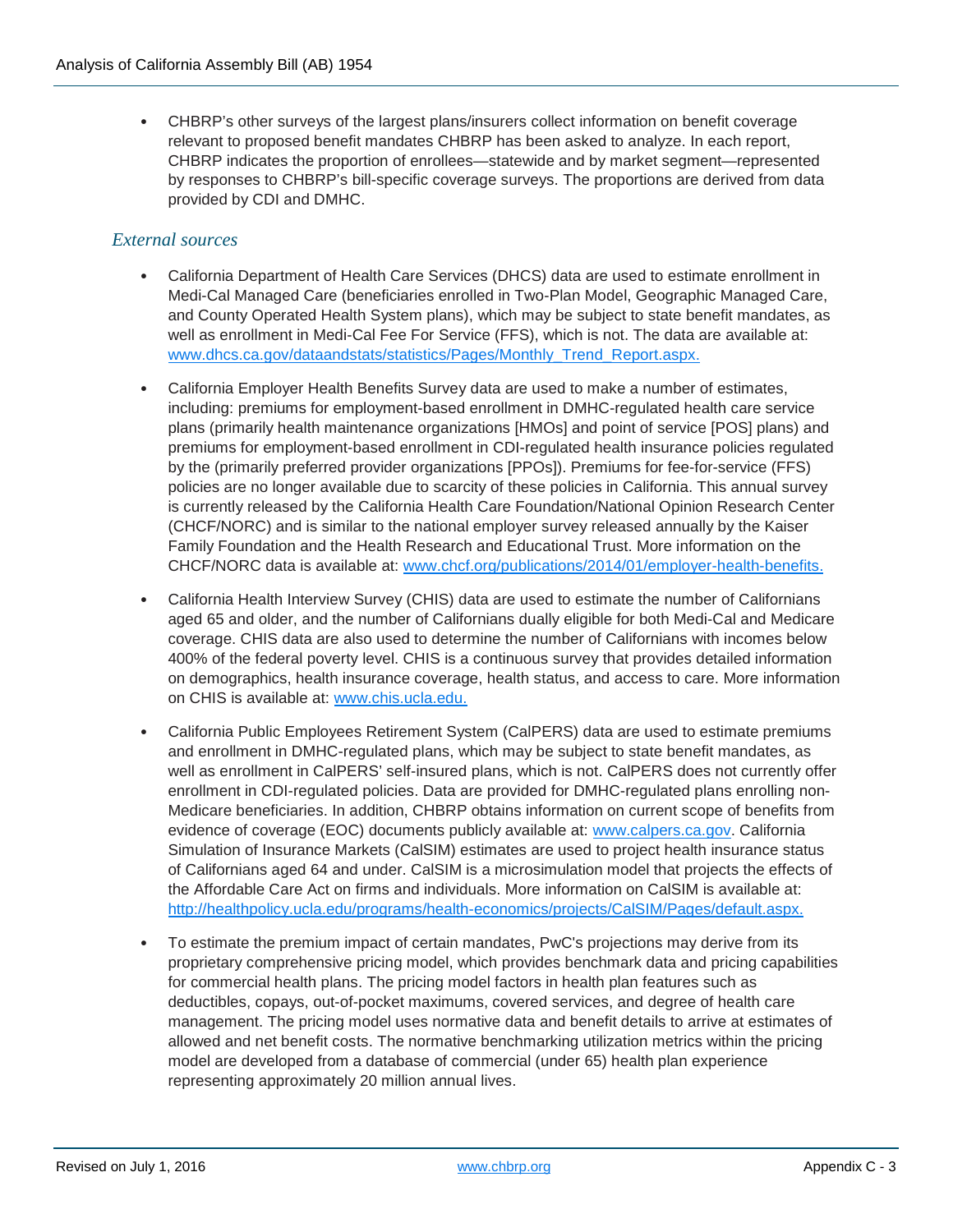- The MarketScan databases, which reflect the health care claims experience of employees and dependents covered by the health benefit programs of large employers, are used to estimate utilization and unit cost. These claims data are collected from insurance companies, Blue Cross Blue Shield plans, and third party administrators. These data represent the medical experience of insured employees and their dependents for active employees, early retirees, individuals with COBRA continuation coverage, and Medicare-eligible retirees with employer-provided Medicare Supplemental plans. No Medicaid or Workers Compensation data are included.
- Ingenix MDR Charge Payment System, which includes information about professional fees paid for health care services, based upon claims from commercial insurance companies, HMOs, and self-insured health plans.

#### **Projecting 2017**

This subsection discusses adjustments made to CHBRP's Cost and Coverage Model to project 2017, the period when mandates proposed in 2016 would, if enacted, generally take effect. It is important to emphasize that CHBRP's analysis of specific mandate bills typically addresses the incremental effects of a mandate—specifically, how the proposed mandate would impact benefit coverage, utilization, costs, and public health, *holding all other factors constant*. CHBRP's estimates of these incremental effects are presented in the *Benefit Coverage, Utilization, and Cost Impacts* section of this report.

#### *Baseline premium rate development methodology*

The key components of the baseline model for utilization and expenditures are estimates of the per member per month (PMPM) values for each of the following:

- Insurance premiums PMPM;
- Gross claims costs PMPM;
- Member cost sharing PMPM; and
- Health care costs paid by the health plan or insurer.

For each market segment, we first obtained an estimate of the insurance premium PMPM by taking the 2015 reported premium from the abovementioned data sources and trending that value to 2017. CHBRP uses trend rates published in the PwC's "Behind the Numbers" health care trend report to estimate the health care costs for each market segment in 2017.

The large-group market segments for each regulator (CDI and DMHC) are split into grandfathered and nongrandfathered status. For the small-group and individual markets, further splits are made to indicate association with Covered California, the state's health insurance marketplace. Doing so allows CHBRP to separately calculate the impact of ACA and of specific mandates, both of which may apply differently among these subgroups. The premium rate data received from the CHCF/NORC California Employer Health Benefits survey did not split the premiums based on grandfathered or exchange status. However, CHBRP's Annual Enrollment and Premium (AEP) survey asked California's largest health care service plans and health insurers to provide their average premium rates separately for grandfathered and nongrandfathered plans. The ratios from the CHBRP survey data were then applied to the CHCH/NORC aggregate premium rates for large and small group, to estimate premium rates for grandfathered and nongrandfathered plans that were consistent with the NORC results. For the individual market, the premium rates received from CHBRP's AEP survey were used directly.

The remaining three values were then estimated by the following formulas: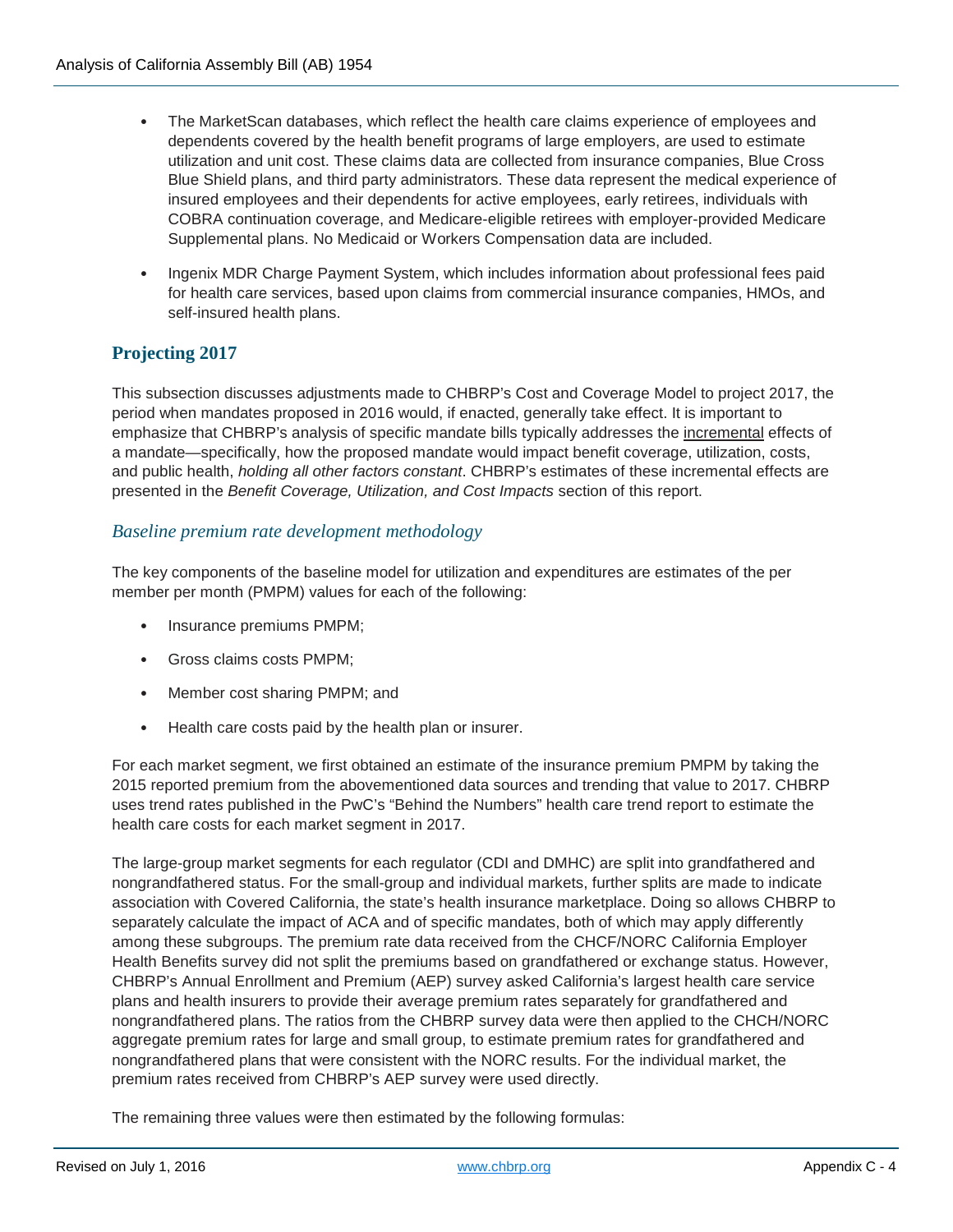- Health care costs paid by the health plan = insurance premiums PMPM × (1 − profit/administration load);
- Gross claims costs PMPM = health care costs paid by the health plan  $\div$  percentage paid by health plan; and
- Member cost sharing PMPM = gross claims costs × (1 − percentage paid by health plan).

In the above formulas, the quantity "profit/administration load" is the assumed percentage of a typical premium that is allocated to the health plan/insurer's administration and profit. These values vary by insurance category, and under the ACA, are limited by the minimum medical loss ratio requirement. CHBRP estimated these values based on actuarial expertise at PwC, and their associated expertise in health care.

In the above formulas, the quantity "percentage paid by health plan" is the assumed percentage of gross health care costs that are paid by the health plan, as opposed to the amount paid by member cost sharing (deductibles, copays, etc.). In ACA terminology, this quantity is known as the plan's "actuarial value." These values vary by insurance category. For each insurance category, estimated the member cost sharing for the average or typical plan in that category is based on the actuarial value of the plan. For "metal tier" plans, the average cost share is calculated as 100% minus the plan actuarial value. For non- "metal tier" plans, Milliman estimated the actuarial value using the Milliman Health Cost Guidelines to estimate the percentage of gross health care costs that are paid by the carrier.

#### **General Caveats and Assumptions**

This subsection discusses the general caveats and assumptions relevant to all CHBRP reports. The projected costs are estimates of costs that would result if a certain set of assumptions were exactly realized. Actual costs will differ from these estimates for a wide variety of reasons, including:

- Prevalence of mandated benefits before and after the mandate may be different from CHBRP assumptions.
- Utilization of mandated benefits (and, therefore, the services covered by the benefit) before and after the mandate may be different from CHBRP assumptions.
- Random fluctuations in the utilization and cost of health care services may occur.

Additional assumptions that underlie the cost estimates presented in this report are:

- Cost impacts are shown only for plans and policies subject to state benefit mandate laws.
- Cost impacts are only for the first year after enactment of the proposed mandate.
- Employers and employees will share proportionately (on a percentage basis) in premium rate increases resulting from the mandate. In other words, the distribution of the premium paid by the subscriber (or employee) and the employer will be unaffected by the mandate.
- For state-sponsored programs for the uninsured, the state share will continue to be equal to the absolute dollar amount of funds dedicated to the program.
- When cost savings are estimated, they reflect savings realized for 1 year. Potential long-term cost savings or impacts are estimated if existing data and literature sources are available and provide adequate detail for estimating long-term impacts. For more information on CHBRP's criteria for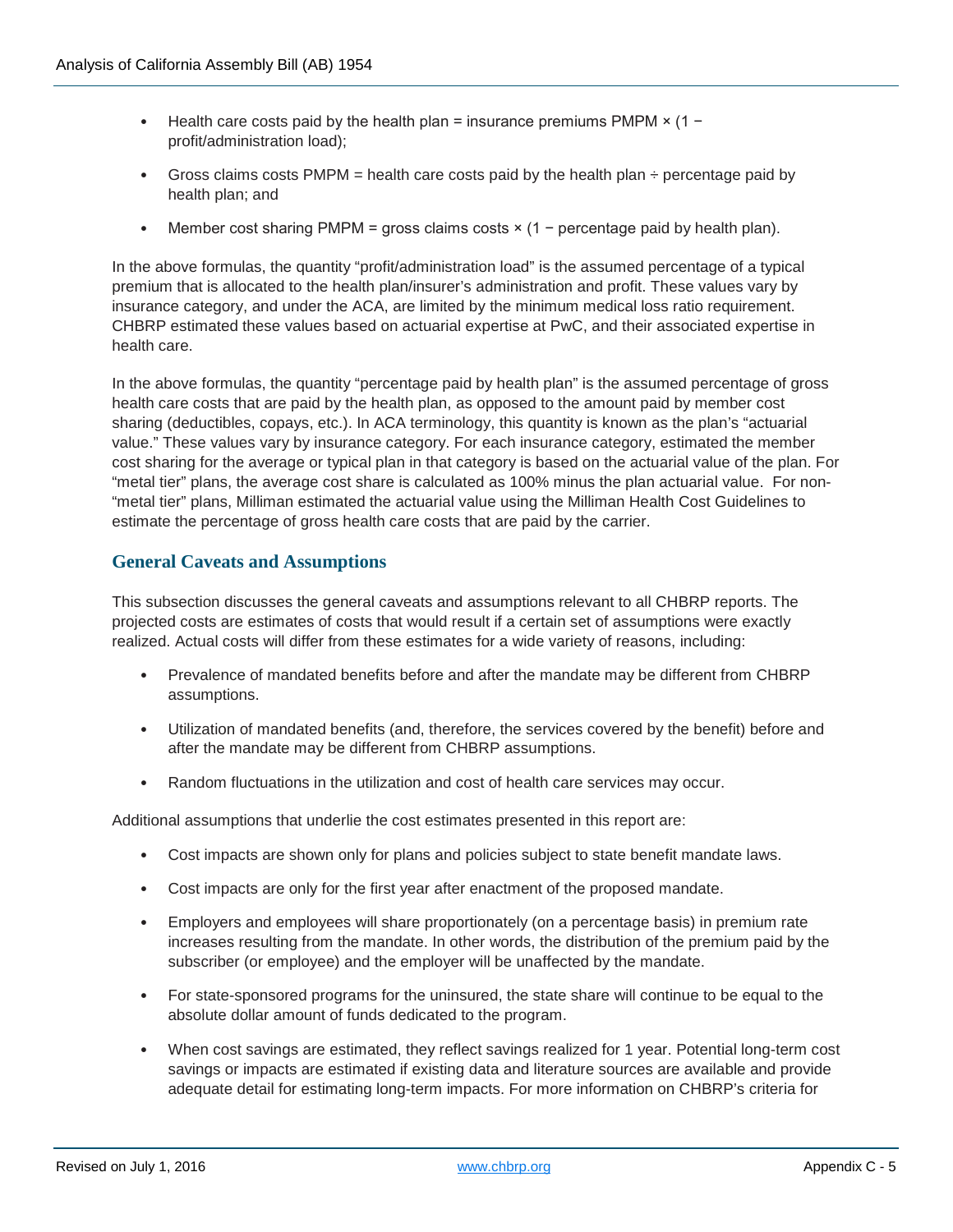estimating long-term impacts, please see: [www.chbrp.org/analysis\\_methodology/docs/longterm\\_impacts08.pdf.](http://www.chbrp.org/analysis_methodology/docs/longterm_impacts08.pdf)

There are other variables that may affect costs, but which CHBRP did not consider in the estimates presented in this report. Such variables include, but are not limited to:

- Population shifts by type of health insurance: If a mandate increases health insurance costs, some employer groups and individuals may elect to drop their health insurance. Employers may also switch to self-funding to avoid having to comply with the mandate.
- Changes in benefits: To help offset the premium increase resulting from a mandate, deductibles or copayments may be increased. Such changes would have a direct impact on the distribution of costs between health plans/insurers and enrollees, and may also result in utilization reductions (i.e., high levels of cost sharing result in lower utilization of health care services). CHBRP did not include the effects of such potential benefit changes in its analysis.
- Adverse selection: Theoretically, persons or employer groups who had previously foregone health insurance may elect, postmandate, to enroll in a health plan or policy because they perceive that it is now to their economic benefit to do so.
- Medical management: Health plans/insurers may react to the mandate by tightening medical management of the mandated benefit. This would tend to dampen the CHBRP cost estimates. The dampening would be more pronounced on the plan/policy types that previously had the least effective medical management (i.e., PPO plans).
- Geographic and delivery systems variation: Variation exists in existing utilization and costs, and in the impact of the mandate, by geographic area and by delivery system models. Even within the health insurance plan/policy types CHBRP modeled (HMO, including HMO and POS plans, and non-HMO, including PPO and FFS policies), there are likely variations in utilization and costs. Utilization also differs within California due to differences in the health status of the local population, provider practice patterns, and the level of managed care available in each community. The average cost per service would also vary due to different underlying cost levels experienced by providers throughout California and the market dynamic in negotiations between providers and health plans/insurers. Both the baseline costs prior to the mandate and the estimated cost impact of the mandate could vary within the state due to geographic and delivery system differences. For purposes of this analysis, however, CHBRP has estimated the impact on a statewide level.
- Compliance with the mandate: For estimating the postmandate impacts, CHBRP typically assumes that plans and policies subject to the mandate will be in compliance with the benefit coverage requirements of the bill. Therefore, the typical postmandate coverage rates for persons enrolled in health insurance plans/policies subject to the mandate are assumed to be 100%.

#### **Analysis Specific Caveats and Assumptions**

This subsection discusses the caveats and assumptions relevant to specifically to an analysis of AB 1954:

- The 2014 MarketScan Commercial Claims and Encounters Database procedure and ICD-9 diagnosis codes used to define Reproductive Health Services were identified by a content expert and supplemented by external research.
- Reproductive and Sexual Health Care Services were categorized into two service groups: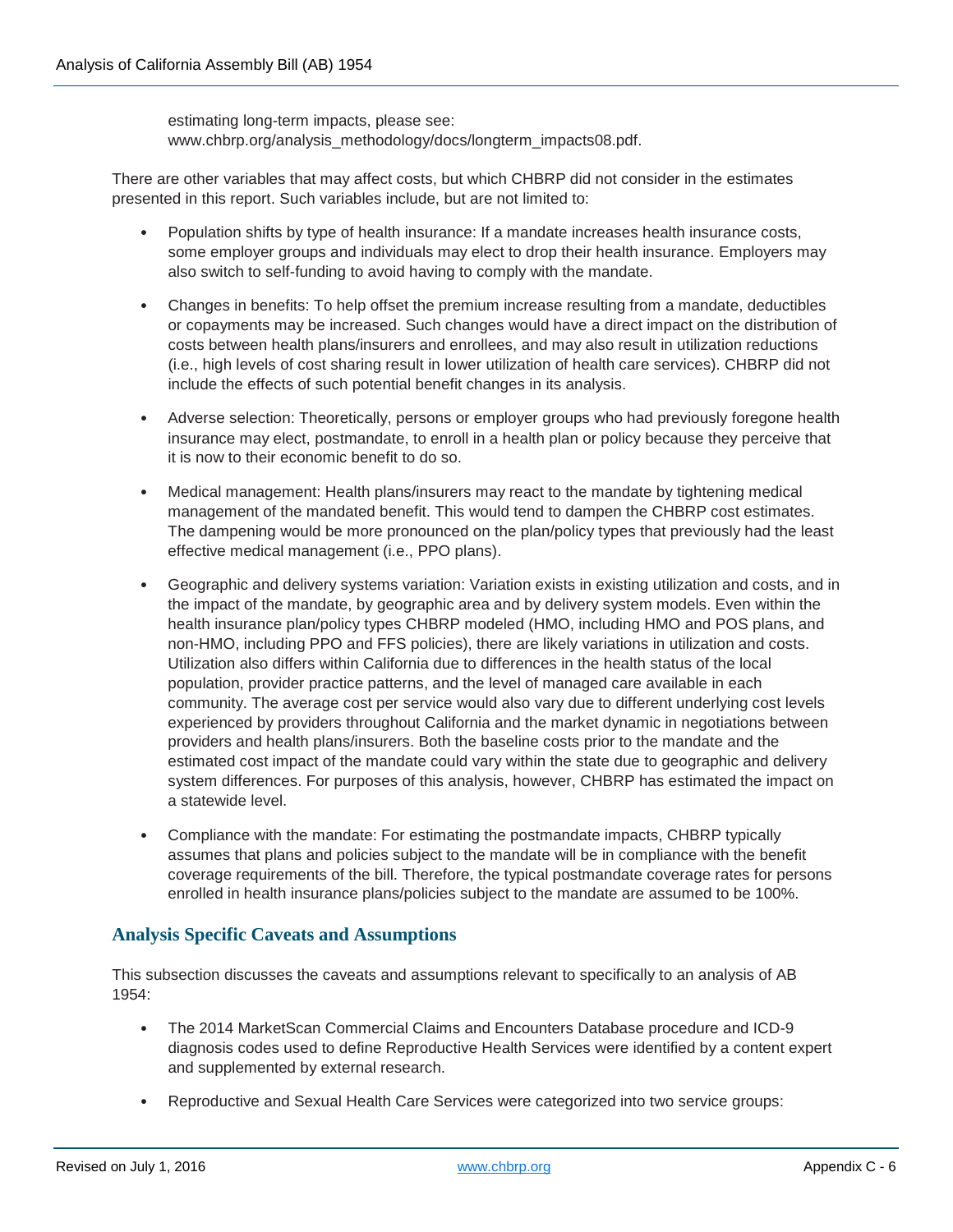- o Prevention or Treatment of Pregnancy including treatment regarding an alleged rape or assault and abortions and including Counseling Services related to pregnancy treatment or prevention, but excluding long term treatments such as pre-natal care
- o Prevention or Treatment of sexually transmitted diseases, including testing for HIV and Hepatitis A, B and C and including Counseling Services related to sexually transmitted diseases treatment or prevention, but excluding prescription drugs or injectable medications and treatment for long-term conditions such as HIV and Hepatitis C
- Medi-Cal plans would be excluded from this mandate. Consequently, 73% of total enrollees with health insurance subject to state level benefit mandates will be subject to AB 1954.
- The 2014 MarketScan Commercial Claims and Encounters Database was segregated into two age groups, 15-17 Years old and 18 Years and Over (18-64), and were further categorized into services performed by in network providers and out of network providers based on designations within the MarketScan database. These age groups were selected for consistency with the population age bands (0-17, 18-64, 65+) used by CalSIM which underlie the CHBRP cost model.
- Using data output from the 2014 MarketScan Commercial Claims and Encounters Database, claims were divided into: in network and OON services, and by age 15–17 and age 18–64. The total units of services, allowed costs, and total cost sharing were calculated by service category for each combination of in/out of network and age grouping.
- Based on California MarketScan data, 30% of enrollees Age 15-17 and 43% of enrollees Age 18- 64 use reproductive health services. In the aggregate, 33% of California enrollees age 15 and over used reproductive health services in 2014.
- Baseline cost was trended at a 2.1% annual rate of increase from 2014 to 2017 based on the 2015 medical CPI rate. No trend was applied to the utilization of reproductive health services.
- CHBRP assumed that 100% of enrollees with coverage subject to AB 1954 have coverage for In-Network Reproductive Health Services pre and post mandate.
- Since HMOs are under-represented in the MarketScan data, research was performed to estimate HMO market share in California so that the magnitude of potential shifts from in-network to OON services could be more accurately estimated. California market share by plan type was obtained from a January 2016 California Healthcare Foundation reference document "California Health Insurers, Enrollment." To develop the baseline data for Reproductive Health Services, CHBRP used the MarketScan data to separately develop in-and OON utilization, unit costs, and cost sharing by plan type. The MarketScan data indicated that 1.3% of Reproductive Health Services are received OON in HMOs and 3.2% are received OON in PPOs. The HMO and PPO data were weighted together using the California market share by plan type resulting in average OON utilization of 1.8%.
- CHBRP assumed that OON average unit cost and average cost share of services that shifted from in network to OON would be equivalent to the In-network amounts, and that enrollees would be responsible for enrollee charges in excess of in network reimbursement in addition to the cost share. OON charges were assumed to be 150% of in-network unit costs. CHBRP also assumed that the mix of services shifting to OON would be comparable to the mix of services performed at network providers premandate rather than the more limited set of services performed OON premandate.
- Postmandate, CHBRP assumed that all plan types will have OON utilization for reproductive health services at a level similar to the PPO premandate level. Utilization and cost impacts were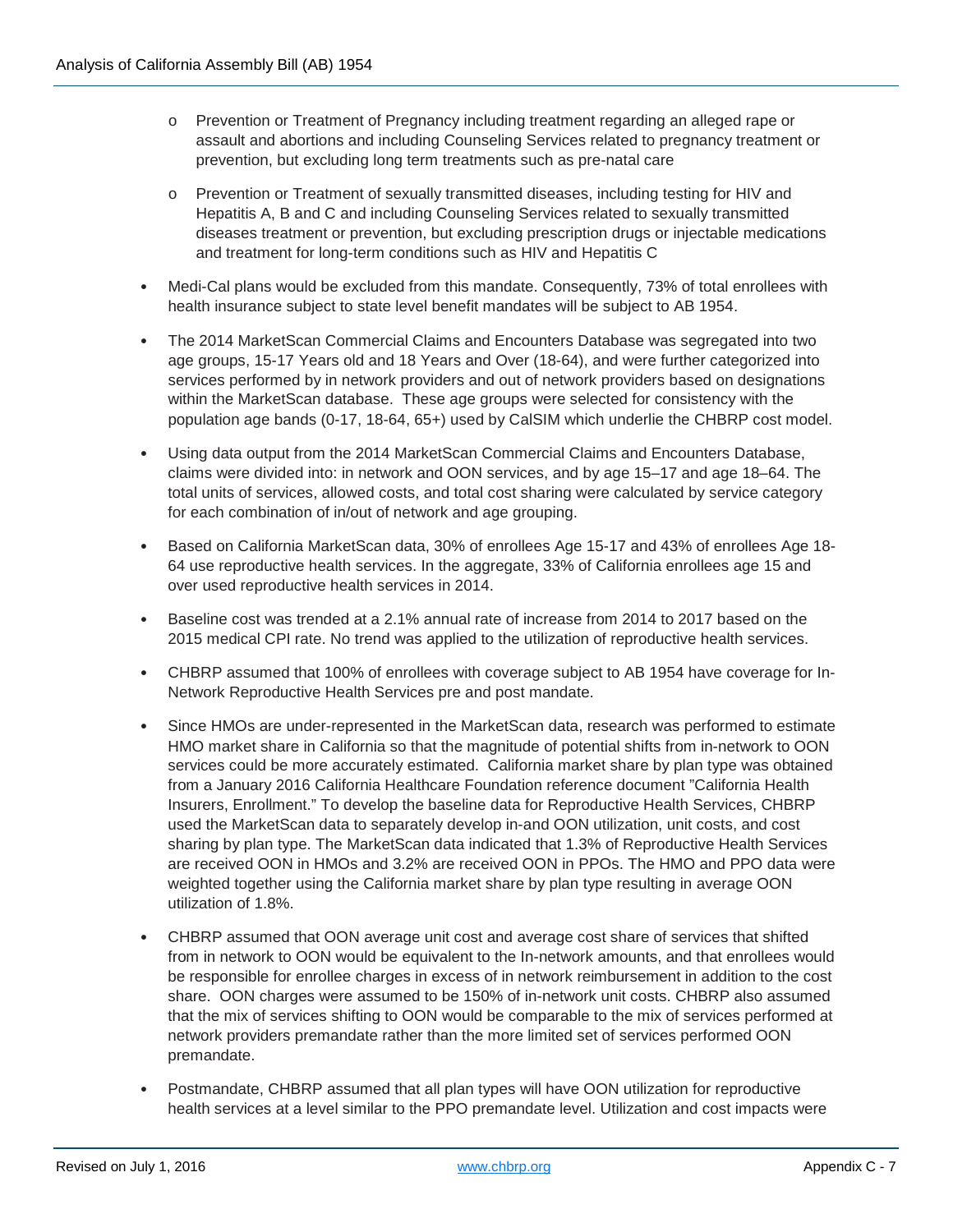modeled by shifting utilization from in network to OON so that the percentage of reproductive health services performed OON equaled the PPO average of 3.2%. In-network unit costs and cost sharing were applied to the services that were assumed to shift to OON, and enrollee costs due to balance billing for services performed by OON providers were modeled.

- Postmandate, CHBRP estimates that the impact of AB 1954 will be:
	- o Out-of-network utilization (units per 1,000 covered enrollees) increases for both prevention or treatment of pregnancy and prevention or treatment of sexually transmitted diseases due to the increased availability of OON coverage for reproductive health services. In-network utilization is assumed to decrease from the shift to OON services. In aggregate, there is no estimated change in utilization post mandate.
	- o Average unit cost for services provided in network are not expected to change postmandate nor are OON average unit costs expected to change. However, because services are assumed to shift to OON, which, based on MarketScan data, are generally higher in cost, the overall average unit cost could increase. However, the increase in average unit cost could be limited if plans pay the same as in network and allow the provider to balance bill enrollees.

#### **Determining Public Demand for the Proposed Mandate**

This subsection discusses public demand for the benefits [\(AB\) 1954](#page-1-2) would mandate. Considering the criteria specified by CHBRP's authorizing statute, CHBRP reviews public demand for benefits relevant to a proposed mandate in two ways. CHBRP:

- Considers the bargaining history of organized labor; and
- Compares the benefits provided by self-insured health plans or policies (which are not regulated by the DMHC or CDI and therefore not subject to state-level mandates) with the benefits that are provided by plans or policies that would be subject to the mandate.

On the basis of conversations with the largest collective bargaining agents in California, CHBRP concluded that unions currently do not include cost sharing arrangements for access to OON Reproductive and Sexual Health Services in their health insurance negotiations. In general, unions negotiate for broader contract provisions such as coverage for dependents, premiums, deductibles, and broad coinsurance levels.

Among publicly funded self-insured health insurance policies, the preferred provider organization (PPO) plans offered by CalPERS currently have the largest number of enrollees. CHBRP does not have sufficient information to determine the impact on the CalPERS PPOs.

To further investigate public demand, CHBRP used the bill-specific coverage survey to ask carriers who act as third-party administrators for (non-CalPERS) self-insured group health insurance programs whether the relevant benefit coverage differed from what is offered in group market plans or policies that would be subject to the mandate. CHBRP does not have sufficient responses to determine differences.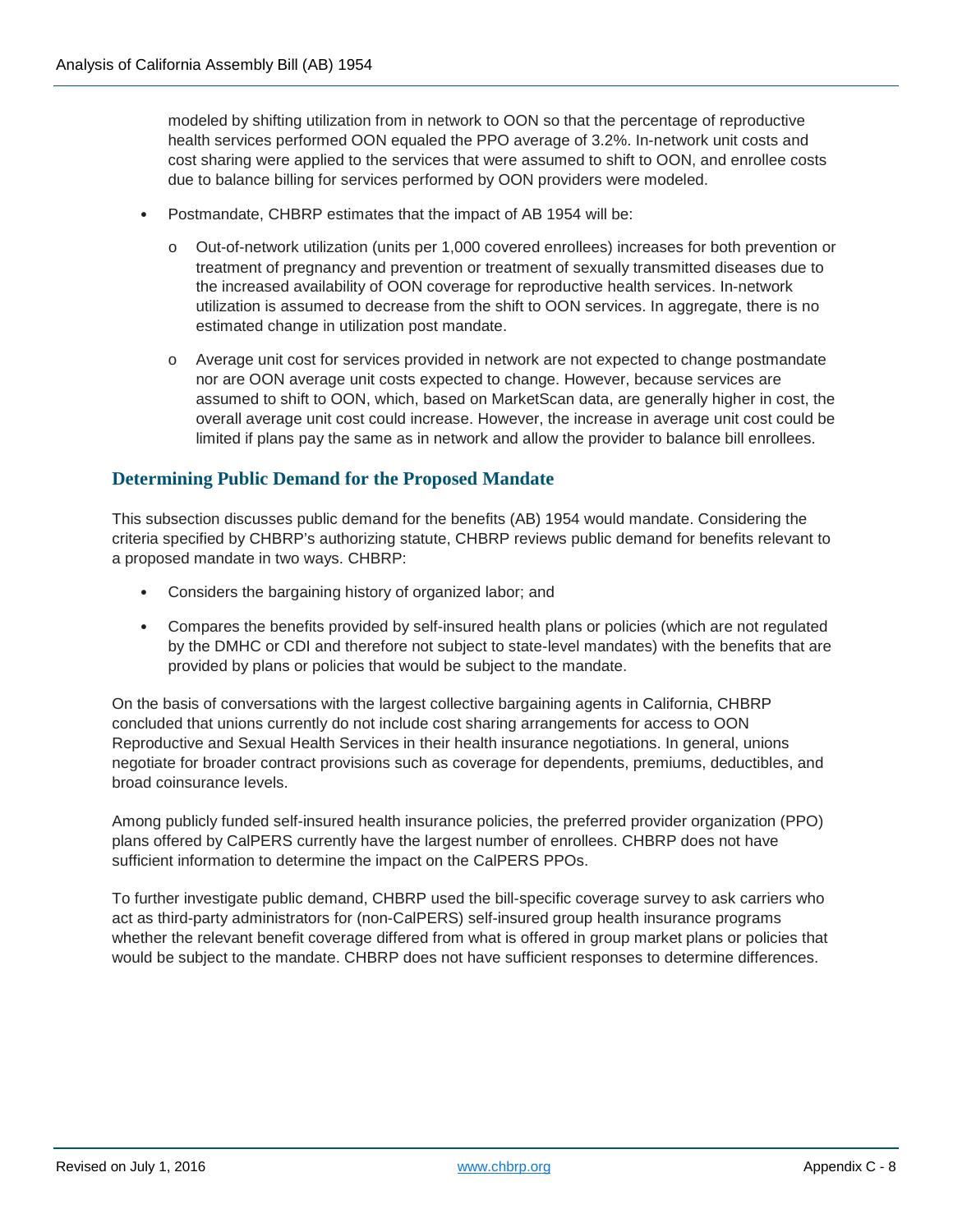# **REFERENCES**

- American College of Obstetricians and Gynecologists (ACOG). Practice Bulletin: medical management of first-trimester abortion. *Clinical Management Guidelines for Obstetrician-Gynecologists.* 2014;143:1-18.
- Atwood A, Sasso ATL. *The Effect of Narrow Provider Networks on Health Care Use.* Chicago, IL: University of Illinois, Chicago; 2016.
- Becker D, Tsui AO. Reproductive health service preferences and perceptions of quality among lowincome women: racial, ethnic and language group differences. *Perspectives on Sexual and Reproductive Health.* 2008;40:202-211.
- Braveman P. Health disparities and health equity: concepts and measurement. *Annual Review of Public Health*. 2006;27:167-194.
- Burlone S, Edelman AB, Caughey AB, Trussell J, Dantas S, Rodriguez MI. Extending contraceptive coverage under the Affordable Care Act saves public funds. *Contraception.* 2013;87:143-148.
- California Office of the Attorney General. *Crime in California, 2012.* Sacramento, CA: California Department of Justice; 2012.
- Census Bureau. Census 2010 Quickfacts. 2010. Available at: www.census.gov/quickfacts/table/PST045215/00. Accessed March 9, 2016.
- Centers for Disease Control and Prevention (CDC). Integrated prevention services for HIV infection, viral hepatitis, sexually transmitted diseases, and tuberculosis for persons who use drugs illicitly: summary guidance from CDC and the U.S. Department of Health and Human Services. *Morbidity & Mortality Weekly Report Recommendations & Reports.* 2012;61(RR-5):1-40.
- Centers for Disease Control and Prevention (CDC). Sexually Transmitted Diseases Treatment Guidelines, 2010. Available at: [http://www.cdc.gov/std/treatment/2010/sexual-assault.htm.](http://www.cdc.gov/std/treatment/2010/sexual-assault.htm) Accessed March 29, 2016.
- Centers for Disease Control and Prevention (CDC). Sexually Transmitted Diseases Treatment Guidelines, 2015. *Morbidity & Mortality Weekly Report Recommendations & Reports.* 2015;64(RR-3):1-137.
- Chuang C, Hwang SW, McCall-Hosenfeld JS, et al. Primary care physicians' perceptions of barriers to preventive reproduction health care in rural communities. *Perspectives on Sexual & Reproductive Health*. 2012;44(2):78-83.
- Cleland K, Godstruck N, Cheng L, Trussel J. The efficacy of IUD's for emergency contraception; a systematic review of 35 years of experience. *Human Reproduction*. 2012;27:1994-2000.
- Conron KJ, Mimiaga MJ, Landers SJ. A population-based study of sexual orientation identity and gender differences in adult health. *American Journal of Public Health.* 2010;100:1953-1960.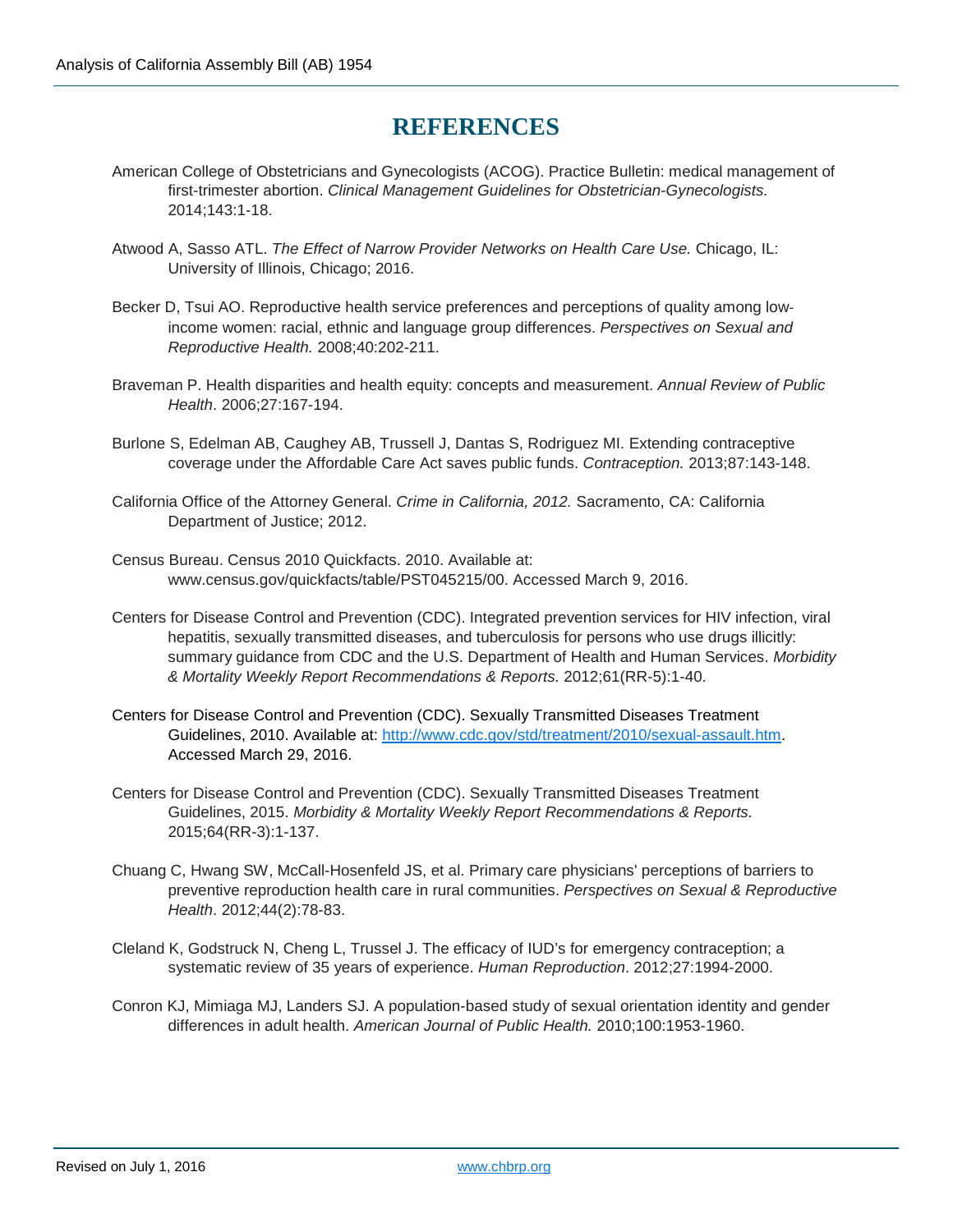- Corlette S, Volk J, Berenson R, Feder J. Narrow Provider Networks in New Health Plans: Balancing Affordability With Access to Quality Care. 2014. Washington, DC: Center on Health Insurance Reforms, Georgetown University Health Policy Institute*.* Available at: http://www.urban.org/health\_policy/url.cfm*.* Accessed March 2016.
- Daniels K, Daugherty J, Jones J. Current contraceptive status among women aged 15–44: United States, 2011–2013. *NCHS Data Brief.* 2014;173:1-8.
- Daniels K, Jones J, Abma J. Use of Emergency Contraception Among Women Aged 15-44: United States, 2006-2010. NCHS data brief, no 112. Hyattsville, MD: National Center for Health Statistics; 2013.
- Dehlendorf C, Rodriguez MI, Levy K, Borrero S, Steinauer J. Disparities in family planning. *American Journal of Obstetrics and Gynecology.* 2010;202:214-220.
- Dieguez G, Pyenson BS, Law AW, Lynen R, Trussell J. The cost of unintended pregnancies for employer-sponsored health insurance plans. *American Health & Drug Benefits.* 2015;8:83-92.
- Edwards JB, Tudiver F. Women's preventive screening in rural health clinics. Women's Health Issues. 2008;18:155-166.
- Ferreira A, Young T, Mathews C, Zunza M, Low N. Strategies for partner notification for sexually transmitted infections, including HIV. *Cochrane Database of Systematic Reviews*. 2013 Oct3;10:CD002843.
- Finer LB, Zolna MR. Declines in unintended pregnancy in the United States, 2008–2011. *New England Journal of Medicine.* 2016;374:843-852.
- Ford N, Mayer KH, Barlow L, et al.; World Health Organization Postexposure Prophylaxis Guideline Development Group. World Health Organization Guidelines on Postexposure Prophylaxis for HIV: Recommendations for a Public Health Approach. *Clinical Infectious Diseases.* 2015;60(suppl 3):S161-S164.
- Franks P, Bertakis KD. Physician gender, patient gender, and primary care. *Journal of Women's Health*. 2003;12:73-80.
- Frost JJ, Gold RB, Bucek A. Specialized family planning clinics in the United States: why women choose them and their role in meeting women's health care needs. *Women's Health Issues.*  2012;22:e519-e525.
- Garfield R, Licata R, Young K. *The Uninsured at the Starting Line: Findings From the 2013 Kaiser Survey of Low-Income Americans and the ACA*. Washington, DC: Kaiser Family Foundation; 2014.

Guttmacher Institute. *State Facts About Abortion: California.* New York, NY: Guttmacher Institute; 2015.

- Holmes MM, Resnick HS, Kilpatrick DG, Best CL. Rape-related pregnancy: estimates and descriptive characteristics from a national sample of women. *American Journal of Obstetrics and Gynecology.* 1996;175:320-325.
- Hoover KW, Parsell BW, Leichliter JS, et al. Continuing need for sexually transmitted disease clinics after the Affordable Care Act. *American Journal of Public Health.* 2015;105(suppl 5):S690-S695.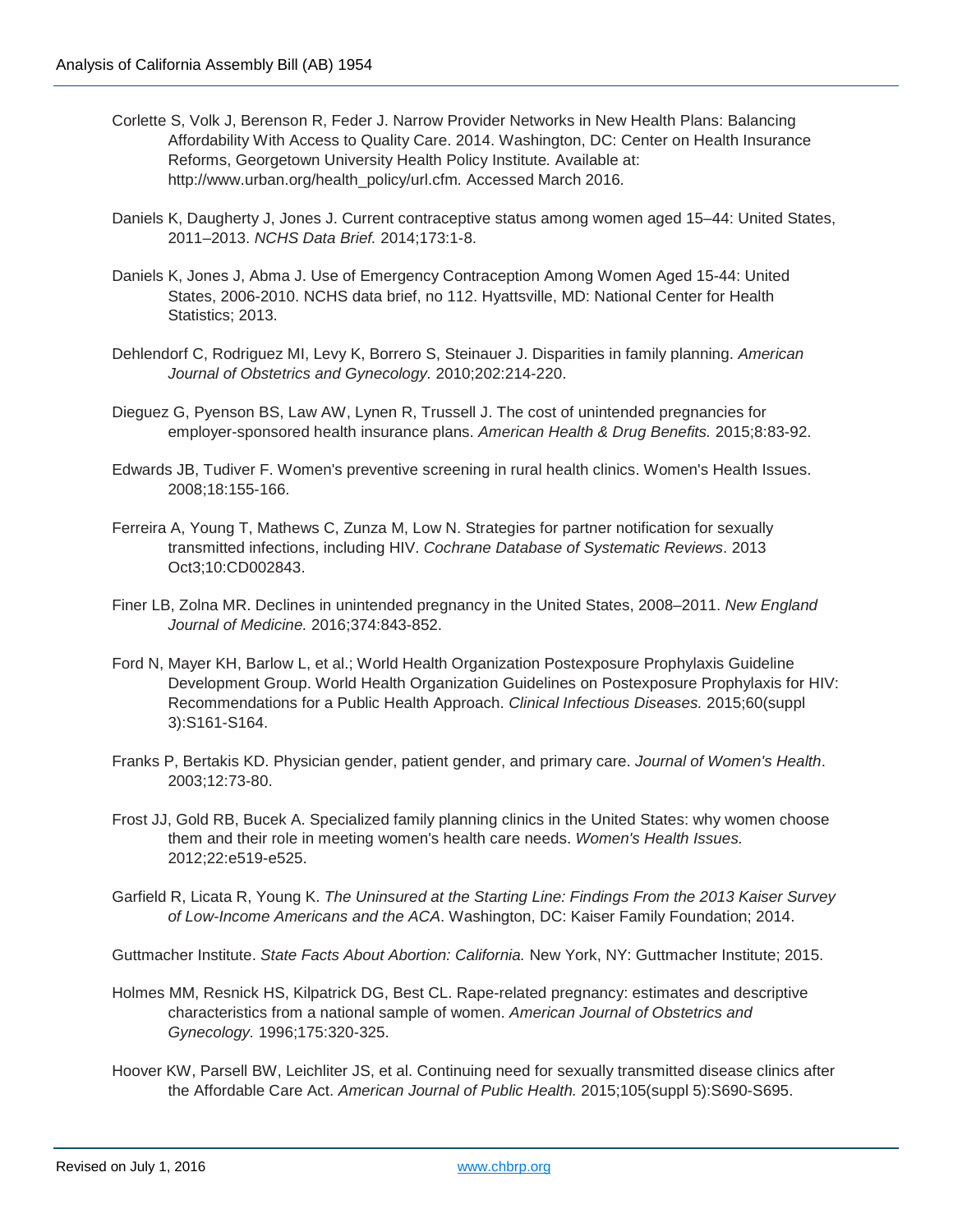- Janssen SM, Lagro-Janssen AL. Physician's gender, communication style, patient preferences and patient satisfaction in gynecology and obstetrics: a systematic review. Patient Education and Counseling. 2012;89:221-226.
- Jones RK, Jerman J. Abortion incidence and service availability in the United States, 2011. *Perspectives on Sexual and Reproductive Health.* 2014;46(1):3-14.
- Kaiser Family Foundation. *Women's Health Insurance Coverage.* Menlo Park, CA: Henry J. Kaiser Family Foundation; 2016.
- Kann L, Kinchen S, Shanklin SL, et al. Youth risk behavior surveillance—United States, 2013. *MMWR Supplements.* 2014;63(suppl 4):1-168.
- King M, Woollett E. Sexually assaulted males: 115 men consulting a counseling service. *Archives of Sexual Behavior.* 1997;26:579-588.
- Logan T, Evans L, Stevenson E, Jordan CE. Barriers to services for rural and urban survivors of rape. *Journal of Interpersonal Violence.* 2005;20:591-616.
- Martin JA, Hamilton BE, Ventura SJ, Osterman MJ, Wilson EC, Mathews T. Births: final data for 2010. *National Vital Statistics Reports.* 2012;61(1):1-72.
- Mayer KH, Bradford JB, Makadon HJ, Stall R, Goldhammer H, Landers S. Sexual and gender minority health: what we know and what needs to be done. *American Journal of Public Health.*  2008;98:989-995.
- McCall-Hosenfeld J, Weisman C. Receipt of preventive counseling among reproductive-aged women in rural and urban communities. *Rural and Remote Health.* 2011;11(1):1617.
- McCall-Hosenfeld J, Weisman CS, Perry AN, Hillemeier MM, Chuang CH. (). "I just keep my antennae out": how rural primary care physicians respond to intimate partner violence (IPV). *Journal of Interpersonal Violence*. 2015;29: 2670-2694.
- Miller TR, Cohen MA, Rossman SB. Victim costs of violent crime and resulting injuries. *Health Affairs (Millwood).* 1993;12:186-197.
- Mojola SA, Everett B. STD and HIV risk factors among US young adults: variations by gender, race, ethnicity and sexual orientation. *Perspectives on Sexual and Reproductive Health.* 2012;44:125- 133.
- Munro ML, Martyn KK, Campbell R, Graham-Bermann S, Seng JS. Important but incomplete: Plan B as an avenue for post-assault care. *Sexuality Research and Social Policy.* 2015;12:335-346.
- Nakanjako, D, Colebunders, R, Coutinho, AG, Kamya, MR. Strategies to optimize HIV treatment outcomes in resource-limited settings. *AIDS Review*. 2009;11:179-89.
- National Institute of Allergy and Infectious Diseases (NIAID). *Treating HIV-Infected People With Antiretrovirals Protects Partners From Infection: Findings Result From NIH-Funded International Study.* Bethesda, MD: National Institute of Allergy and Infectious Diseases; 2011.
- Ott M, Sucato MD; Committee on Adolescence. Technical report: contraception for adolescents. *Pediatrics*. 2014;134:1257-1281.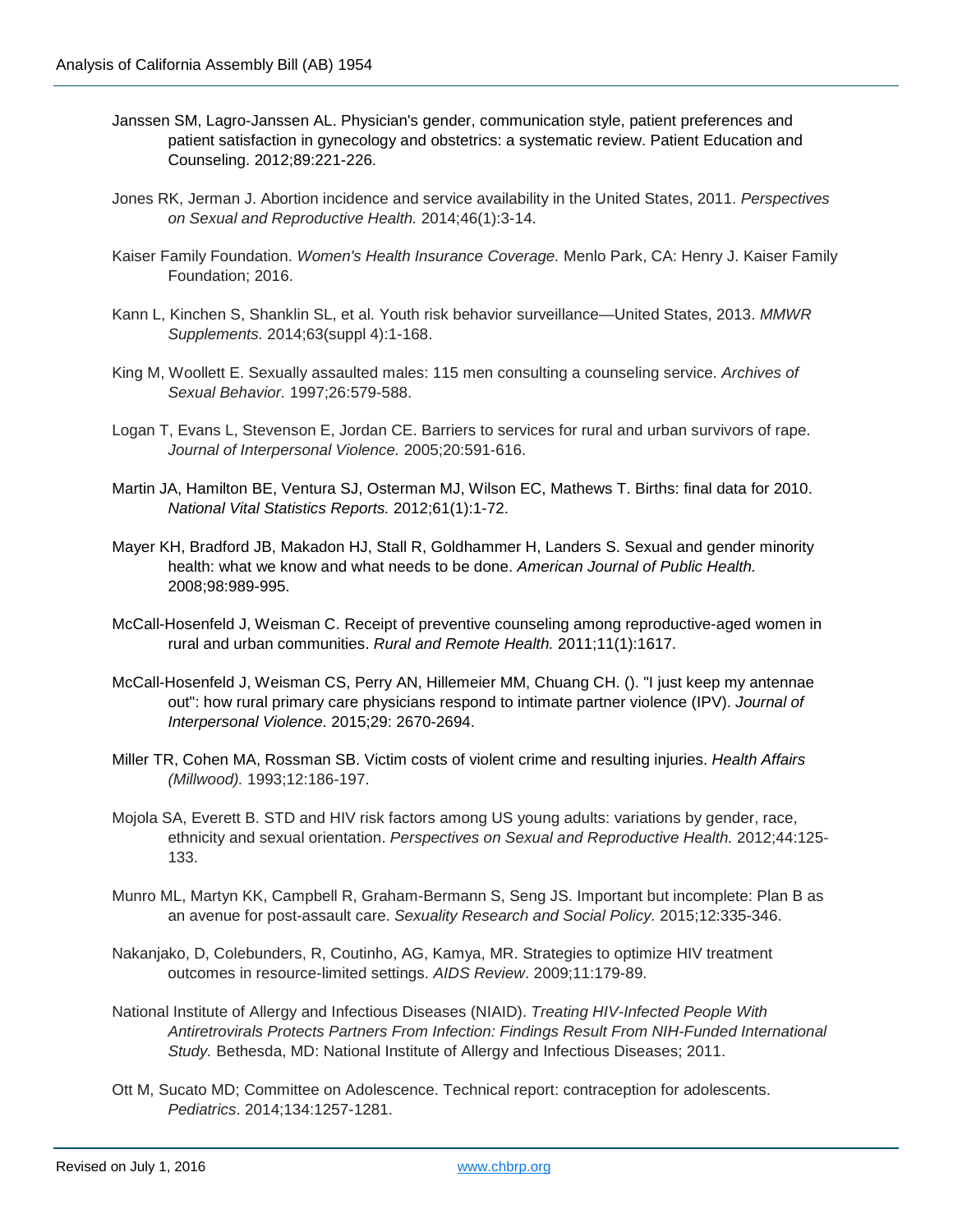- Owusu-Edusei K Jr., Chesson HW, Gift TL, et al. The estimated direct medical cost of selected sexually transmitted infections in the United States, 2008. *Sexually Transmitted Diseases.* 2013;40:197- 201.
- Parkes A, Wight D, Henderson M. Teenagers' use of sexual health services: perceived need, knowledge and ability to access. *Journal of Family Planning and Reproductive Health Care*. 2004;30:217- 224.
- Polsky D, Weiner J. *State Variation in Narrow Networks on the ACA Marketplaces.* Philadelphia, PA: UPENN Leonard Davis Institute of Health Economics; 2015.
- Price M, Davidson TM, Ruggiero KJ, Acierno R, Resnick HS. Predictors of using mental health services after sexual assault. *Journal of Traumatic Stress.* 2014;27:331-337.
- Rape, Abuse & Incest National Network (RAINN). The Importance of DNA in Sexual Assault Cases. 2016a. Available at: [https://rainn.org/get-information/aftermath-of-sexual-assault/importance-of](https://rainn.org/get-information/aftermath-of-sexual-assault/importance-of-dna)[dna.](https://rainn.org/get-information/aftermath-of-sexual-assault/importance-of-dna) Accessed March 17, 2016.
- Rape, Abuse & Incest National Network (RAINN). What Happens During a Sexual Assault Forensic Exam? 2016b. Available at: [https://rainn.org/get-information/sexual-assault-recovery/rape-kit.](https://rainn.org/get-information/sexual-assault-recovery/rape-kit) Accessed March 17, 2016.
- Rayburn WF, Klagholz JC, Murray-Krezan C, Dowell LE, Strunk AL. Distribution of American Congress of Obstetricians and Gynecologists fellows and junior fellows in practice in the United States. *Obstetrics & Gynecology.* 2012;119:1017-1022.
- Renner RM, de Guzman A, Brahmi D. Abortion care for adolescent and young women. *International Journal of Gynecology & Obstetrics.* 2014;126:1-7.
- Reynolds MW, Peipert JF, Collins B. Epidemiologic issues of sexually transmitted diseases in sexual assault victims. *Obstetrical & Gynecological Survey.* 2000;55:51.
- Roberts TK, Fantz CR. Barriers to quality health care for the transgender population. *Clinical Biochemistry.* 2014;47:983-987.
- Salganicoff A, Sobel L. Women, Private Health Insurance, and the Affordable Care Act. *Women's Health Issues.* 2016;26:2-5.
- Satterwhite CL, Torrone E, Meites E, et al. Sexually transmitted infections among US women and men: prevalence and incidence estimates, 2008. *Sexually Transmitted Diseases.* 2013;40:187-193.
- Schmittdiel J, Grumbach K, Selby JV, Quesenberry CP Jr. Effect of physician and patient gender concordance on patient satisfaction and preventive care practices. *Journal of General Internal Medicine*. 2000;15:761-769.
- Schwarzenegger A, Belshé K, Shewry S. *Offering HIV Post-Exposure Prophylaxis (PEP) Following Nonoccupational Exposures*. Sacramento, CA: Office of AIDS, Department of Health Services; 2004.
- Shih G, Vittinghoff E, Steinauer J, Dehlendorf C. Racial and ethnic disparities in contraceptive method choice in California. *Perspectives on Sexual and Reproductive Health.* 2011;43:173-180.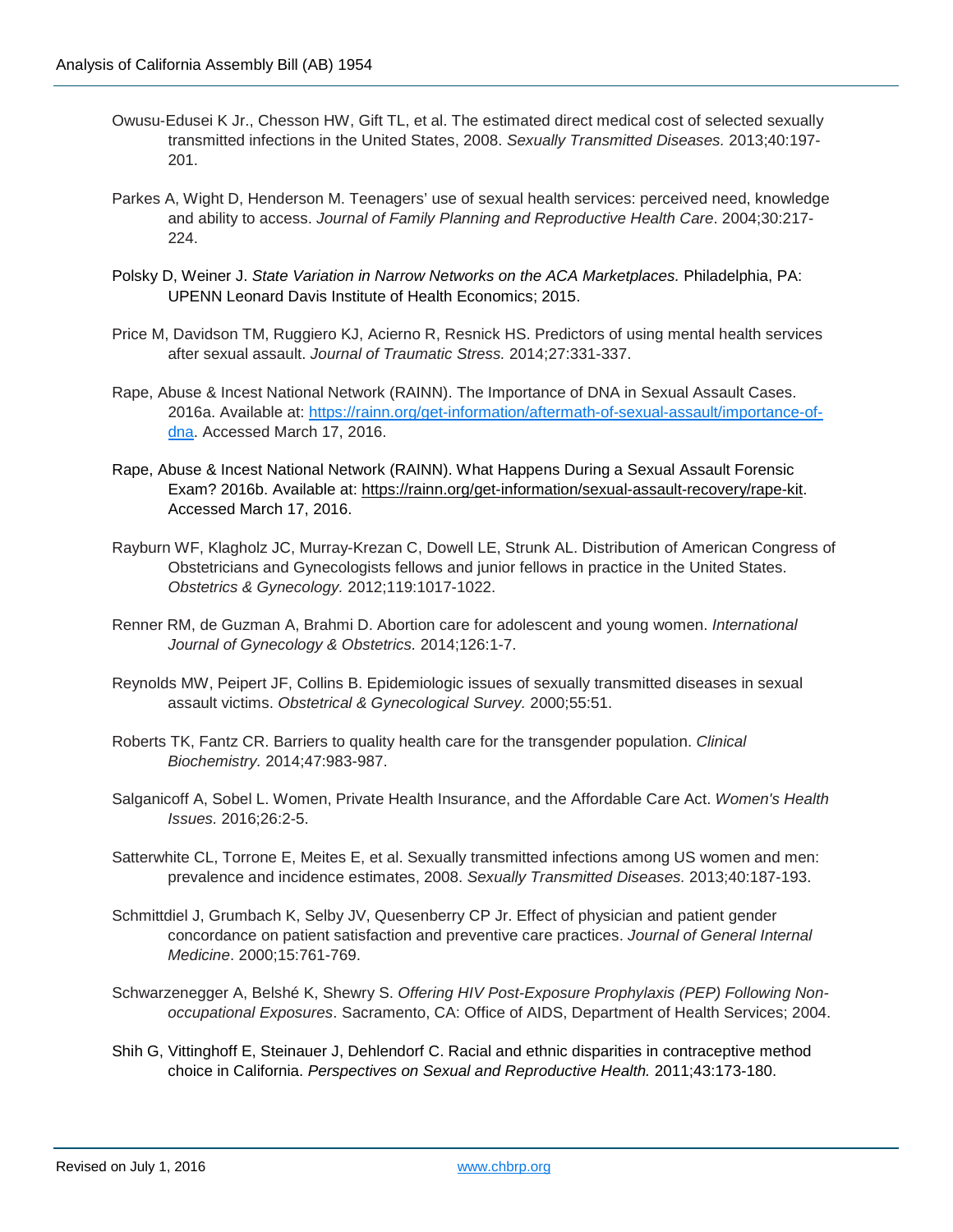Siegfried N, Beanland RL, Ford N, Mayer KH. Formulating the future research agenda for postexposure prophylaxis for HIV: methodological challenges and potential approaches. *Clinical Infectious Diseases.* 2015;60(suppl 3):S205-S211.

Taylor T. Extending the time to collect DNA in sexual assault cases. *NIJ Journal*. 2010;267.

- Thomas O. *Public Health Reports First Confirmed Zika Virus Case Through Sexual Transmission in California.* Sacramento, CA: California Department of Public Health; 2016.
- Tjaden P, Thoennes N. Prevalence, Incidence, and Consequences of Violence Against Women: Findings From the National Violence Against Women Survey. *Centers for Disease Control and Prevention Research in Brief.* Washington, DC: The National Institute of Justice; 1998.
- Trussel J, Raymond EG, Cleland K. Emergency contraception: a last chance to prevent unintended pregnancy. *Contemporary Readings in Law and Social Justice*. 2016;6(2):7-38.
- Trussell J, Henry N, Hassan F, Prezioso A, Law A, Filonenko A. Burden of unintended pregnancy in the United States: potential savings with increased use of long-acting reversible contraception. *Contraception.* 2013;87:154-161.
- Ullman SE, Townsend SM. Barriers to working with sexual assault survivors a qualitative study of rape crisis center workers. *Violence Against Women.* 2007;13:412-443.
- Ventura SJ, Curtin SC, Abma JC, Henshaw SK. Estimated pregnancy rates and rates of pregnancy outcomes for the United States, 1990-2008. *National Vital Statistics Reports.* 2012;60(7):1-21.
- Westley E, Kapp N, Palermo T, Bleck J. A review of global access to emergency contraception. *International Journal of Gynecology & Obstetrics*. 2013;123:4-6.
- Wood BR. Nonoccupational postexposure prophylaxis (nPEP) visits: opportunities beyond HIV PEP. *International Journal Of Infectious Diseases.* 2015;40:131-132.
- World Health Organization (WHO). *Guidelines for the Management of Sexually Transmitted Infections.* Geneva, Switzerland: World Health Organization;2003.
- Zinzow HM, Resnick HS, Barr SC, Danielson CK, Kilpatrick DG. Receipt of post-rape medical care in a national sample of female victims. *American Journal of Preventive Medicine.* 2012;43:183-187.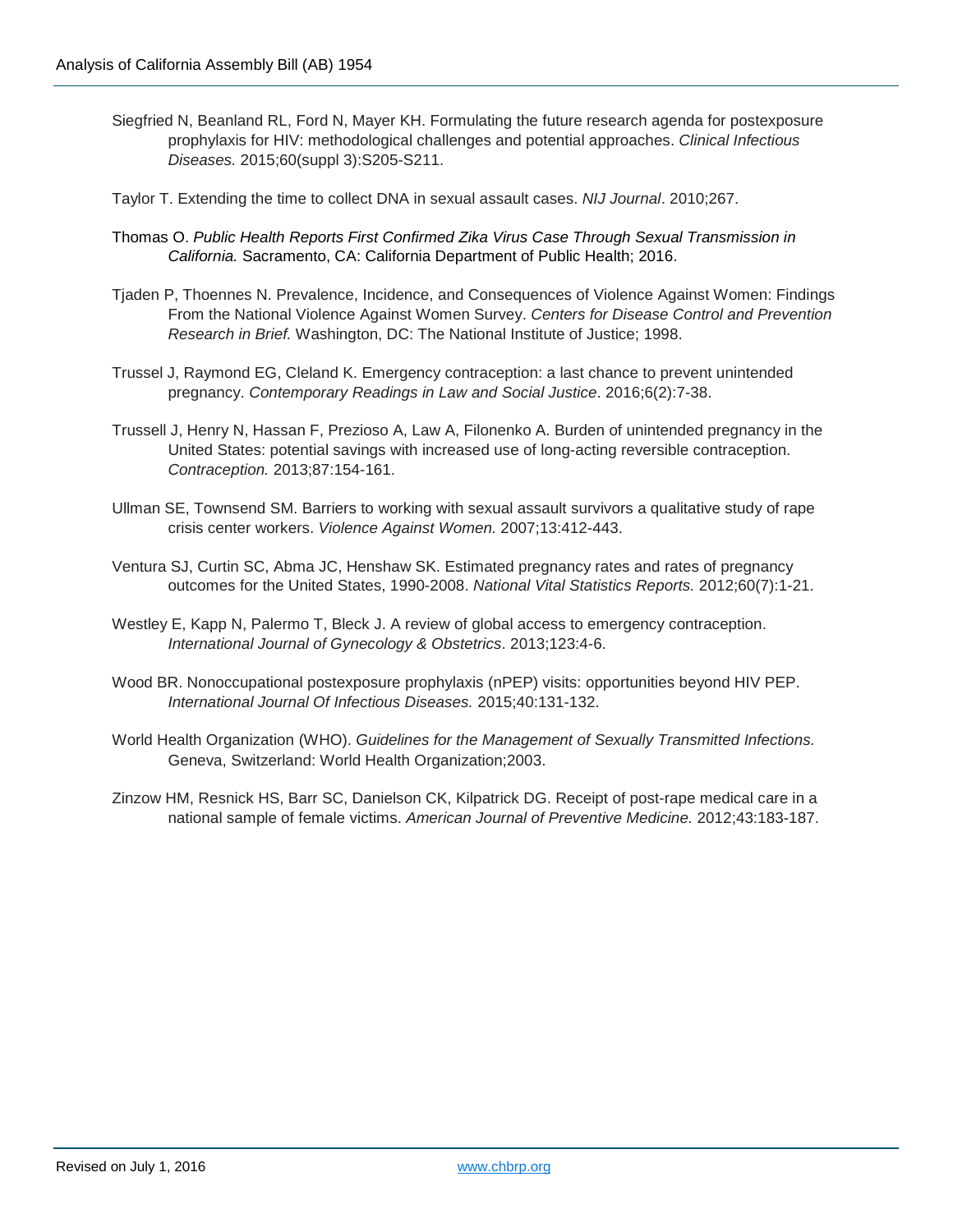# **CALIFORNIA HEALTH BENEFITS REVIEW PROGRAM COMMITTEES AND STAFF**

A group of faculty, researchers, and staff complete the analysis that informs California Health Benefits Review Program (CHBRP) reports. The CHBRP **Faculty Task Force** comprises rotating senior faculty from University of California (UC) campuses. In addition to these representatives, there are other ongoing contributors to CHBRP from UC that conduct much of the analysis. The **CHBRP staff** coordinates the efforts of the Faculty Task Force, works with Task Force members in preparing parts of the analysis, and manages all external communications, including those with the California Legislature. As required by CHBRP's authorizing legislation, UC contracts with a certified actuary, PricewaterhouseCoopers, to assist in assessing the financial impact of each legislative proposal mandating or repealing a health insurance benefit.

The **National Advisory Council** provides expert reviews of draft analyses and offers general guidance on the program to CHBRP staff and the Faculty Task Force. CHBRP is grateful for the valuable assistance of its National Advisory Council. CHBRP assumes full responsibility for the report and the accuracy of its contents.

## **Faculty Task Force**

**Janet Coffman, MA, MPP, PhD,** *Vice Chair for Medical Effectiveness*, University of California, San Francisco

**Sara McMenamin, PhD,** *Vice Chair for Medical Effectiveness and Public Health*, University of California, San Diego

**Joy Melnikow, MD, MPH,** *Vice Chair for Public Health*, University of California, Davis **Ninez Ponce, PhD,** Co-*Vice Chair for Cost*, University of California, Los Angeles **Nadereh Pourat, PhD,** Co-*Vice Chair for Cost*, University of California, Los Angeles **Susan L. Ettner, PhD,** University of California, Los Angeles **Sheldon Greenfield, MD,** University of California, Irvine **Sylvia Guendelman, PhD, LCSW**, University of California, Berkeley **Marilyn Stebbins, PharmD,** University of California, San Francisco

## **Task Force Contributors**

**Wade Aubry, MD,** University of California, San Francisco **Diana Cassady, DrPH,** University of California, Davis **Shana Charles, PhD, MPP,** University of California, Los Angeles, and California State University, **Fullerton Shauna Durbin, MPH,** University of California, Davis **Margaret Fix, MPH,** University of California, San Francisco **Ronald Fong, MD, MPH,** University of California, Davis **Brent Fulton, PhD,** University of California, Berkeley **Erik Groessl, PhD,** University of California, San Diego **Sarah Hiller, MA,** University of California, San Diego **Jeffrey Hoch, PhD,** University of California, Davis **Michelle Ko, MD, PhD,** University of California, Los Angeles **Gerald Kominski, PhD,** University of California, Los Angeles **Alicia LaFrance, MPH, MSW,** University of California, San Francisco **Meghan Maiya, MA,** University of California, San Diego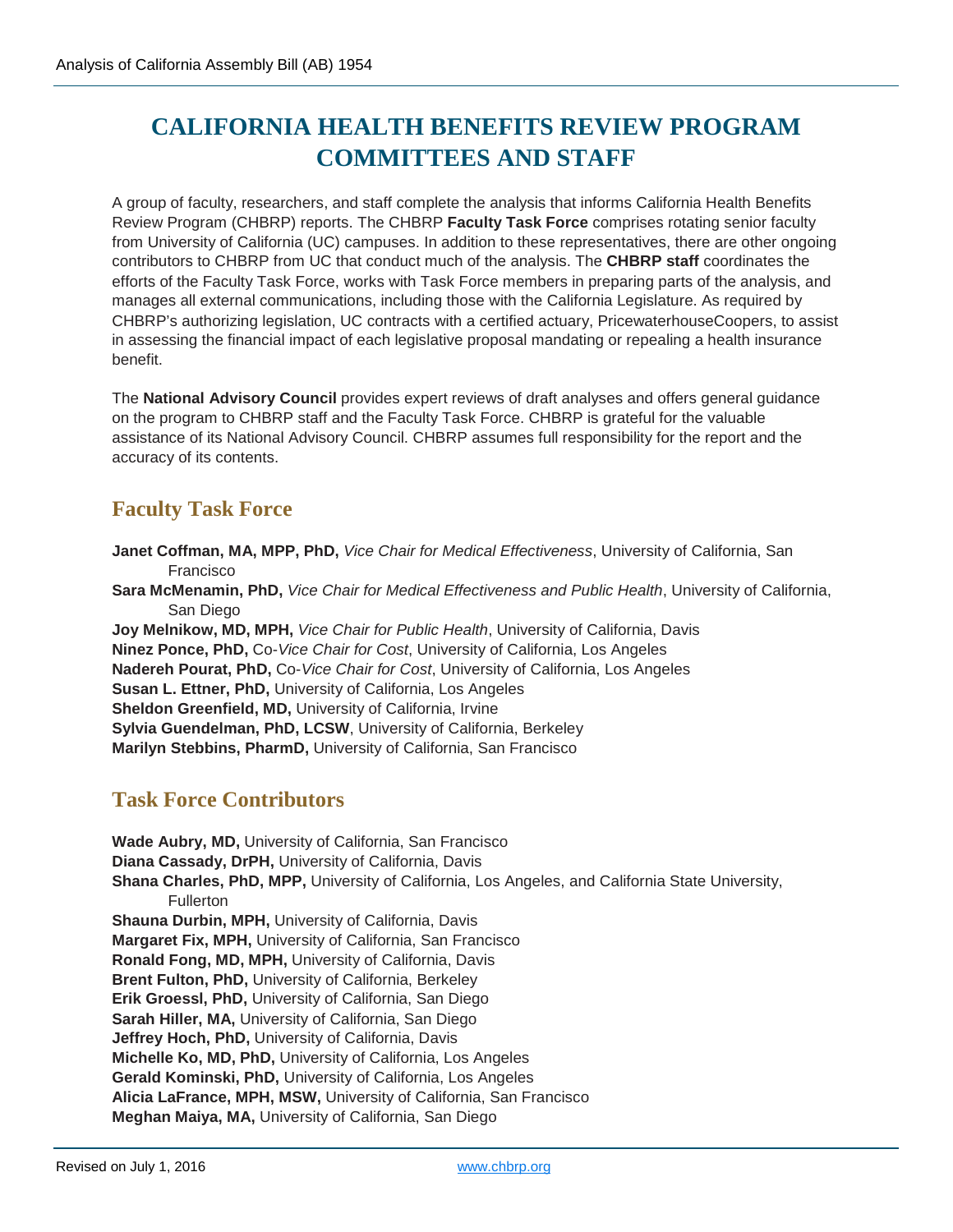**Ying-Ying Meng, PhD,** University of California, Los Angeles **Jack Needleman, PhD,** University of California, Los Angeles **Dominique Ritley, MPH,** University of California, Davis **Dylan Roby, PhD,** University of California, Los Angeles, and University of Maryland, College Park **Neil Sehgal, MPH, PhD,** University of California, San Francisco **Riti Shimkhada, PhD,** University of California, Los Angeles **Meghan Soulsby Weyrich, MPH,** University of California, Davis **Steven Tally, PhD,** University of California, San Diego **Ed Yelin, PhD,** Professor Emeritus, University of California, San Francisco **Byung-Kwang (BK) Yoo, MD, MS, PhD,** University of California, Davis

# **National Advisory Council**

**Lauren LeRoy, PhD,** Strategic Advisor, L. LeRoy Strategies, *Chair* **Stuart H. Altman, PhD,** Professor of National Health Policy, Brandeis University, Waltham, MA **Deborah Chollet, PhD,** Senior Fellow, Mathematica Policy Research, Washington, DC **Joseph P. Ditré Esq,** Director of Enterprise and Innovation, Families USA, Washington, DC **Allen D. Feezor,** Fmr. Deputy Secretary for Health Services, North Carolina Department of Health and Human Services, Raleigh, NC **Charles "Chip" Kahn, MPH,** President and CEO, Federation of American Hospitals, Washington, DC **Jeffrey Lerner, PhD,** President and CEO, ECRI Institute Headquarters, Plymouth Meeting, PA **Donald E. Metz,** Executive Editor, *Health Affairs,* Bethesda, MD **Dolores Mitchell,** Executive Director, Group Insurance Commission, Boston, MA **Marilyn Moon, PhD,** Vice President and Director, Health Program, American Institutes for Research, Silver Spring, MD **Carolyn Pare,** President and CEO, Minnesota Health Action Group, Bloomington, MN **Michael Pollard, JD, MPH,** Senior Advisor, Policy and Regulation, Pharmaceutical Care Management Association, Washington, DC **Richard Roberts, MD, JD,** Professor of Family Medicine, University of Wisconsin-Madison, Madison, WI **Prentiss Taylor, MD,** Corporate Medical Director, Advocate At Work, Advocate Health Care, Chicago, IL **J. Russell Teagarden,** Unaffiliated Expert in Pharmaceuticals, Danbury, CT **Alan Weil, JD, MPP,** Editor-in-Chief, *Health Affairs,* Bethesda, MD

## **CHBRP Staff**

**Garen Corbett, MS,** Director **John Lewis, MPA,** Associate Director **Erin Shigekawa, MPH,** Principal Policy Analyst **AJ Scheitler, EdD,** Principal Policy Analyst **Karla Wood,** Program Specialist

**California Health Benefits Review Program University of California Office of the President 1111 Broadway, Suite 1400 Oakland, CA 94607 Tel: 510-287-3876 Fax: 510-763-4253** [chbrpinfo@chbrp.org](mailto:chbrpinfo@chbrp.org) [www.chbrp.org](http://www.chbrp.org/)

The California Health Benefits Review Program is administered by UC Health at the University of California, Office of the President. UC Health is led by John D. Stobo, MD, Executive Vice President.